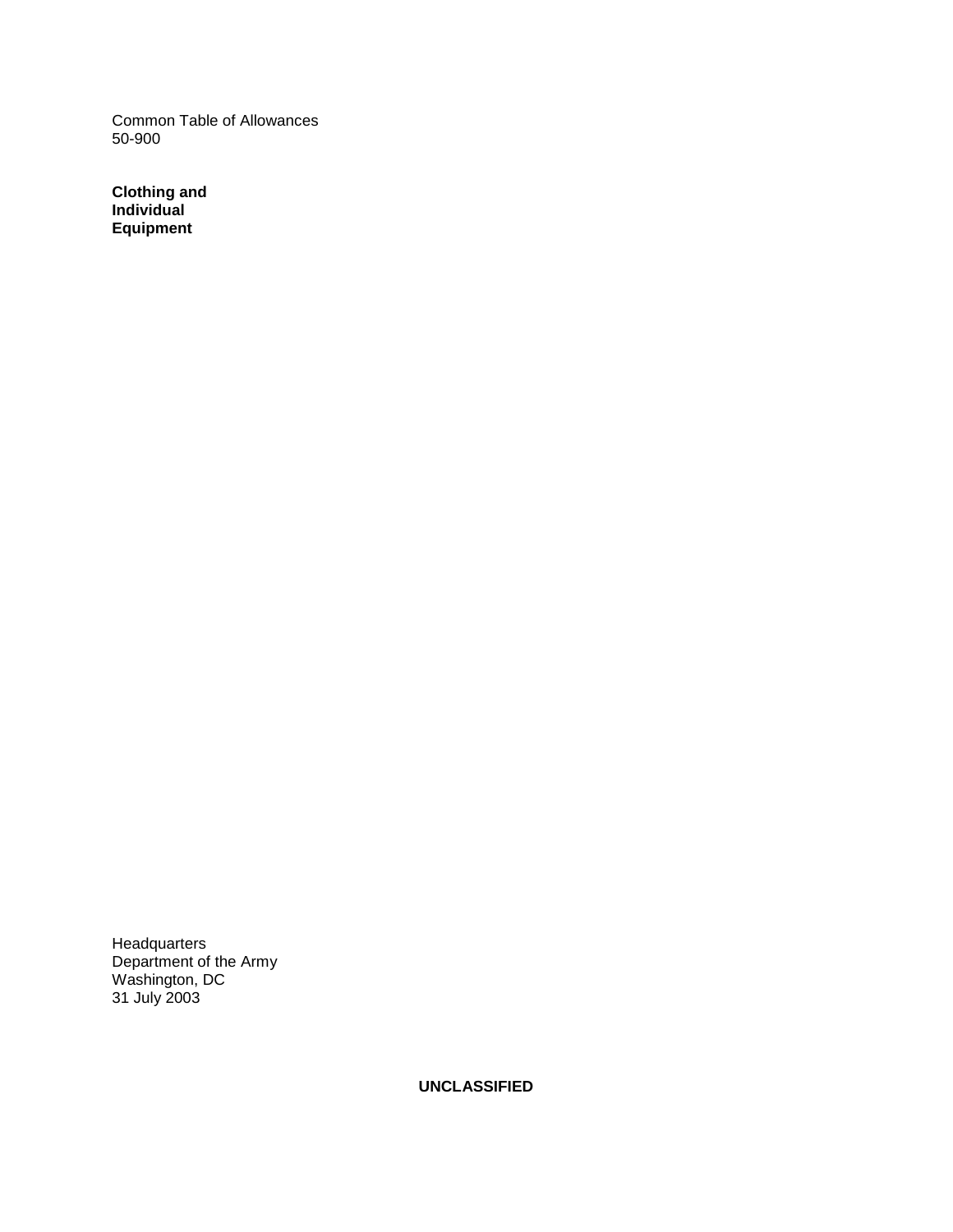\*Common Table of Allowances 50-900

**Headquarters** Department of the Army Washington, DC 31 July 2003

#### **Clothing and Individual Equipment**

**History.** This UPDATE printing publishes a revision of this publication. Because the publication has been extensively revised, the changed portions have not been highlighted.

**Summary.** This Common Table of Allowances (CTA) is an authorization document under the provisions of AR 71-13 and AR 700-84 providing flexible basis, of issue, which may be used to acquire clothing and individual equipment.

**Applicability.** This CTA applies to the Active Army, Army National Guard, and the U.S. Army Reserve. This CTA applies during partial and full mobilization: During mobilization, procedures in this publication can be modified t () support policy changes as necessary.

**Suggested improvements.** Users are invited to send comments and suggested improvements on DA Form 2028 (Recommended Changes to Publications and Blank Forms) directly to Commander, U.S. Army Force Management Support Agency, ATTN: MOFI-FMA, 9900 Belvoir Road. Suite 120, Fort Belvoir, VA 22060-5578.

**Distribution.** Distribution of this publication is made in accordance with the requirements on DA Form l2- 04E, block number 0042, intended for command level A for Active Army, ARNG, and USAR.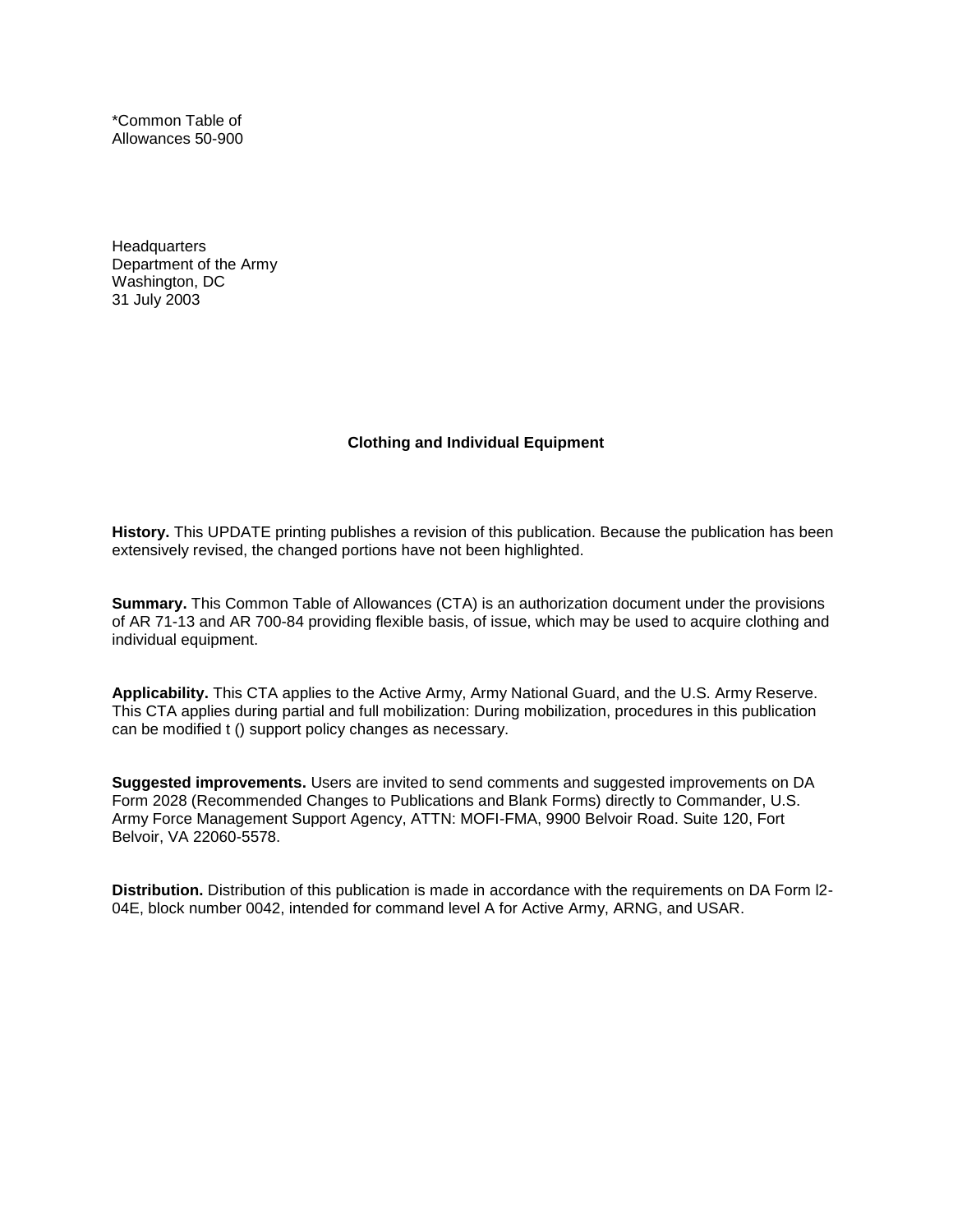**Contents** (listed by paragraph and page number)

Purpose • 1 References • 2 Explanation of abbreviations and terms • 3 General instructions. • 4 Special instructions. • 5 Modifications. • 6 Allowances • 7 Personal Clothing • 8 Organizational clothing and individual equipment • 9

# **Appendixes**

- **A.** References
- **B.** Clothing Allowance Climatic Areas (except ROTC)
- **C.** Clothing Allowance Climatic Areas (ROTC)
- **D.** Military Occupational Specialty Codes
- **E.** Supply Data Pertaining to Distinctive Uniform Items Reflected in this CTA
- **F.** Transfer of Organizational Issue Items
- **G.** Guideline for Individual Issue of Discretionary Items
- **H.** Additional OCIE Authorized in CT A 50-970

# **Table List**

- Table 1: Initial Clothing Allowances-Male
- Table 2: Initial Clothing Allowances-Female (Note 44)
- Table 3: Supplemental Clothing Allowances (FY94)
- Table 4: Organizational Clothing and Individual Equipment
- Table B-1: Clothing Allowance Zones
- Table B-2: Clothing Allowance Zones Cross-index
- Table D-1: Military Occupational Codes
- Table G-1: Guideline for Individual Issue of Discretionary Items
- Table H-1: Additional OCIE Authorized in CTA 50-970

# **Figure List**

Figure B-1. Army Clothing Allowance Zones

Figure B-2. Cross Index of Clothing Allowance Zones

# **Glossary**

# **Index**

\*This table supersedes CTA 50-900, 1 September 1994.

CTA 50-900. 31 July 2003 **UNCLASSIFIED**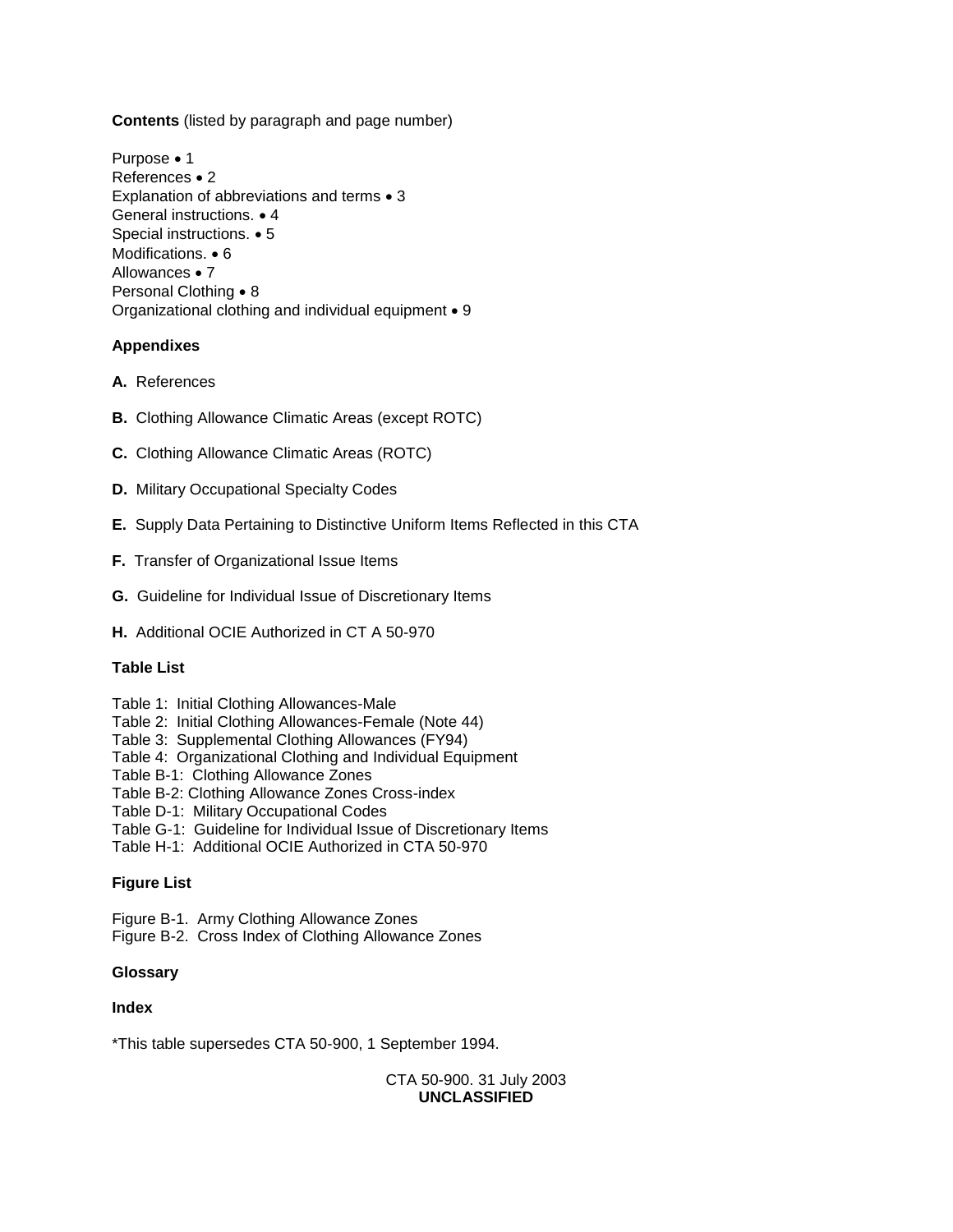### **1. Purpose**

The purpose of this Common Table of Allowances is to provide an authorization document according to the provisions of AR 71-13. This CTA prescribes allowances of, and together with CTA 8-100 and CTA 50-970, constitutes the only Department of the Army authorization document for individual and organizational clothing and equipment authorized personnel of the Army components for procurement with appropriated funds. AR670-1 designates certain items of clothing as "optional items." With exception of LIN 87786N in Tables 1 and 2, these items are not included in this CTA. They are not stocked in the Army supply system, but are obtained through the Army-Air Force Exchange Service (AAFES) or other certified sources for optional purchase and wear. Military clothing worn by enlisted personnel, which are neither authorized by CTA nor designated as "optional items" will be withdrawn there from.

## **2. References**

Required and related publications and prescribed and referenced forms are listed in Appendix A.

## **3. Explanation of abbreviations and terms**

Abbreviations and special terms used in this CTA are explained in the glossary.

## **4. General instructions**

 a. Each column in this CTA is applicable only to that Army component. Similarly, bases of issue, which contain SSI/MOS designations, are applicable only to personnel with the same SSI/MOS in their MTOE/TDA/JTD. Military Occupational Specialty Codes identified in this CTA are contained in Appendix D. Therefore, to the extent that clothing and equipment authorized by this table are to be acquired by units/activities by requisition on the Army supply system, such requests/requisitions should cite as exception data the applicable CT A column, the applicable MTOE/TDA/JTD, and as appropriate, the SSI/MOS.

 b. Items of clothing and equipment identified by standard line item numbers are the latest adopted items of materiel. Priorities of issue, issue of substitute items pending availability of later models or in lieu thereof until exhausted, are established and authorized by current supply directives. New items of clothing and individual equipment adopted by the Army in lieu of items previously authorized for USAREUR civilian support personnel are not automatically authorized for issue to USAREUR civilian support personnel. Authorization to Issue such items to USAREUR civilian support personnel rests with the Commander-in-chief, USAREUR.

 c. The allowances of commercial nonadopted items identified by nonstandard line item numbers are authorized for commercial procurement when adopted items are not available in the supply system. Commercial nonadopted items purchased locally will not be computed as requirements and as part of a supply control study. Nonadopted items commercially procured should whenever possible conform to American National Standards Institute recommendations and specifications. Supply data pertaining to distinctive uniform items reflected in this CT A are referenced in Appendix E.

 d. Allowances of individual safety and protective clothing and equipment authorized herein may be decreased or omitted at the discretion of the local commander when determined to be unnecessary for the administration of the Army Safety Program, except those items authorized herein to TOE units or individuals of TOE units which may be decreased or omitted only at the discretion of major Army commanders or the Chief, National Guard Bureau. Requisitions will be restricted to those items actually required for accomplishment of the mission or discharge of assigned duties.

 e. The term "add per" is used in some of the bases of issue and is interpreted as follows. In some cases the basis of issue narrative itself contains the allowance quantity to be added. If this is not the case, the basis of issue means that an additional allowance of the same item is authorized in the quantity shown in the allowance column of that item.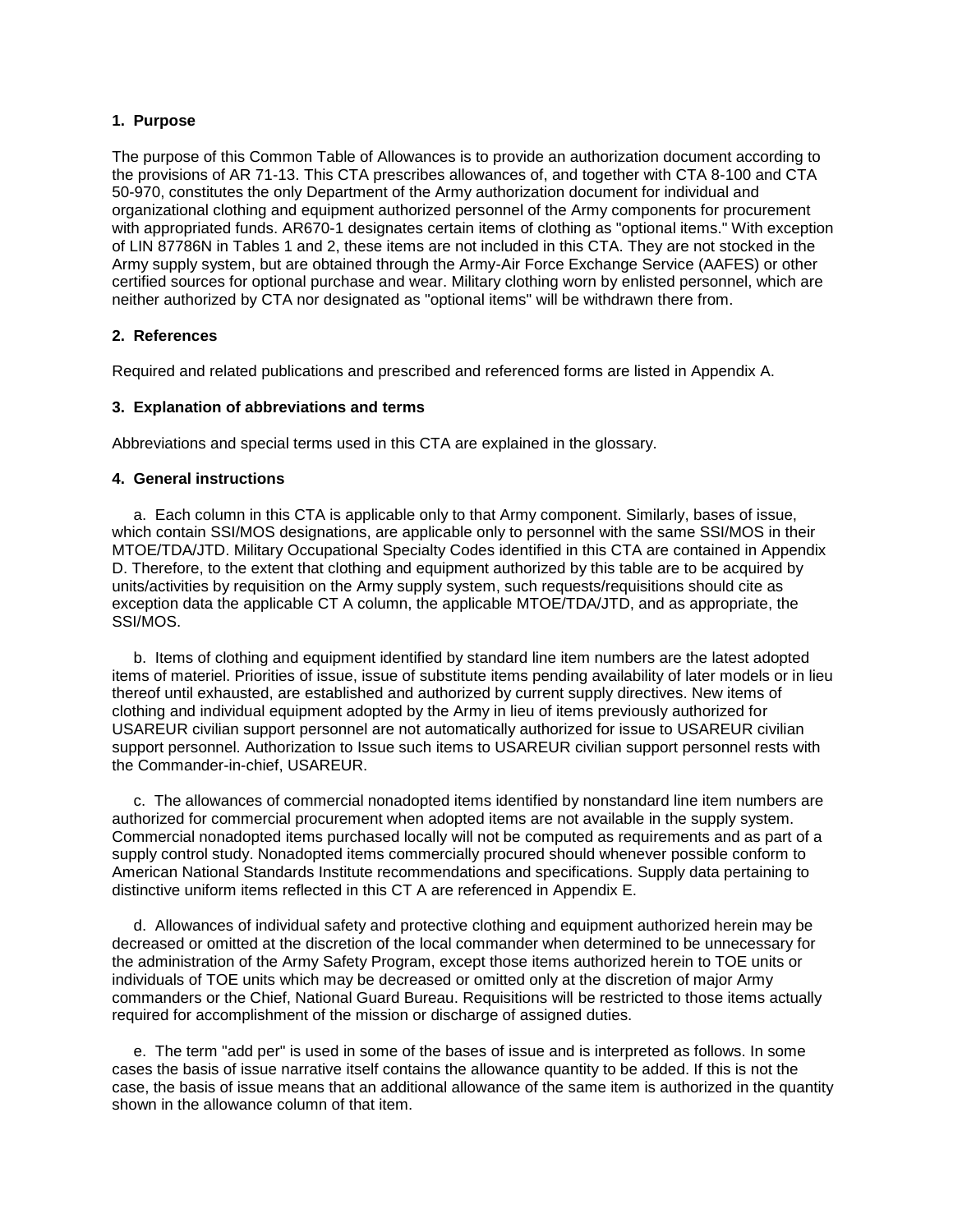f. It is essential that appropriate commanders use extreme care in authorizing discretionary allowances indicated in section III to insure limitation qualitatively and quantitatively to those items, which are essential to the mission of their commands. Too liberal an interpretation of what is necessary will generate excessively large requirements and adversely affect the supply situation Army-wide. Guidelines for individual issue of discretionary items are provided in Appendix G.

 g. Upon determination that an appropriate commander, within the discretionary authority contained in the basis of issue for appropriate items herein, desires to authorize these items which will amount to an increase of 15 percent or more over quantity authorized the previous year, the appropriate SICC/MSC will be contacted for the date requisitions can be accepted and supply effected.

 h. Individual safety and protective clothing and equipment authorized herein, except safety shoes and safety eyewear with prescription lenses (AR 385-10), will be issued solely on an organizational basis. Only minimum quantities required on a specific job assignment basis will be requisitioned or procured by using activities or stations. Safety shoes and safety eyewear with prescription lenses will be considered as nonrecoverable property.

 i. The generic nomenclature utilized for many nonadopted safety and protective items in this table permits procurement of appropriate variations of items where peculiar characteristics are required for the performance of specific functions. In these cases professional safety and health personnel will be consulted for the selection (prescription of the appropriate safety and protective item to be used, because this must depend upon It careful analysis of the hazards involved.

 j. When an adopted item is authorized in the table and a suitable nonadopted/item is on hand, the nonadopted item will be retained in lieu thereof until unserviceable.

 k. Expendable items of personal safety and protective clothing and equipment are not included in this table. These items are authorized by and will be obtained in accordance with AR 385-10 and CTA 8-100 or CTA 50-970. A list of additional OCIE authorized in CTA 50-970 is contained In Appendix H.

 l. Research personnel whose duties regularly require operations within climatic chambers should be authorized organizational clothing identified by standard line item numbers for the clothing allowance zone which is related to those conditions prevailing in the climatic chamber. Items identify items and allowances of protective clothing for temperatures ranging between minus 50°F and minus 100°F with nonstandard line item numbers. Clothing allowance climatic areas (except ROTC) are contained in Appendix B and ROTC is in Appendix C.

 m. Officer and warrant officer personnel will provide, at their own expense, toilet articles, towels, underwear, and other personal items, and items of clothing which enlisted personnel receive as initial (clothing bag) issue, taking into consideration the climatic area in which serving. Contingency force commanders will be authorized, as required under separate DA directives, to add to or deviate from the mandatory purchase items as considered necessary when taking into consideration the climatic area and conditions under which the troops are serving. See AR 670-1.

 n. Installation safety or health personnel should be contacted for information and advice concerning the proper selection, fit, and use of safety equipment.

 o. Items listed in this CTA will be accounted for on property books or hand receipted to individuals on DA Form 3645 or DA Form 4886 as prescribed by AR 710-2. Guidance on transfer of organizational issue items is contained in Appendix F.

#### **5. Special instructions**

a. This CTA is organized in a six-column format and includes-

(1) AA-Peace. Allowances for the Active Army (military) during peacetime.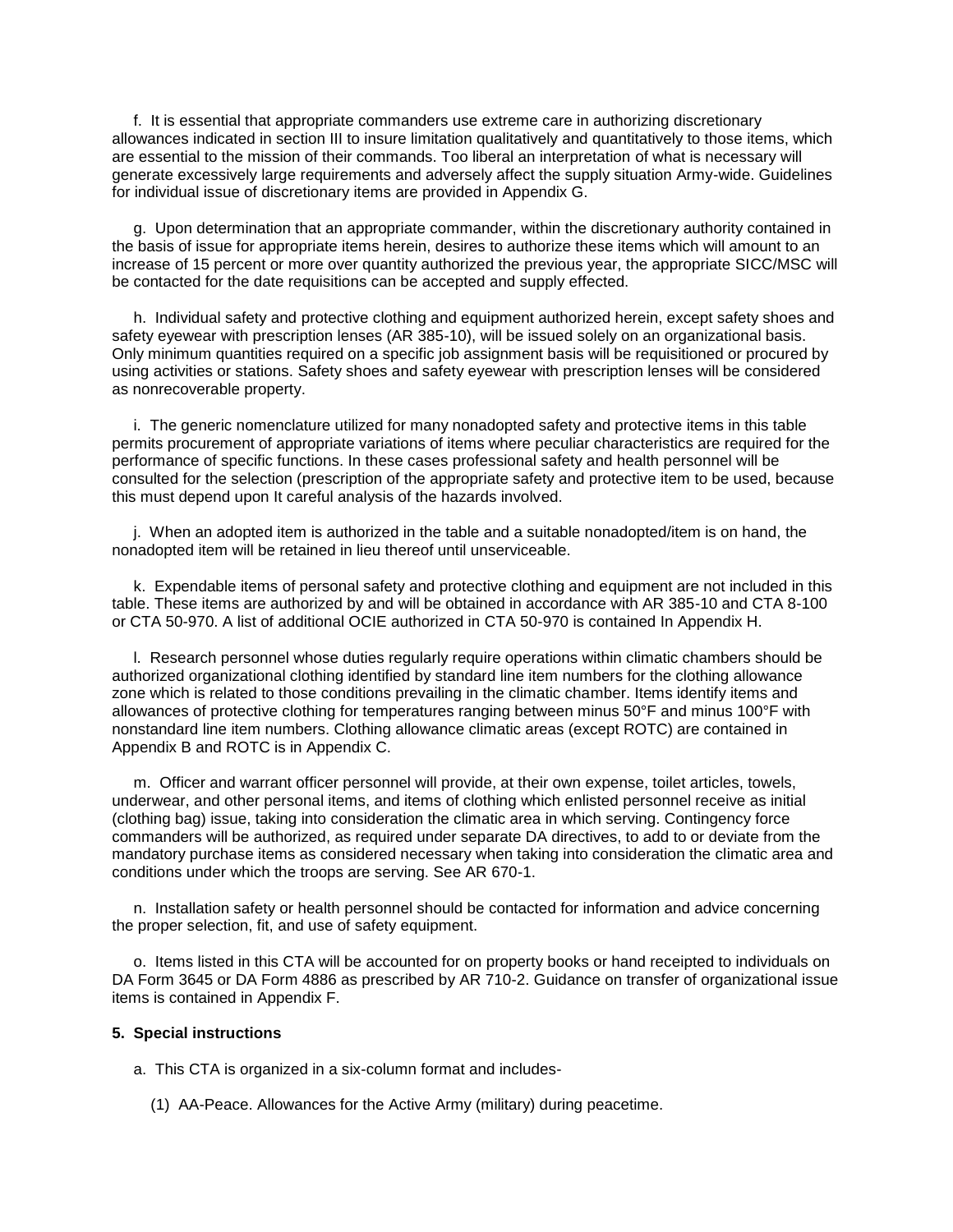(a) For the purpose of establishing a priority guide for supply and issue control, TOE units of the Army and individuals therein will be considered within the unit categories assigned and/or established in section I, General, of appropriate TOE, i.e., categories I, II, III. For definition of unit categories, see the glossary. Army Commanders may, at their discretion, reclassify individual units when they are employed in a manner comparable to organizations in the category of the desired classifications. For the purpose of this table, units operating at USAF bases will be considered category III units. Also for the purpose of this table, unassigned casuals, individuals not in classified units undergoing training, bulk allotments of personnel, overhead, and individuals not otherwise classified will be considered in category III.

 (b) Personnel moving from CONUS to an oversea area, from one oversea area to another, from one clothing zone to another, or returning to CONUS from an oversea area, will be clothed and equipped under the applicable climatic zone by the gaining commander, unless directed or modified by DA movement orders, or by DA directives to commanders. Items of clothing and equipment issued on a discretionary basis in one climatic zone will be turned in when personnel are ordered to another climatic zone, unless otherwise prescribed by Appendix F or by DA movement orders.

(2) AA-Mobilization. Allowances for the Active Army (military) during the period of mobilization.

 (a) All allowances for clothing and equipment for contingency plans and mobilization not in conformity with the Active Army-Mobilization column herein, are hereby rescinded, except those allowances authorized by the Department of the Army as special issues, in special lists, or in movement orders. However, it should be noted that although many mobilization allowances are shown as mandatory, the wide variation of both climatic and topographic conditions, which exists in most commands, is such that commanders should exercise caution when prescribing full allowances throughout a given command.

 (b) For the purpose of establishing a priority guide for supply and issue control, TOE units of the Army and individuals therein will be considered within the unit categories assigned and/or established in section I, or appropriate TOE, i.e., categories I, II, III. The theater of operations commander may, at his discretion, reclassify individual units when they are employed in a manner comparable to organizations in the category of the desired classifications. For the purpose of this table, units operating at USAF bases will be considered category Ill units undergoing training: bulk allotments of personnel, overhead, and individuals not otherwise classified will be considered in category III.

 (c) The theater of Operations or Army overseas contingency force commander, or Commanding General, United States Army Forces Command/Commanding General, United States Army, Pacific/ Commander-in-Chief, United States Army Forces Readiness Command (CG FORSCOM/USARPAC/UNCINCARRED) is authorized to designate those items of clothing and equipment in the Active Army-Mobilization column which will be worn or carried by personnel under his command and those items which will be otherwise transported or stored. The CG FORSCOM/USARP AC/ UNCINCARRED) is authorized to approve the requisitioning or issue of any item in the Active Army-Mobilization column when the item is required by a unit to enable that unit to be prepared to accomplish an assigned contingency mission.

 (d). Personnel moving from one theater to another, or from one clothing zone to another, will be clothed and equipped under the applicable climatic zone whenever practicable. Items of clothing and equipment issued based on a climatic area will be turned in when personnel are ordered to another climatic area, unless otherwise prescribed by the Department of the Army. Movement orders or DA directives may modify allowances contained In the Active Army-Mobilization column.

 (e) Contingency force commanders will develop and obtain approval from the Department of the Army for modifications of the Active Army Mobilization column authorizations when allowances contained therein are deemed inadequate. Allowances peculiar to such forces have not been included within this column for general mobilization application. Examples of special allowances, which should be separately authorized as peculiar to contingency force commander's requirements - are one additional canteen and cover for authorization is extremely hot desert where water supply is short or potentially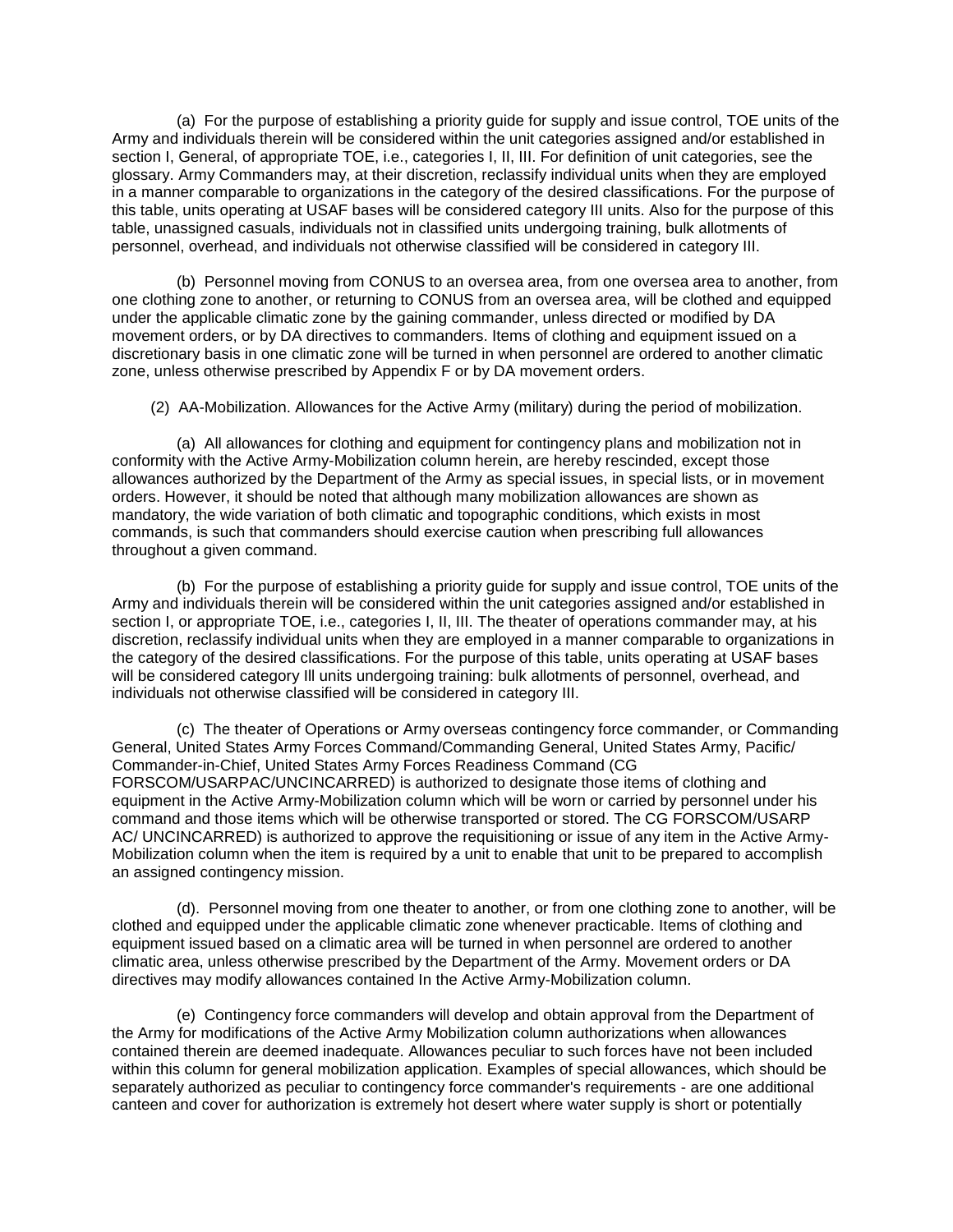polluted, one pneumatic mattress or mat sleeping per individual in lieu of limitation to one per sleeping bag, and one poncho per individual.

 (f) MACOMs are authorized to approve the retention/issuance of the Army green uniform for wear during mobilization when required for the necessary operation of the unit, military mission, or for discharge of assigned military duties.

 (3) ARNG. Allowances for the Army National Guard (military and Excepted Service Technicians) not on active Federal service. These allowances are sufficient for training purposes and for the emergency period following mobilization until mobilization allowances can be supplied.

 (4) ROTC. Allowances for the Reserve Officers Training Corps (SROTC and JROTC) students at institutions maintaining ROTC programs and attending ROTC camp.

 (a) ROTC school electing commutation: only Boots Combat/ Buckle Belt Black/Coat and Trousers Camouflage Pattern Temperate (BDU) and Coat and Cap Cold Weather ASROTC/Cap Hot Weather, Coat Cold Weather, Shirt and Trousers Utility for BSROTC/Socks Wool Nylon Cotton Cushion Sole/Belt Trousers Black (Female Only) indicated by Note 1 will be considered, as issue items for those institutions which have elected commutation funds in lieu of the issue-in-kind uniform in accordance with Table 10-1, AR 700-84. Other items (e.g., AG uniform and all weather coat) will not be considered issue items for those institutions receiving commutation funds.

 (b) Issue of the allowances contained in the ROTC (SROTC and JROTC) column is authorized in the climatic areas indicated. Reduction of the quantity of an item or items 1& at the discretion of the individual PMS, Director of Army Instruction, or Senior Army Instructor.

 (c) The basis of issue "per student ROTC Camp" includes advanced camp (or ranger training in lieu thereof), basic camp cadets, and JROTC camp. Whenever it is necessary to indicate an item applicable only to one of the camps, the camp will be specified in the basis of issue. See AR 145-1 for definition of advanced camp and basic camp.

 (d) In accordance with paragraph b above, ROTC cadets who are participants in the ROTC/Simultaneous Membership Program (SMP) will not be issued, at the ROTC unit, items or individual clothing that have been provided by the USAR or ARNG unit to which the ROTC/SMP participant has been assigned. This is not applicable to any item of clothing worn as an outer garment on which the ROTC shoulder sleeve insignia has been or will be sewn.

 (5) USAR. Allowances for the Army Reserve (military) neither on extended active duty nor during periods of mobilization. These allowances are sufficient for training purposes and for the emergency period following mobilization until mobilization allowances can be supplied.

 (6) DA Civilian. Allowances of items authorized DA civilian employees in the performance of assigned duties. Includes those prescribed for issue to U.S. citizen civilian mobilization designees and civilian employees (U.S. and Local National) designated emergency-essential on MOB TDA in oversea theaters for wear under emergency conditions involving the outbreak or imminent outbreak of hostilities. Items thus issued may be worn pre-M-day by authorized civilians as required for regular participation in readiness tests and field exercises with the current employing organization or unit. Also includes Army National Guard Competitive Service Technicians but excludes Army National Guard Excepted Service Technicians (3) above.

 (a) With the exception of prescription safety-type glasses, the items with allowances in this column will be used or worn by civilian personnel only while on official duty.

 (b) The authorizing of field clothing and equipment to CMD pertains only to those oversea commands which have a CMD program in effect or have designated emergency-essential civilian positions on the MOB TDA. This CTA is not to be used as the basis or justification for initiating such a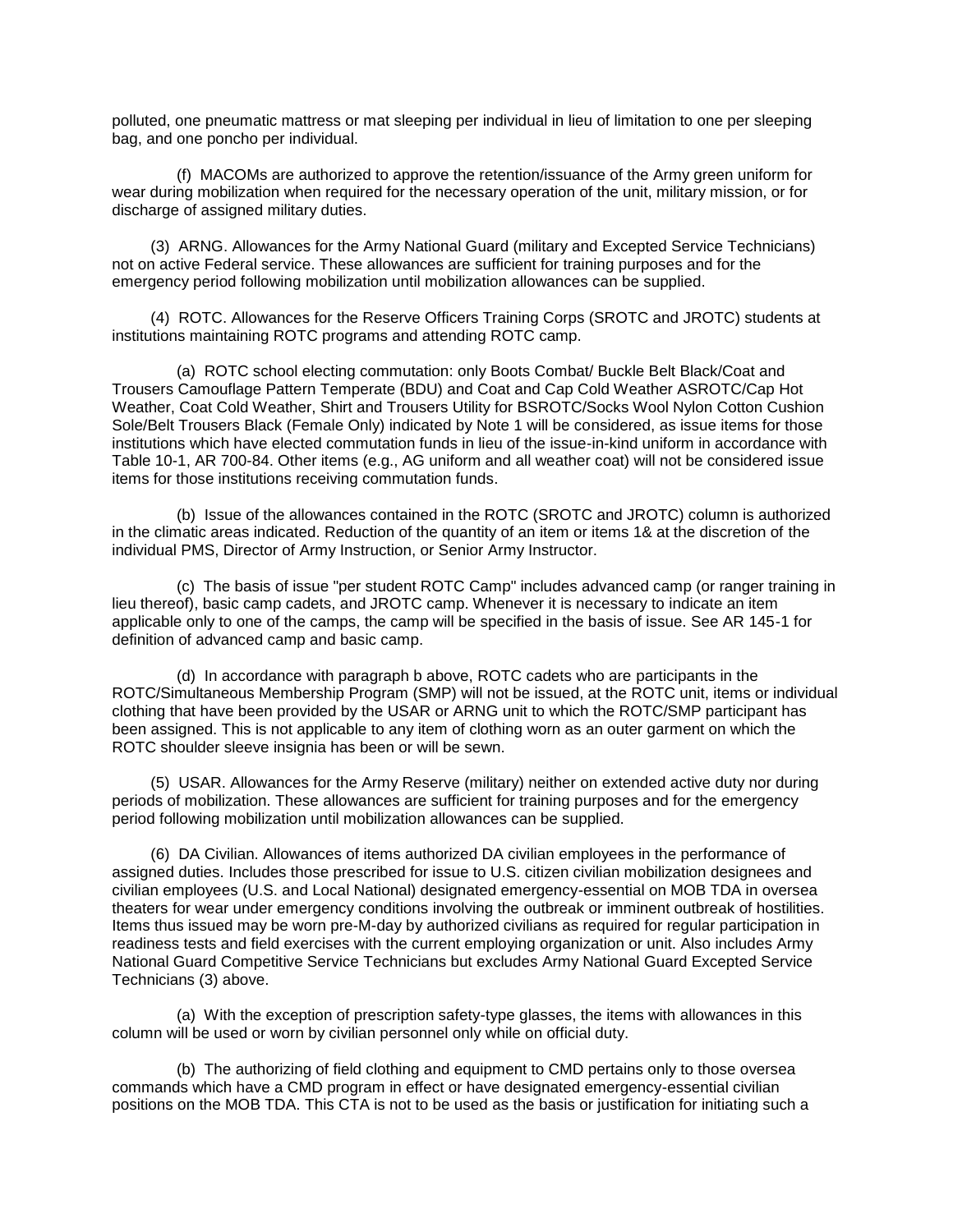program.

 b: This CTA also includes the safety and protective clothing and equipment for the protection of personnel in accordance with AR 385-10.

 c. This CTA does not constitute authority to stock an item in major commands in war reserves or in operational projects. Such authorities are contained in AR 700-9 and in AR 710-1, respectively.

#### **6. Modifications**

Requests for modifications to bases of issue and allowances in this CTA will be submitted through command channels to Project Manager, Soldier, Attn: AMCPM-SDR, 14050 Dawson Beach Road, Woodbridge, VA 22191-1419, per the provisions of chapter 5, AR 71-13. ARNG units submit through State HHD and CNGB, Attn: NGB-ARL-LS.

#### **7. Allowances**

The following allowances are established for all individuals of the Department of the Army. The term "individual" when used alone in the basis of issue is defined to include, as appropriate to the column in which an allowance appears, enlisted men and women, male and female officers and warrant officers, and male and female DA civilians. Bases of issue stated herein apply to all climatic zones unless otherwise specified. Tables 1 and 2 provide initial clothing allowances for the fiscal year indicated in para 8 a only. These allowances, with increased, decreased, or replacement item changes, are published annually in September with a 1 October effective date. This listing is used to conduct required inspections in accordance with paragraph 1-4G and H, AR 700-84, but must be modified for each individual based on when an initial issue was received and the effective dates of changes to the issue which are provided in Appendix D, mandatory possession/wearout dates, in AR 670-1. In addition to the information in above appendix, the uniforms which may be worn (to include optional items), the items which may be worn on the uniforms, the manner in which the uniforms are worn, and the occasions when the uniforms will or will not-be worn, are pre- scribed in AR 670-1.

#### **8. Personal Clothing**

The term "personal clothing" includes military-type clothing and clothing of a personal nature, such as headgear, underwear, footwear, service uniforms, and component items prescribed by the secretary of the Army that are provided (a) under the clothing monetary allowance system (CMAS) to enlisted. personnel of the peacetime Active Army (AA-P), and (b) under the issue-in-kind system to enlisted personnel of the mobilization active army (AA-M), Army National Guard (ARNG), and United States Army Reserve (USAR), and to students of the Reserve Officers Training Corps (ROTC).

 a. Initial (clothing bag) (FY03). Initial clothing allowances authorized for enlisted personnel and ROTC students are listed in tables 1 and 2. Initial clothing allowances are items and quantities of personal type clothing and service uniforms, with component items, furnished to enlisted members when entitled to an initial issue clothing allowance in accordance with paragraph 4-2, AR 700-84.

 b. Supplemental (FY03. Supplemental clothing allowances authorized for enlisted personnel under provisions of AR 700-84 are listed in table 3. Supplemental allowances are items and quantities of personal clothing authorized for issue to enlisted members to supplement initial allowances. It is given to persons whose assigned duty requires more quantities of items than are included in initial issue. It is also given to those whose assigned duty requires special items of personal clothing not normally issued to the majority of en- listed members. Requests to modify or establish supplemental allowances will be submitted in accordance with paragraph 4-7, AR 700-84.

# **9. Organizational clothing and individual equipment**

The term "organizational clothing" refers to and includes military-type clothing (see table 4) for which the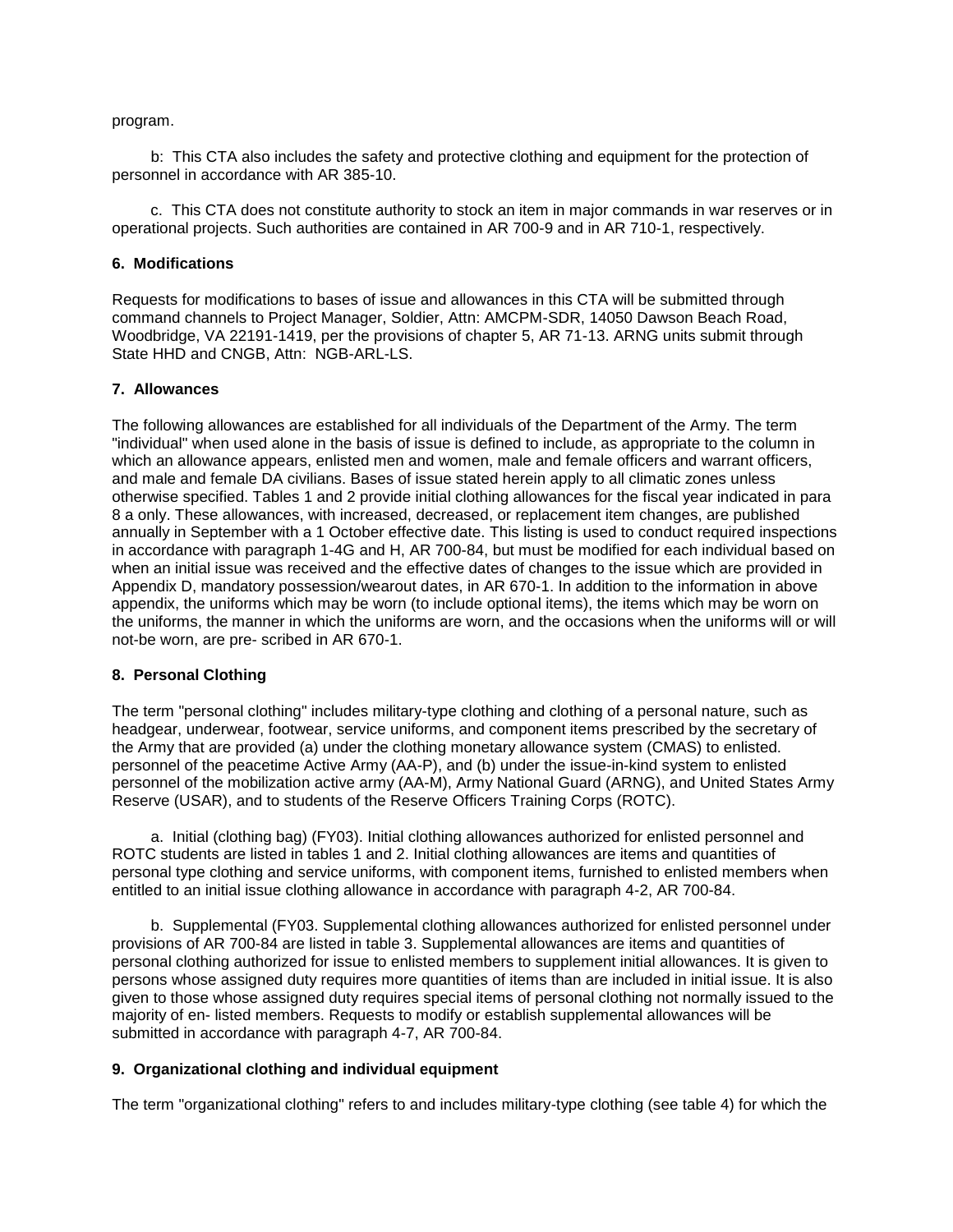organization commander retains responsibility and which are rotated among using individuals as required, unless listed as transferable or nonrecoverable in appendix F. Also see "discretionary allowances," as defined in the glossary.

## **Appendix A References**

**Section I Required Publications**

# **AR 32-5**

Introduction of New Clothing and Textile (C&1) Items into Department of Defense (DOD) Supply System. (Cited in notes 155, 159, 160, and 161.)

# **AR 50-5**

Nuclear and Chemical Weapons and Material-Nuclear Surety. (Cited in note 57.)

# **AR 71-13**

The Department of the Army Equipment Authorizations and Usage Program. (Cited in summary statement, paras 1 and 6.)

# **AR 145-1**

Senior ROTC Program: Organization, Administration, and Training. (Cited in para 5 and note 123.)

# **AR 145-2**

Junior Reserve Officer Training Program. (Cited in note 123.)

# **AR 385-10**

Army Safety Program. (Cited in paras 4, 5, and note 40.)

# **AR 600-106**

Flying Status for Nonrated Army Aviation Personnel. (Cited in note 29.)

# **AR 601-280**

Total Army Retention Program. (Cited in note 24.)

# **AR 614-200**

Selection of Enlisted Soldiers for Training and Assignment. (Cited in note 4.)

# **AR 670-1**

Wear and Appearance of Army Uniforms and Insignia. (Cited in paras 1, 4, 7, and notes 39, 42, 80, 85, 122, 136, and 143.)

# **AR 700-9**

Policies of the Army Logistics System. (Cited in Para 5.)

#### **AR700-84**

Issue and Sale of Personal Clothing. (Cited in summary statement, paras 5, 7, 8, and notes 8 and 39.)

# **AR 710-1**

Centralized Inventory Management of the Army Supply System. (Cited in para 5.)

# **AR 710-2**

Supply Policy Below the Wholesale Level. (Cited in para 4 and note 36.)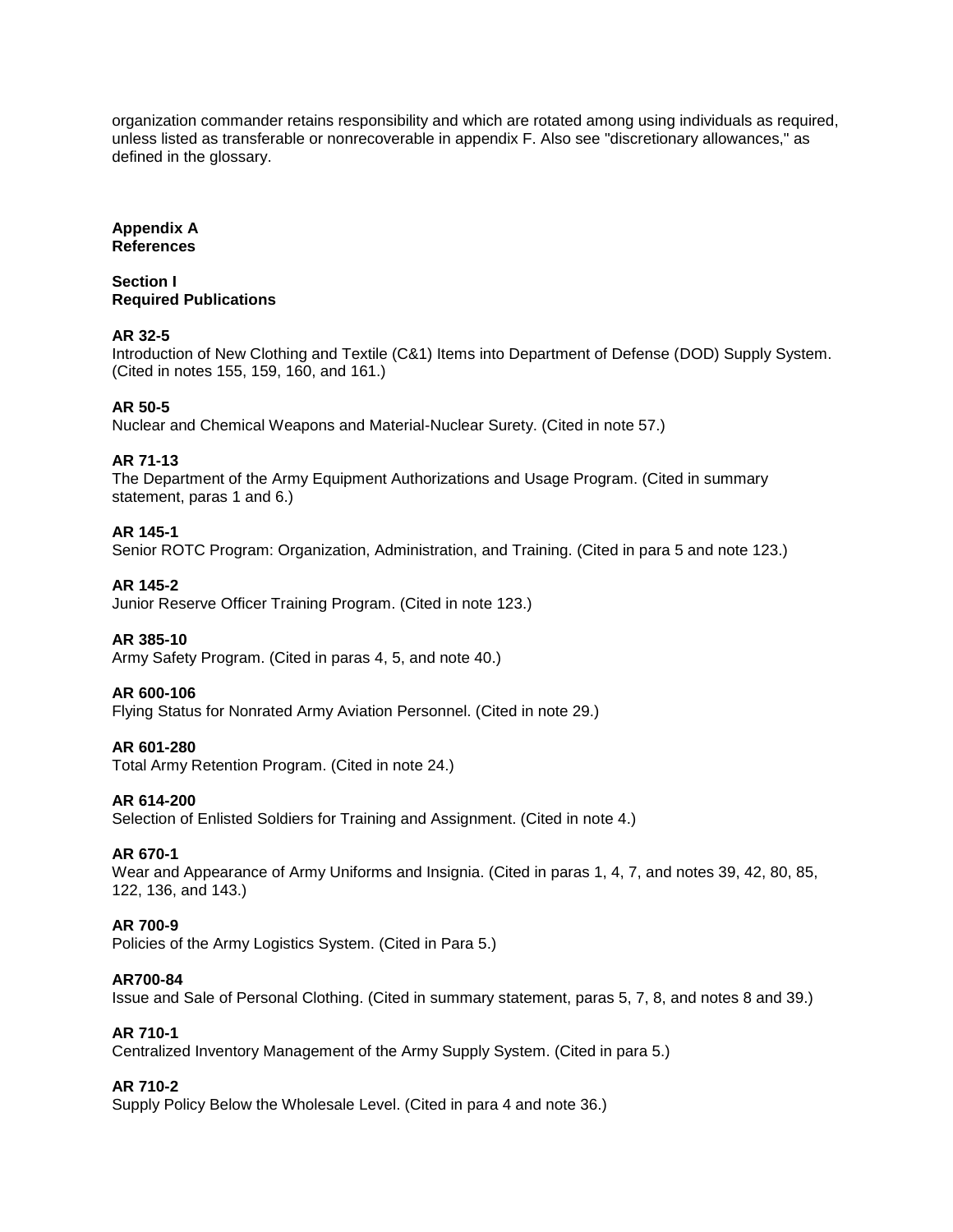## **AR 725-50**

Requisitioning, Receipt and Issue System. (Cited in note 120.)

#### **CTA 8-100**

Army Medical Department Expendable/Durable Items. (Cited in paras 1 and 4.) **CTA 50-909**  Field and Garrison Furnishings and Equipment. (Cited in note 15.)

#### **CTA 50-970**

Expendable Items (Except: Medical, Class V, Repair Parts and Heraldic Items). (Cited in paras 1, 4, and notes 38, 104, 170.)

#### **FAR**

Federal Acquisition Regulation. (Cited in note 126.)

#### **TC 3-15**

Nuclear Accident and Incident Response and Assistance (NAIRA). (Cited in note 57.)

#### **TM 3-4240-237-15**

Operator, Organizational, Direct Support, General Support, and Depot Maintenance Manual: Protective Outfit, Impermeable, Supplied-Air M5. (Cited in note 49.)

#### **TM 10-277**

Chemical, Toxicological and Missile Fuel Handlers Protective Clothing. (Cited in note 69.)

#### **DA PAM 710-2-1**

Using Unit Supply System, Manual Procedures. (Cited in note 14.)

#### **Section II Related Publications**

A related publication is merely a source of additional information. The user does not have to read it to understand this publication.

#### **AR 40-5**

Preventive Medicine

#### **AR 40-61**

Medical Logistics Policies and Procedures

#### **AR 50-6**

Nuclear and Chemical Weapons and Materiel-Chemical Surety

#### **AR 70-1**

Systems Acquisition Policy and Procedures

#### **AR 71-31**

Management System for Tables of Organization and Equipment

#### **AR 135-210**

Order to Active Duty as Individuals During Peacetime

### **AR 140-111**

U.S. Army Reserve Enlistment and Reenlistment Program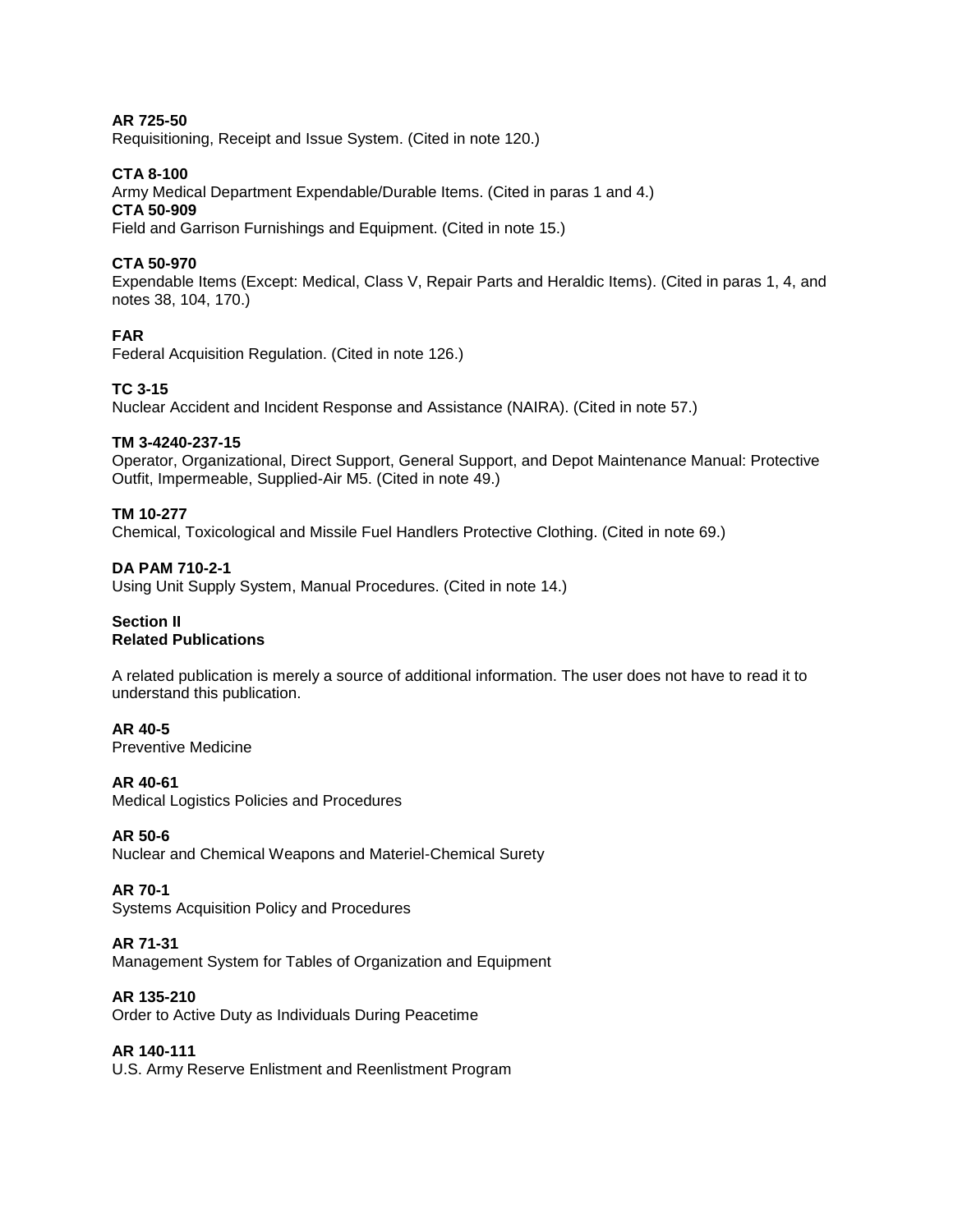**AR 310-25**  Dictionary of United States Army Terms (Short Title: AD)

# **AR 310-49**

The Army Authorization Documents System (TAADS)

# **AR 310-50**

Authorized Abbreviations and Brevity Codes

# **AR 601-208**

Recruiting/Reenlistment Advertising Program

### **AR 670-10**

Furnishing Uniforms or Paying Uniform Allowances to Civilian Employees

#### **SB 700-20**

Army Adopted/Other Items Selected for Authorization/List of Reportable Items

#### **TB MED 502**

Occupational and Environmental Health Respiratory Protection Program

#### **DA PAM 385-3**

Protective Clothing and Equipment

#### **DA PAM 710-2-2**

Supply Support Activity Supply System: Manual Procedures

#### **Appendix B Clothing Allowance Climatic Areas (except ROTC)**

**B-1.** To indicate allowances the world has been divided into seven "Clothing Allowance Zones," based primarily on the average temperature of the coldest and the warmest months (fig B-1). In delimiting world geographic areas for the various zones (para 3 below), climatic data are used for the most part.

a. The zones and the ranges of their average monthly temperatures are listed in table B-1.

b. The zones in table B-1 may be cross-indexed by command, as shown in table B-2.

#### **Table B-1 Clothing Allowance Zones**

| Zones |                                                                        | Coldest month            | Warmest month            |
|-------|------------------------------------------------------------------------|--------------------------|--------------------------|
|       | I. Warm or hot all year                                                | Above 68°F               | Above 68°F               |
|       | II. Warm or hot summers, mild winters                                  | 50 to 68°F               | Above 68°F               |
|       | III. Warm or hot summers, cool winters                                 | 32 to 50°F               | Above 68°F               |
|       | IV. Mild summers, cool winters                                         | 32 to 50°F               | 50 to 68°F               |
|       | V. Warm or hot summers, cold or very<br>cold winters                   | Below 32°F               | Above 68°F               |
|       | VI. Mild summers, cold winters<br>VII. Mild summers, very cold winters | 14 to 32°F<br>Below 14°F | 50 to 68°F<br>Below 68°F |

# **Table B-2 Clothing Allowance Zones Cross-index**

Command Zones Former ARR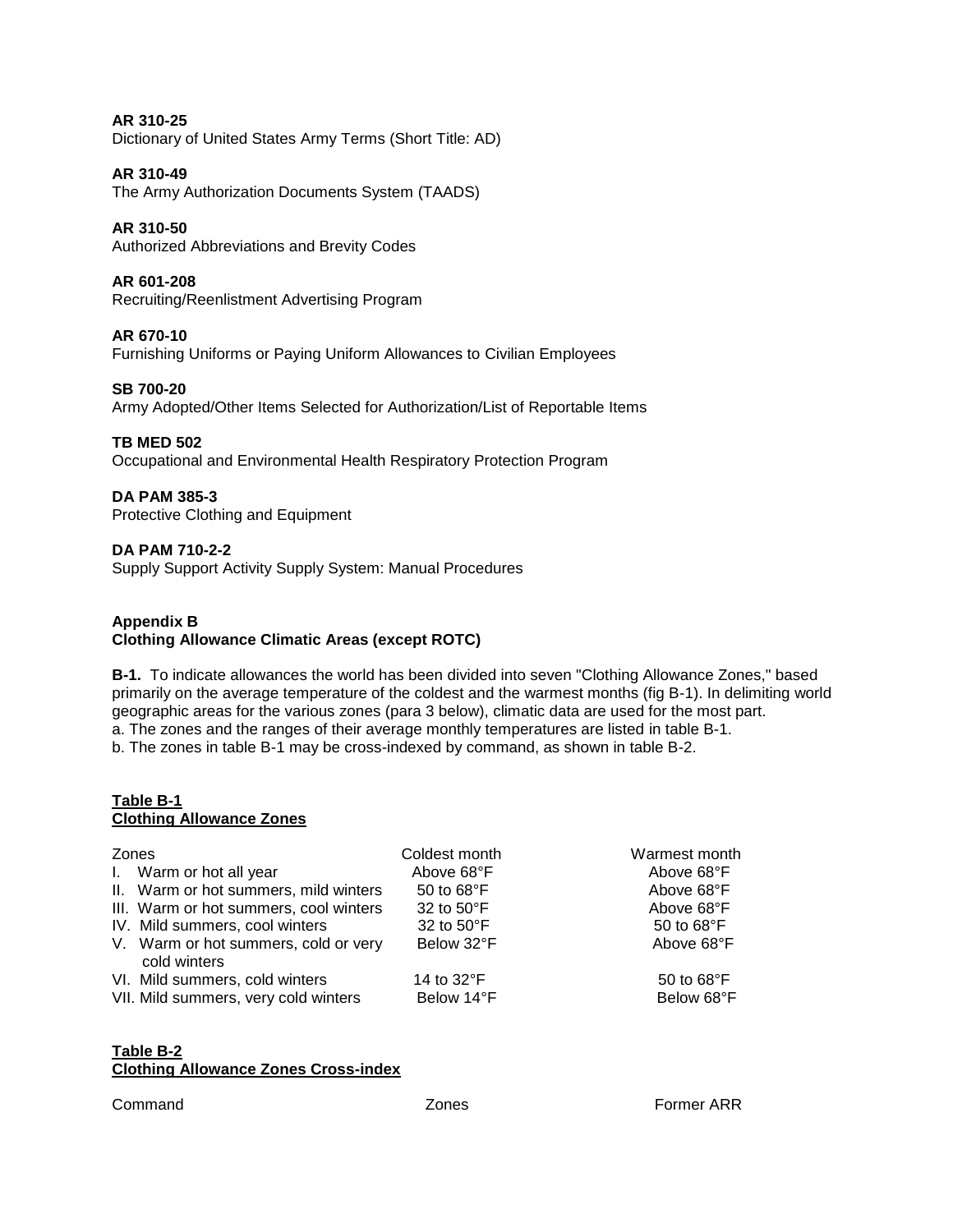| III, V, VII                | I, II, III (PART)         |
|----------------------------|---------------------------|
| II, III, V                 | III(PART), IV, VI(PART)   |
| V. VII                     | V (PART), VI (PART)       |
| III.V                      | V (PART), VII, VIII(PART) |
| III, IV, V, VII            | VIII (PART), IX           |
| II, III, IV, V, VI, VII    |                           |
| I. II                      |                           |
|                            |                           |
| III. V                     |                           |
| III, V, VII                |                           |
| 1, II                      |                           |
| VI, VII                    |                           |
| I, II, III, IV, V, VI, VII |                           |
|                            |                           |
|                            |                           |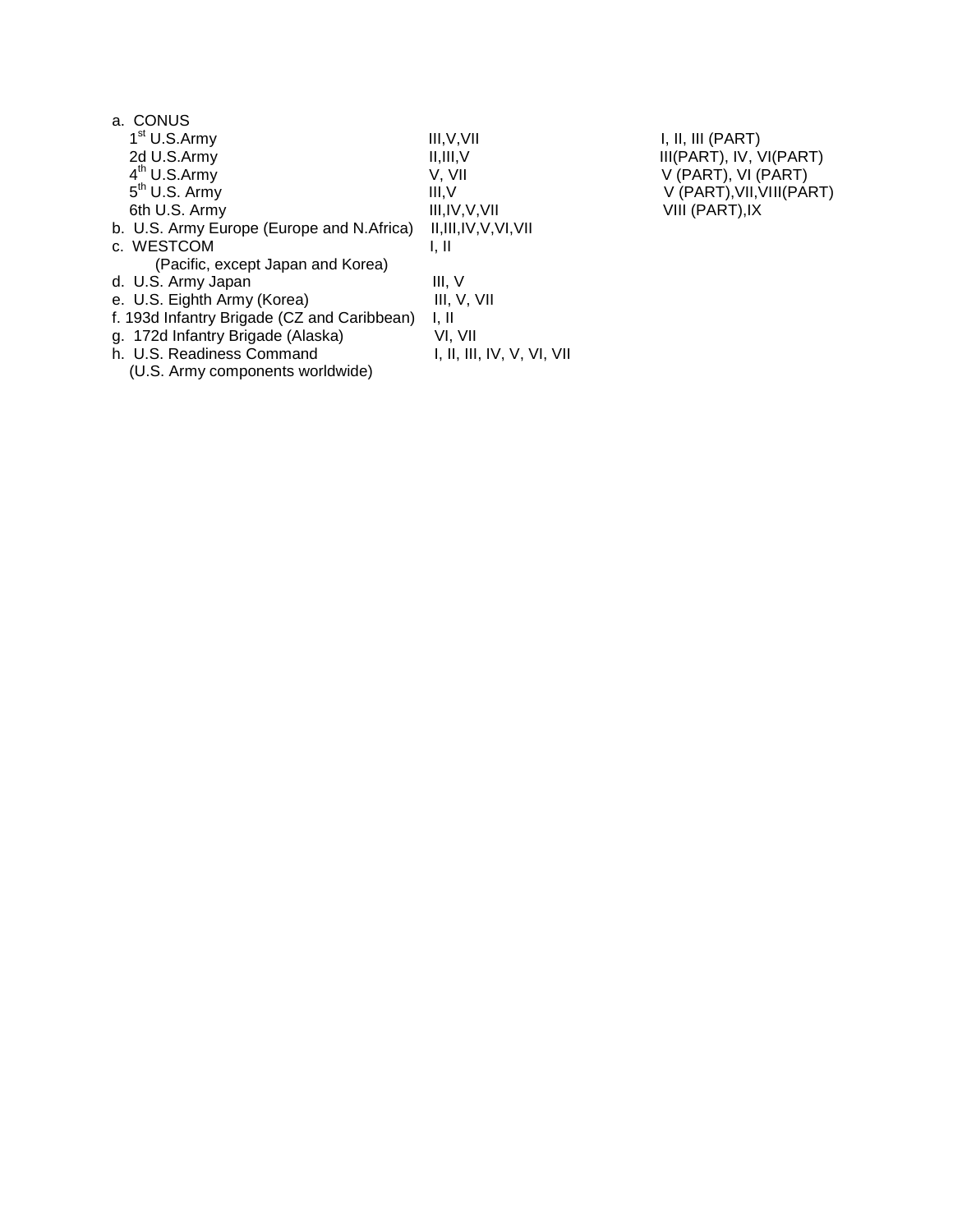**B-2.** In mountainous, plateau, and other highland areas, and in ice cap areas, a great diversity of environmental conditions may be en- countered within relatively short distances. In such places, clothing allowances which are adequate for adjacent lower areas may not provide sufficient protection for these diverse highland areas; therefore, in these higher or more rugged areas, commanders may, at their discretion, authorize the clothing allowance of the nearest adjacent zone, plus additional items authorized for zones V and VII and special mountaineering equipment, as required. Similarly, areas adjacent to the boundary between zones, under special climatic conditions may require the issue of certain clothing and personal equipment items allowed in the colder or warmer zone. In these cases, commanders may authorize discretionary allowances.

**B-3.** The areas of earth which are included in the seven clothing allowance zones are outlined below:

- a. ZONE I. Warm or Hot all Year.
	- (1) North and Central America and adjacent islands. Generally south of Latitude 25°N, including-
		- (a) Mexico, south of latitude 22°N.
		- (b) Central America.
		- (c) West Indies, Bahamas Islands, and Jamaica.
	- (2) South America and adjacent islands. Generally north of latitude 20°N, including-
		- (a) Columbia, Venezuela, and Trinidad and Tobago.
		- (b) Guyana, French Guiana and Surinam (Netherlands Guiana).
		- (c) Brazil, except area in southeastern Brazil, south of latitude 16°S.
		- (d) Ecuador, south of the Gulf of Guayaquil.
		- (e) Peru, except narrow coastal strip in Zone II.
		- (f) Bolivia.
		- (g) Paraguay, extreme northern portion.
		- (h) Galapagos Islands.
		- (i) Islands in the Atlantic Ocean between latitudes 25°N and 20°S and west of longitude

30°W.

(3) Asia. Generally south of latitude 25°N, including-

 (a) Arabian Peninsula, only a 25 to 100 mile-wide coastal strip around the southern half of the peninsula from latitude 25°N on the west coast to latitude 23°N on the east coast.

(b) India, south of latitude  $23^\circ N$  and west of longitude  $75^\circ E$ , and generally south of latitude 20°N east of that latitude.

- (c) Sri Lanka.
- (d) Malaysia.
- (e) Burma, generally south of latitude 2O°N.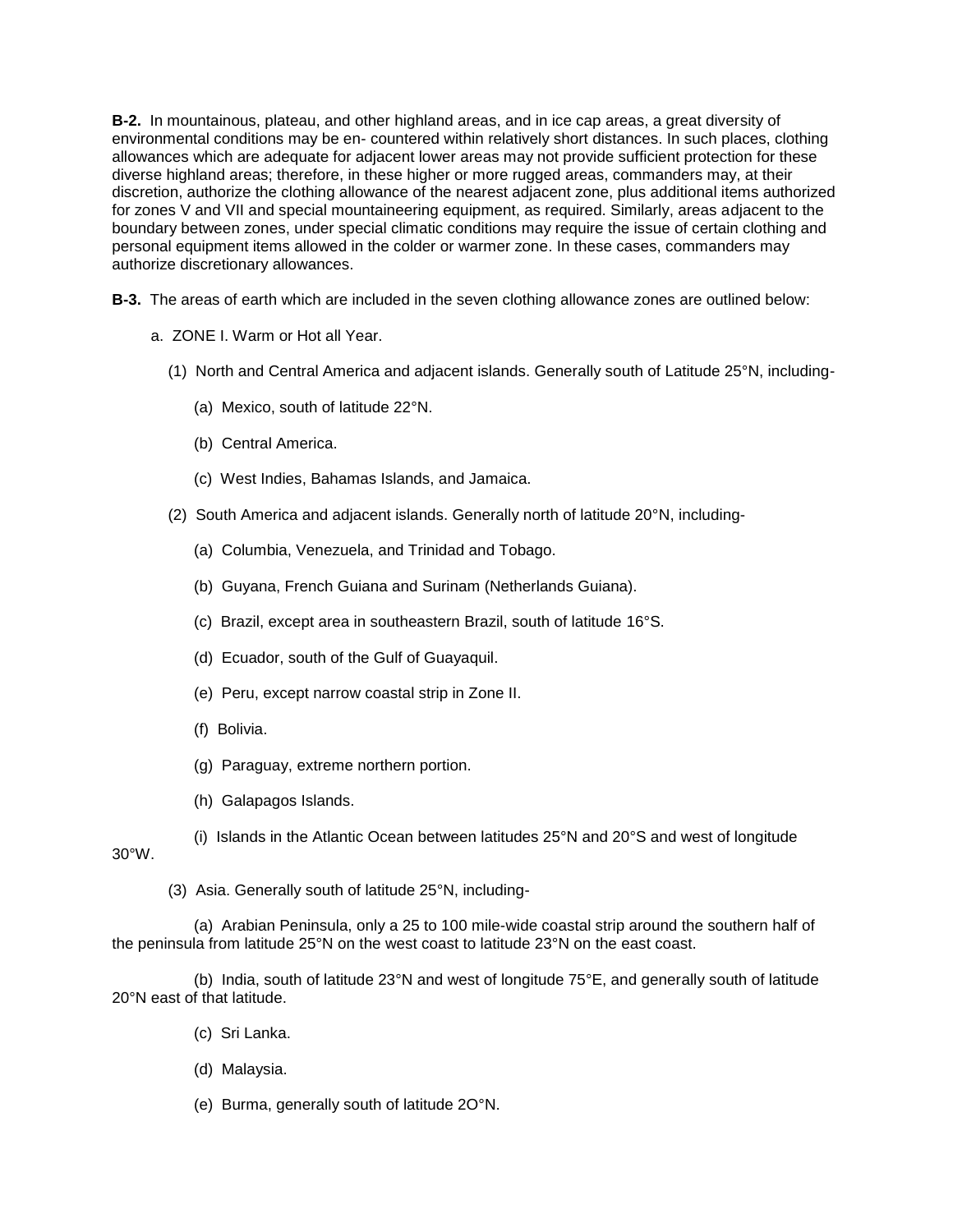(f) Laos, south of latitude 19°N.

(g) Vietnam, south of latitude 17°N.

(h) Khmer Republic and Thailand.

(4) Africa. Generally that portion lying between latitudes 19°N and 8°S, including-

 (a) Dahomey, Guinea, Guinea-Bissau, Ivory Coast, Senegal, and Upper Volta (all part of former French West Africa).

(b) Mali and Niger (both part of former French West Africa), south of latitude 19°N.

(c) Mauritania, south of latitude 19°N.

(d) Central African Republic, Congo, and Gabon (all part of former French Equatorial Africa).

(e) Chad (part of former French Equatorial Africa), south of latitude 16°N.

 (f) Gambia, Guinea-Bissau, Sierra Leone, Liberia, Ghana, Togo, Nigeria, Cameroon, Equatorial Guinea, Cabinda, Somali Republic (former British and Italian Somaliands), and the French Territory of Afars and Issas.

 (g) Sudan, south of latitude 15°N and generally west of longitude 34°"W, and a narrow Red Sea coastal belt from latitude 18°N to 22°N.

 (h) Ethiopia, east of longitude 4O°E; plus a coastal belt 25 to 50 miles wide west of longitude  $4O^{\circ}F$ 

(i) Kenya, east of longitude 39°E.

 (j) Tanzania (formerly Tanganvika and Zanzibar) and Mozambique, a coastal belt 50 to 150 miles wide.

 (k) Congo, Republic of the (former Belgian Congo), generally north of latitude 8°S, Burundi, Rwanda.

(l) Angola, a narrow coastal belt from latitudes 6°S to 10°S.

(m) Malagasy Republic (former Madagascar), north of latitude 22°S.

 (n) Cape Verde Islands and other Atlantic Ocean islands generally between latitudes 15°S and 2O°N, and east of longitude 3O°W.

(5) Australia and islands of Indian and Pacific Oceans.

(a) Australia, generally north of latitude 18°S.

(b) Borneo (Malaysian part).

 (c) Indonesia (Celebes, Java, Lesser Sunda Islands, Sumatra, and Borneo (part), and other smaller, adjacent islands).

(d) Philippines and New Guinea.

(e) Bismarck Archipelago and the following island groups: Caroline, Ellice, Fiji, Friendly,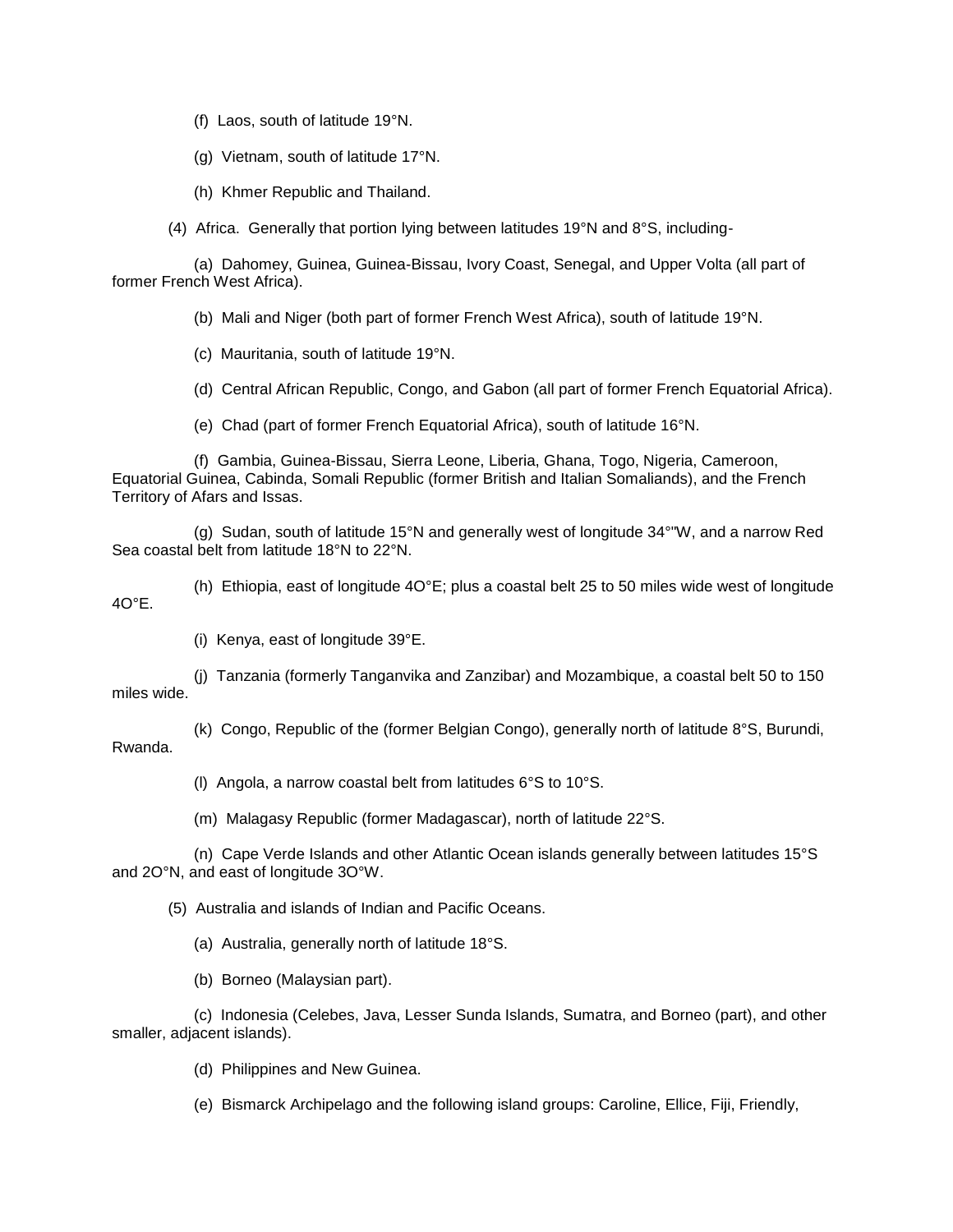Loyalty, Gilbert, Hawaiian, Mariana, Marshall, New Hebrides, Phoenix, Samoa, Society, and Solomon, Tuamotu Archipelago, generally north of latitude 20°S and other Pacific islands generally between latitudes 24°S and 25°N east of longitude of 180°, except New Caledonia.

- (f) Other Indian Ocean islands between latitude 24°N and 20°S.
- b. ZONE II. Warm or Hot Summers, Mild Winters.
	- (1) North and Central America and adjacent islands.

 (a) Mexico, north of latitude 22°N, including Baja California, except northeastern corner of state of Sonora, and northern portion of state of Chihuahua.

- (b) Islands off coast of Baja California
- (c) Bermuda.
- (d) Florida Keys.
- (2) South America. Generally between 20°S, and 35°S, including-

 (a) Brazil, states of Sao Paulo, Parana, Santa Catarina, Rio Grande do Sul and southern portion of states of Mato Grosso, Goias, and Minas Gerias.

- (b) Ecuador, south of Gulf of Guayaquil.
- (c) Peru, narrow coastal lowland belt along entire coast.
- (d) Paraguay, except extreme northern tip.
- (e) Uruguay.
- (f) Argentina, generally north of latitude 35°S.
- (g) Chile, north of latitude 34°S.
- (3) Europe.

 (a) Portugal and Spain, a coastal belt 10 to 75 miles wide south of latitude 39°N in Portugal and southwest of Cape Nao in Spain.

- (b) Alboran Island and Malta.
- (4) Africa.
	- (a) Algeria, Libya, Morocco, Spanish Sahara, Tunisia, Uganda, and Egypt.
	- (b) Ethiopia, west of longitude 4O°E, except for a coastal strip 25 to 50 miles wide.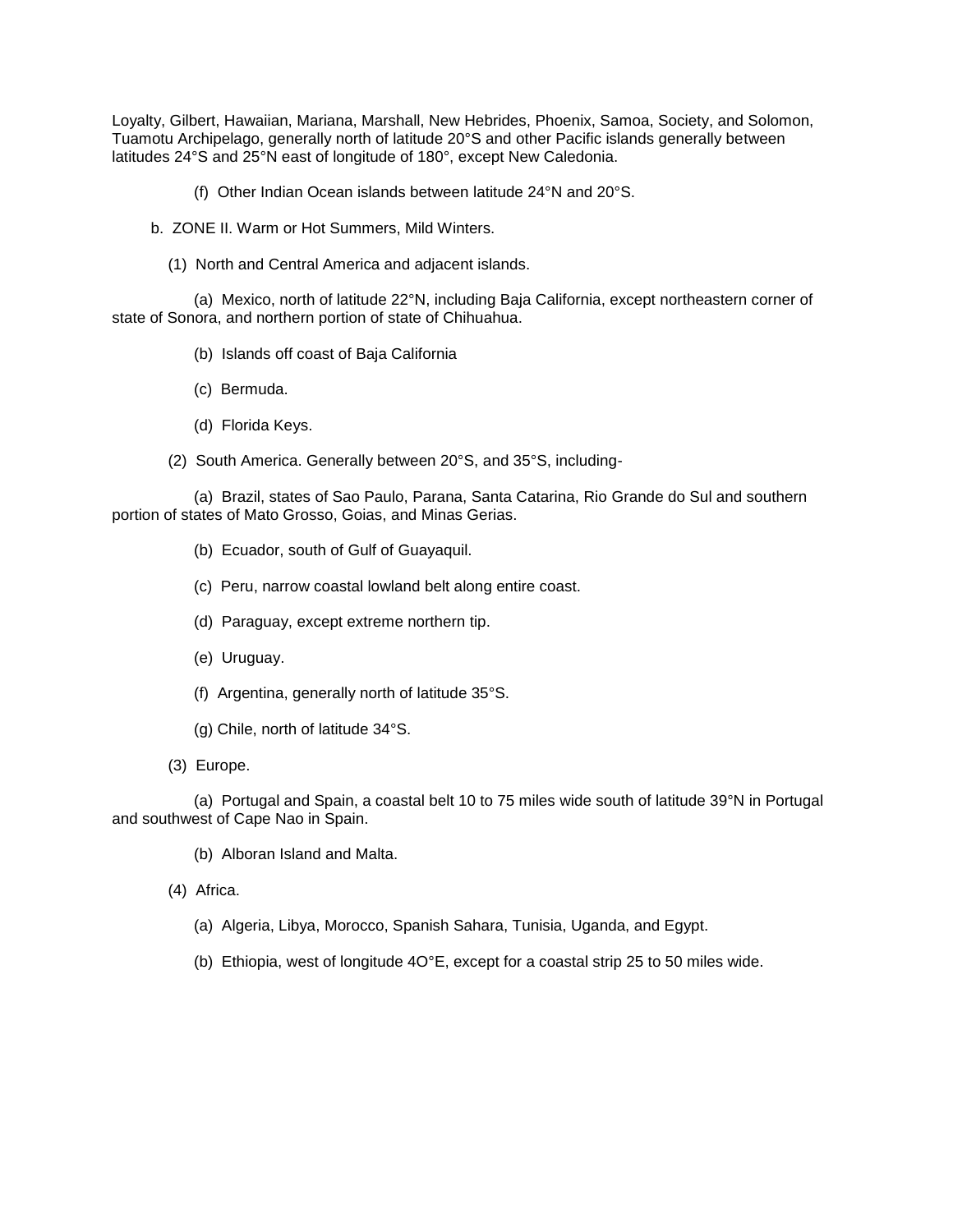(c) Sudan, north of latitude l5°N, except a coastal belt 25 to 50 miles wide in Zone I.

 (d) Mali and Niger (both part of former French West Africa), north of latitude 19°N; Mauritania, north of latitude 19°N.

(e) Chad (part of former French Equatorial Africa) north of latitude 16°N.

(f) Kenya and Tanzania, west of longitude 35°E.

(g) Mozambique, except a coastal belt 50 to 150 miles wide.

(h) Republic of the Congo (former Belgian Congo) generally south of latitude 8°S.

(i) Angola, except for a narrow coastal belt from latitude  $6^{\circ}$ S to 10 $^{\circ}$ S.

(j) Zambia, Malawi, Rhodesia, Botswana, and Swaziland.

 (k) Namibia, except for narrow coastal strip in Zone IV from latitude 22°S to the southern border.

 (l) South Africa, except for narrow western coastal belt included in Zone IV and interior plateau and highlands.

(m) Malagasy Republic (former Madagascar) south of latitude 22°S.

 (n) Islands in Atlantic Ocean between latitudes 20°N and 45°N east of longitude 35°W, including Azores, Canary; and Madeira Islands.

 (o) Islands in the Atlantic Ocean, between latitudes 12°S and 25°S and east of longitude 35°W, including St. Helena.

(5) Asia.

 (a) Saudi Arabia and remainder of Arabian Peninsula, southeast of line drawn from Mecca to the western border of the neutral territory between Saudi Arabia and Iraq, except from the coastal strip in Zone I. Also, a coastal strip 50 to 125 miles wide along the west coast of the Arabian Peninsula north of latitude 25°N.

(b) Iraq, southern half of country.

(c) Iran, only a coastal belt 25 to 100 miles wide.

 (d) India, in general area west of longitude 75°E between latitude 23°N and the southern border on highlands in the extreme north and the area east of longitude 75°E between 2O°N and the southern border of highlands.

(e) Pakistan, a 25 to 100 mile-wide coastal belt and Bangladesh.

(f) Burma, generally north of latitude 20°N.

(g) Laos, north of latitude 19°N.

(h) Vietnam, north of latitude 17°N.

(i) People's Republic of China, south of latitude  $24^{\circ}$ N and generally east of longitude 105 $^{\circ}$ E, including Hainan.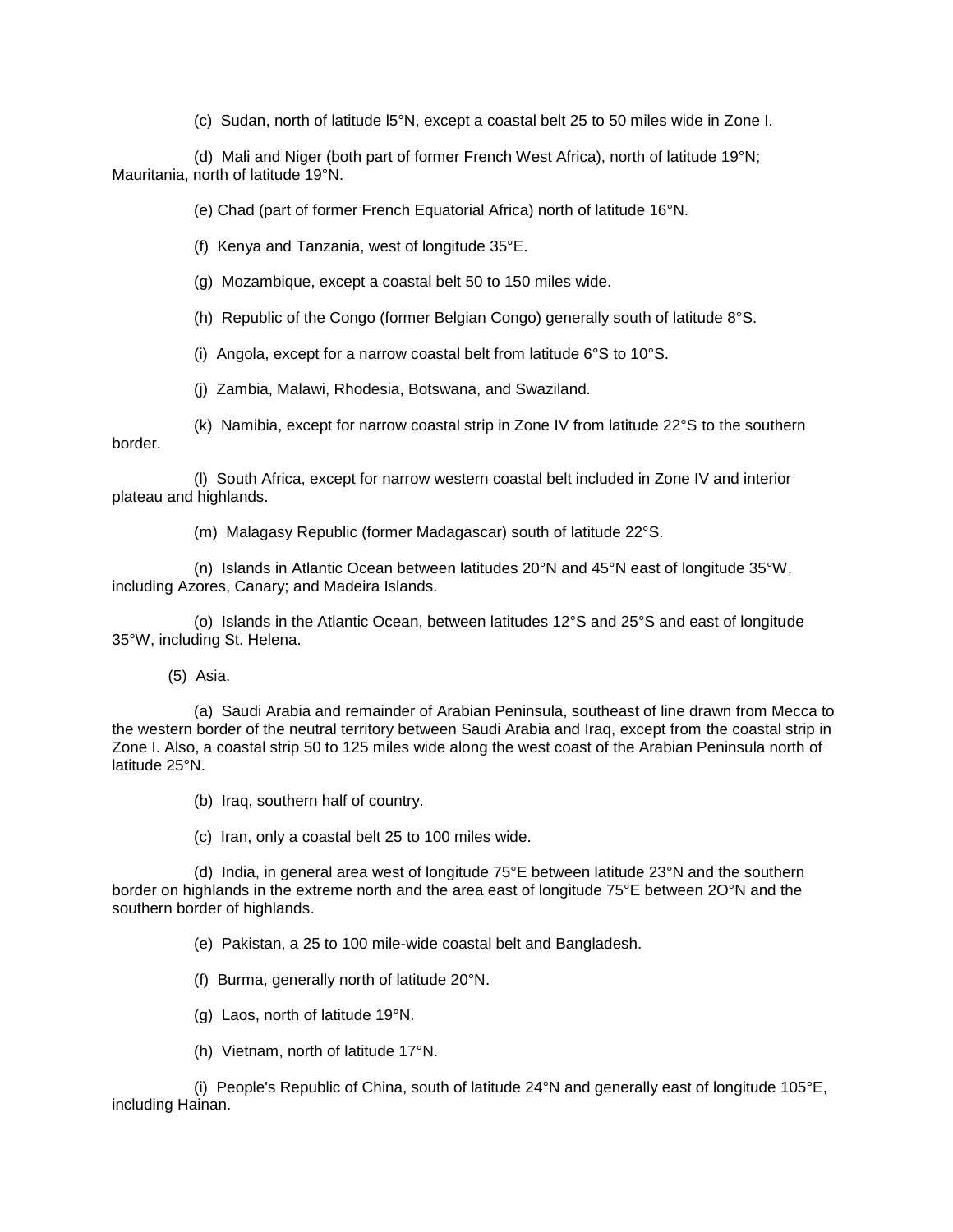- (j) Taiwan (Formosa) and adjacent islands.
- (k) Ryukyu Islands.
- (6) Australia and islands.

 (a) Australia, generally south of latitude 18°S, except a southwestern area generally south of latitude 30°S, between longitudes 118°E and a southeastern area generally south of latitudes 30°S between longitudes 138°E and 151°E.

(b) New Caledonia.

 (c) Islands in South Pacific between latitudes 24°S and 30°S, and islands in North Pacific between latitudes 25°N and 39°N east of longitude 180° and between latitudes 22°N and 4O°N west of longitude 180° except Japan and Taiwan.

- (d) Indian Ocean islands between latitudes 20°S and 28°S.
- c. ZONE III. Warm or Hot Summers. Cool Winters.
	- (1) North and Central America

 (a) Generally the southern third of the U.S. including Georgia, Florida (except Florida Keys), Alabama, Mississippi, Louisiana, California, Delaware, Maryland, Virginia, North Carolina, South Carolina; Kentucky, southeastern third; Tennessee, except northwestern corner; Arkansas, except northern third; Oklahoma, only southeastern portion; Texas, except area north of latitude 34°N; New Mexico and Arizona, narrow belt about 100 miles wide across southern portion of states.

 (b) Mexico, only northeastern corner of state of Sonora and northern portion of state of Chihuahua.

- (2) South America, Argentina, between latitudes 35°S and 43°S.
- (3) Europe.
	- (a) Portugal and Spain, except coastal belt in west and south.
	- (b) France, south of latitude 45°N.
	- (c) Italy, except mountainous areas in extreme north and northwest.
	- (d) Yugoslavia, only the western coastal belt 20 to 40 miles wide and adjacent islands.
	- (e) Albania and Greece and adjacent islands.
	- (f) Turkey (in Europe).

 (g) Balearic Islands, Sardinia, Corsica, Sicily, Crete, Cyprus, and Aegean and other Mediterranean islands adjacent to Europe and Asia.

(4) Asia.

 (a) Saudi Arabia, northwest of line drawn through Mecca to the western comer of the neutral territory between Saudi Arabia and Iraq, except for a Red Sea coastal strip 50 to 125 miles wide.

(b) Turkey, only lower region, 50 to 100 miles wide around entire coast and adjacent islands.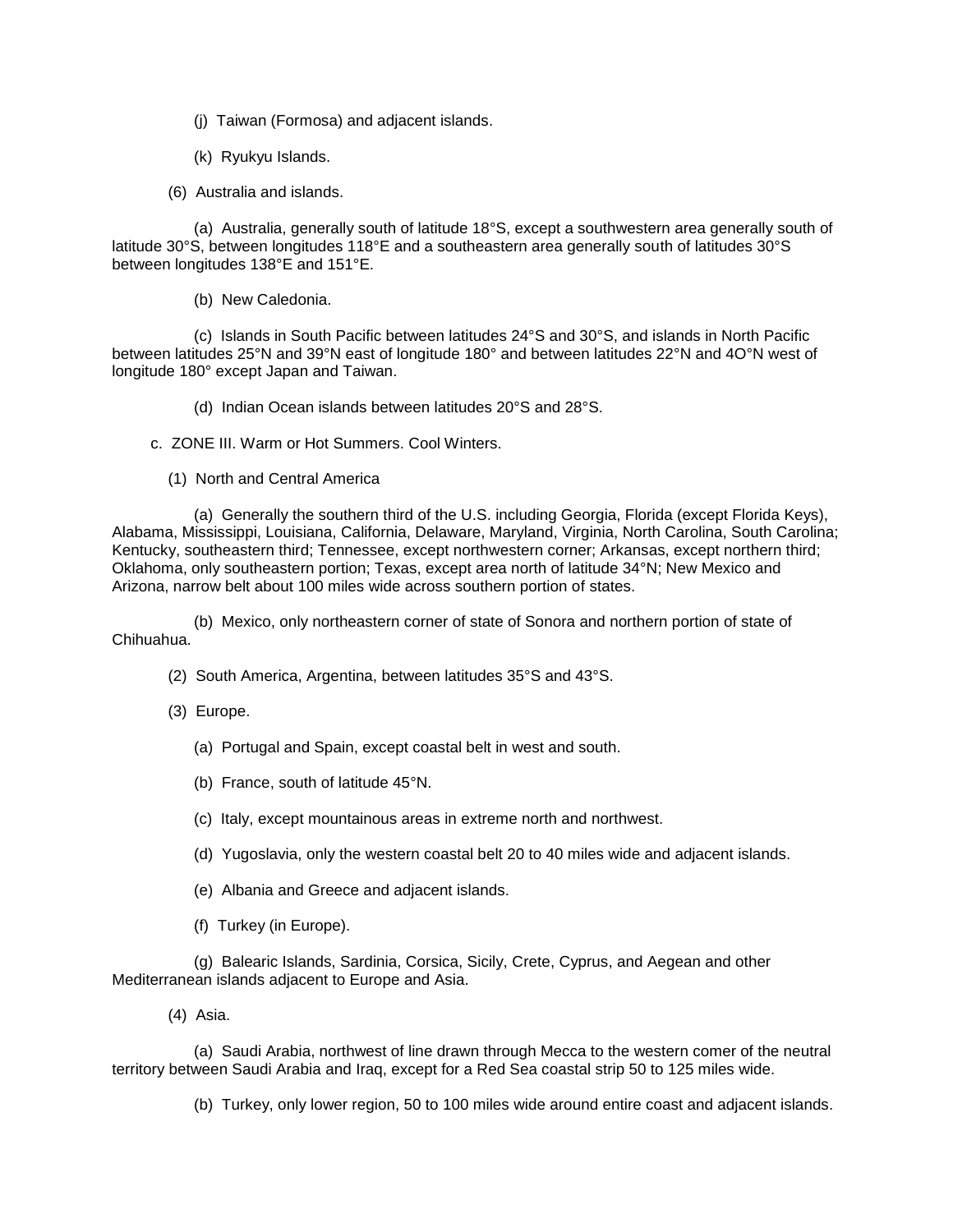- (c) Israel, Jordan, Lebanon, and Syria.
- (d) Iraq, northern half.
- (e) Iran, except coastal strip 25 to 100 miles wide.
- (f) Afghanistan.
- (g) Pakistan, except a 25 to 100 mile-wide coastal belt.
- (h) China, between latitudes 24°N and 34°N.
- (i) Japan, south of latitude 36°N.
- (j) Korea, southern tip.

 (k) U.S.S.R., southern half of Crimea and a narrow coastal belt along eastern shores of Black Sea; also shores of Caspian Sea south of latitude 4O°N.

 (5) Africa, Republic of South Africa, except southeastern coastal lowland in Zone II and western coastal lowland in Zone IV.

 (6) Australia. New South Wales, Victoria and South Australia between longitudes 118°E and 121°E and between latitudes 31°S and 37°S.

d. ZONE IV: Mild Summers, Cool Winters.

 (1) North America. United States, only that area west of the Cascade Range in Oregon and Washington.

- (2) South America.
	- (a) Chile and adjacent islands, south of latitude 35°S.
	- (b) Argentina, south of latitude 43°S.
	- (c) Islands in the Atlantic Ocean between latitudes 30°S and 45°S, west of longitude 3O°W.
- (3) Europe. Generally those areas bordering the North Sea, including-
	- (a) Norway, extreme southern portion.
	- (b) The British Isles.
	- (c) The Shetland, Hebrides, Orkney, and Faroe Islands.
	- (d) Belgium and the Netherlands except narrow belt along eastern border.
	- (e) France, north of latitude 45°N and west of longitude 60°E.

 (4) Africa. Namibia and South Africa: only a narrow coastal belt 25 to 50 miles wide, extending from latitude 22°S to 33°S.

- (5) Australia and Islands.
	- (a) Area in southwest, generally south of latitude 30°S and between longitudes 117°E and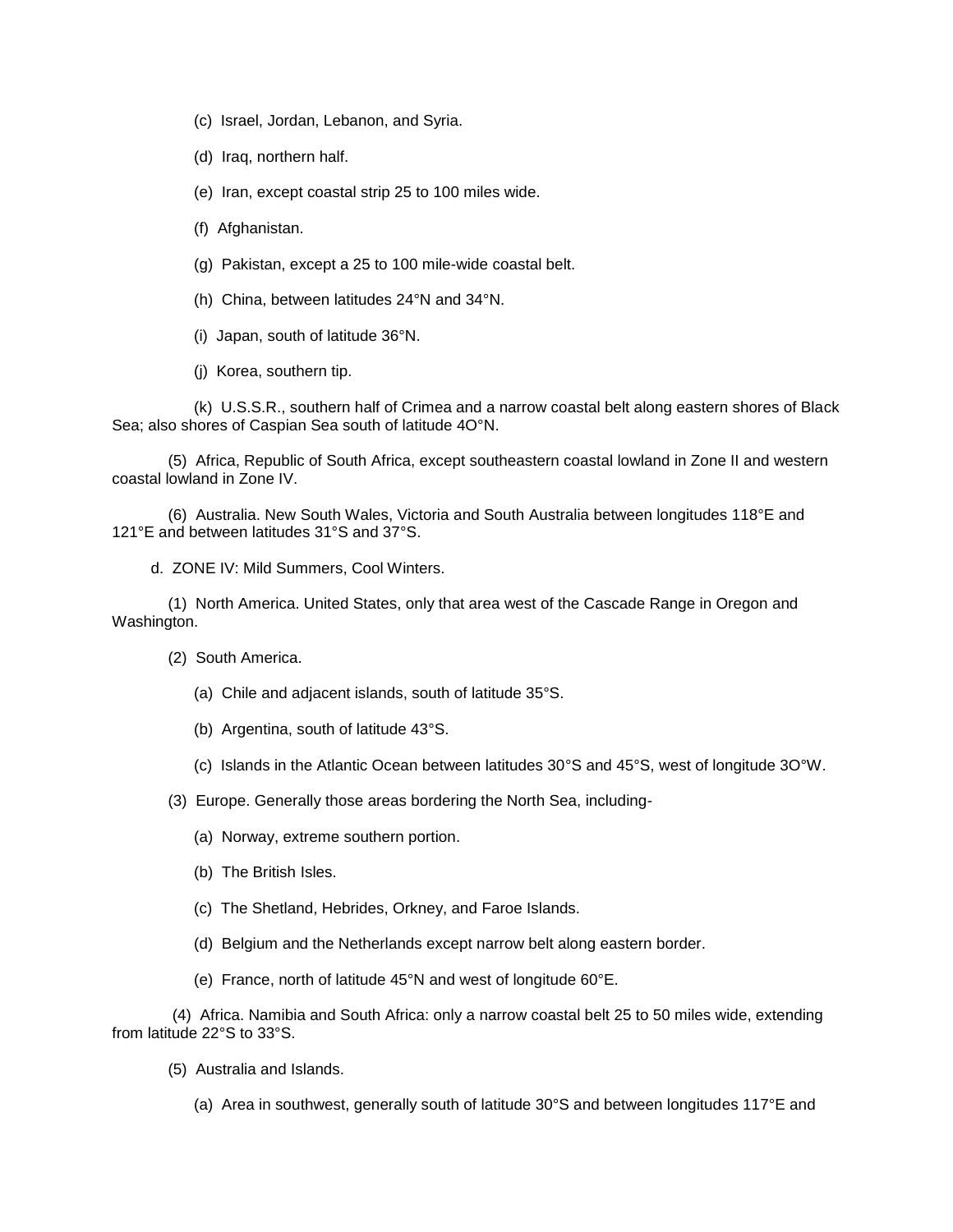121°E, and area in southeast generally south of latitude 37°S including Tasmania.

(b) New Zealand.

 (c) Chatham Island, Stewart Island, and other islands in the Pacific and Indian Oceans between latitudes 30°S and 45°S.

 (d) Other Pacific Ocean islands generally between latitudes 4O°N and 45°N, except Japan and Kurile Islands.

e. ZONE V: Warm or Hot Summers, Cold or Very Cold Winters.

- (1) North America.
	- (a) United States. Generally the northern half, including-
		- 1. Washington and Oregon, east of the Cascade Range.
		- 2. Nevada, Idaho, Utah, Wyoming, Colorado.

 3. Montana, North Dakota, and Minnesota, except narrow belt of Zone VII across northern portion of these states.

- 4. Arizona and New Mexico except a 100-mile-wide belt along the southern borders.
- 5. South Dakota, Nebraska, and Kansas.
- 6. Oklahoma, except the southeastern portion.
- 7. Texas, only the area north of 34°N.
- 8. Wisconsin, Iowa, Missouri; Arkansas, only the northern one-third of state.

 9. Michigan, Illinois, Indiana, Ohio; Kentucky, except the southeastern one-third; Tennessee, only the northwestern corner.

 10. West Virginia, Pennsylvania, New Jersey, New York, Connecticut, Massachusetts, Rhode Island.

11. Vermont, New Hampshire; Maine, except for northern portion of Zone VII.

- (b) Canada, Ontario, Quebec, and New Brunswick, only areas south of latitude 47°N.
- (2) Central and South America. None.
- (3) Europe and Asia.
	- (a) Yugoslavia, except the western coastal belt 20 to 40 miles wide and adjacent islands.
	- (b) Bulgaria, Czechoslovakia, Hungary, and Romania.
	- (c) Austria east of longitude 15°E.

 (d) U.S.S.R., generally south of latitude 51°N west of longitude 32°E, and south of latitude 54°N, east of longitude 32°E, except areas in Zones III near Black and Caspian Seas.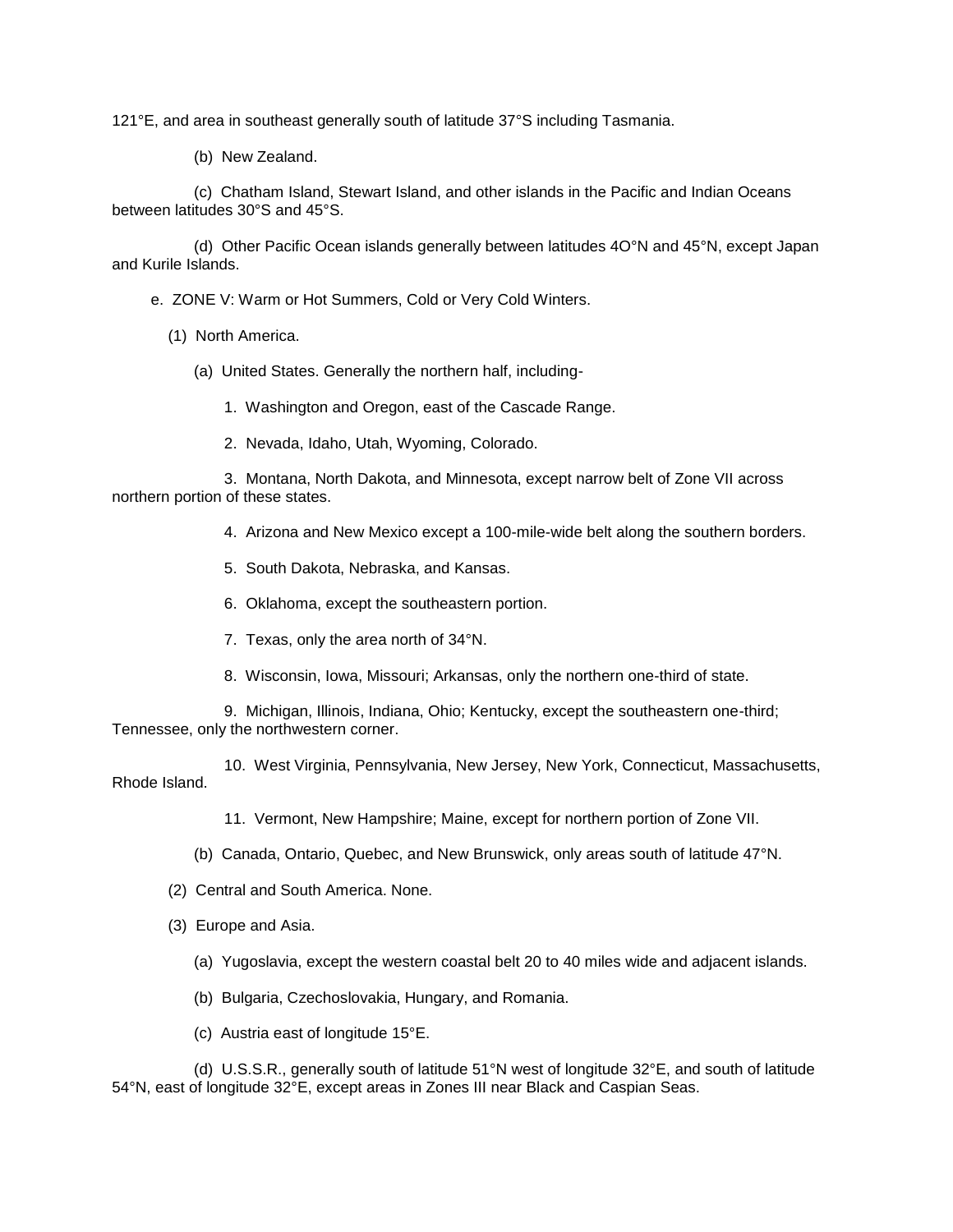- (e) China, generally between latitudes 34°N and 46°N, and Mongolia, south of latitude 46°N.
- (f) Korea, only western side of peninsula between latitudes 35°N and 40°N.
- (g) Japan, north of latitude 36°N, except Kurile Islands.
- (h) India, only highland areas in the extreme north; Bhutan, Nepal, and Jammu and Kashmir.
- (i) Turkey (in Asia) entire country except 50 to 100-mile-wide belt along coast.
- (4) Africa. None.
- (5) Australia. None.
- f. ZONE VI. Mild Summers, Cold Winters.
	- (1) North America. .
		- (a) Newfoundland (except Labrador), Nova Scotia, Prince Edward Island, Magdalen Islands.
		- (b) Vancouver Island and the coastal fringe of British Columbia with adjacent islands.

 (c) Alaska coastal belt along Bristol Bay south of latitude 59°N; the Pribilof and Aleutian Islands; the Alaskan Peninsula, a narrow coastal belt along the Gulf of Alaska.

(2) Europe.

 (a) Norway, only a narrow coastal strip north of latitude 6O°N; narrow coastal strip in southeast, east of longitude 8"E.

(b) Sweden, general1y south of latitude 64°N.

 (c) Finland, south of line drawn from latitude 65°N at coast of Gulf of Bothnia to the western shore of Lake Ladoga at 62°N latitude.

- (d) Denmark, Luxembourg, and Germany.
- (e) Poland.
- (f) Austria west of longitude 15°E, Switzerland and Liechtenstein.
- (g) France, north of latitude 45°N and east of longitude 6°E.
- (h) Belgium and the Netherlands, only a narrow strip along eastern border.

 (i) U.S.S.R., generally west of line drawn from Leningrad (lat 59°55'N, long 30°20'E) southeastward to Bryansk (lat 53°12'N, long 24°21'E), thence, southwestward to Lvov (lat 49°49'N, long 24°2'E).

- (j) Italy, only mountainous areas in the extreme north and northwest.
- (3) Asia. Kurile Islands, south of latitude 50°N.
- (4) Islands.
	- (a) Iceland.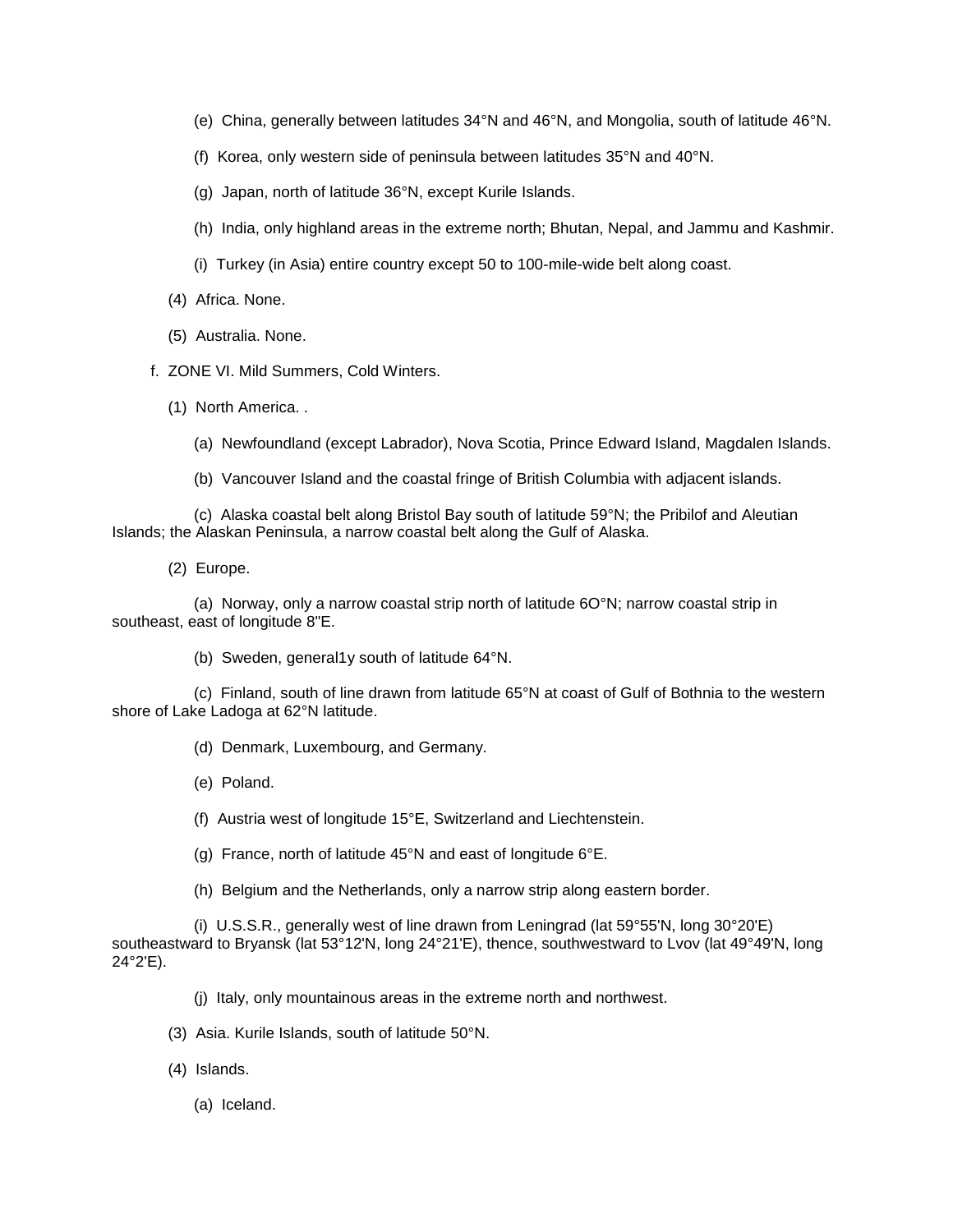(b) Bear Island.

 (c) Falkland Islands, South Georgia, South Sandwich, Kerguelen and all other islands between latitudes 48°S and 6O°S.

g. ZONE VII. Mild Summers, Very Cold Winters.

(1) North America.

 (a) United States, narrow 10 to 100-mile-wide belt across northern Minnesota, North Dakota, and Montana westward to longitude 113°W; Maine, only northern portion.

 (b) Alaska, north of latitude 59°N, including Nunivak, St. Matthews, and St. Lawrence Islands, except for coastal belt of Zone VI bordering Bristol Bay and Gulf of Alaska.

 (c) Canada, generally north of latitude 47°N except the coastal belt of British Columbia with adjacent islands, Magdalen Islands, and the island of Newfoundland.

(2) Greenland.

(3) Europe and Asia.

(a) Sweden, generally north of latitude 64°N.

 (b) Finland, north of line drawn from coast of Gulf of Bothnia at 65°N to western shore of Lake Ladoga at 62°N.

 (c) U.S.S.R., north of latitude 54°N and east of a line drawn from Bryansk to Leningrad; all of Asiatic U.S.S.R. east of longitude 85°E.

(d) China, north of latitude 46°N, and Mongolia, north of latitude 46°N.

(e) Korea, only northeastern coastal regions.

 (f) Islands. Jan Mayen, Spits Bergen, Franz Josef Land, Novaya Zemlya, and all other Arctic Ocean Islands north of Asia.

(4) Antarctica. The Antarctica continent and islands south of latitude 60°S.

(5) Arctic. That land in Canada, Alaska, Greenland, and Iceland north of the Arctic Circle.

 h. Cross indexing. The above descriptions may be crossed-indexed by countries, territories, and islands as shown in figure B-2 (numbers indicate zones; asterisks indicate countries, territories and island with highland or icecap areas):

#### **Figure B-2. Cross Index of Clothing Allowance Zones**

**Africa**  Algeria, \* II Angola, \* II Botswana, II Burundi, \* I Cabinda, I Cameroon, \* I Central African Republic, I Chad, \* I, II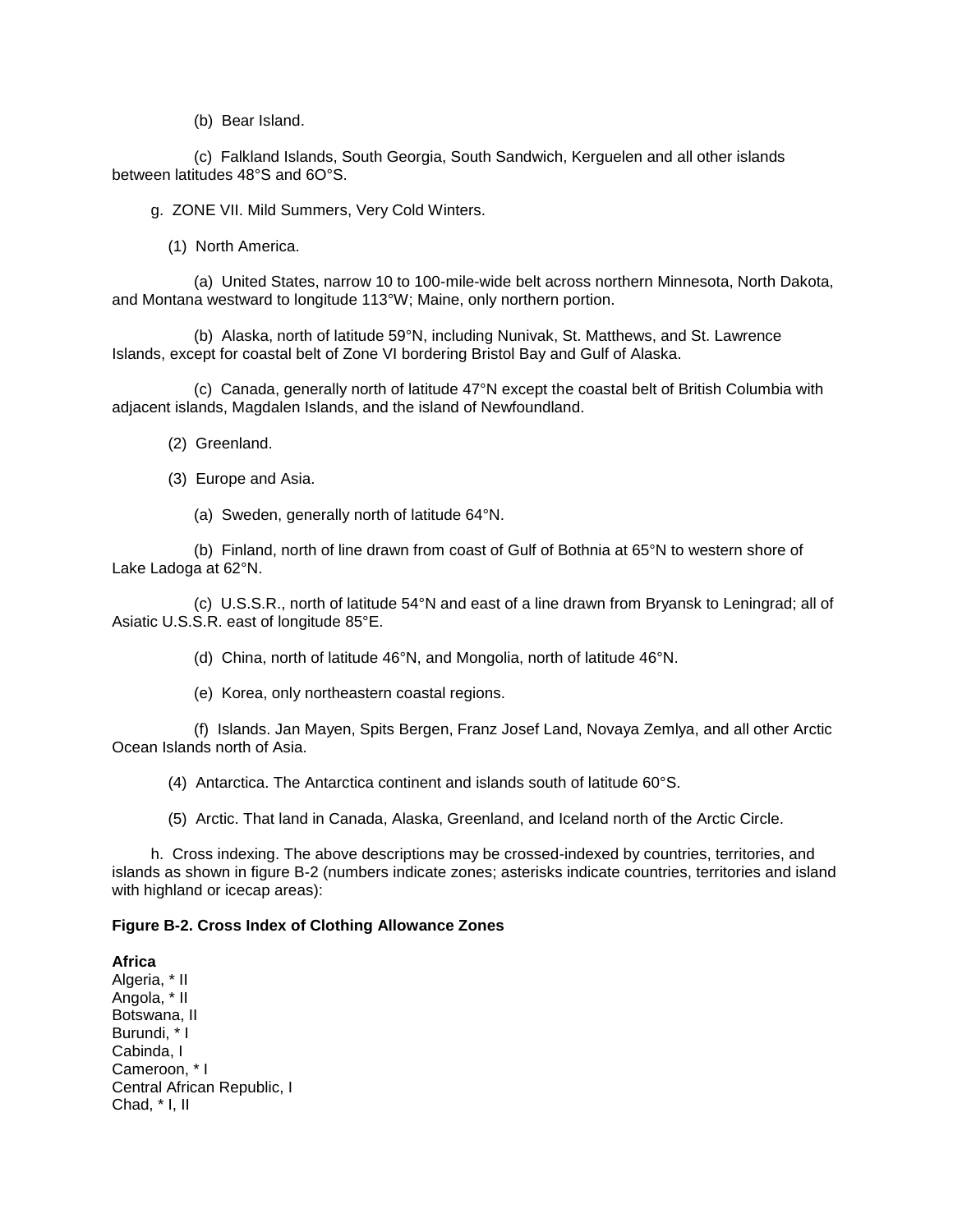Congo, Republic of the, \* I, II Dahomey, I Egypt, II Equatorial Guinea, I Ethiopia, \* I, II French Territory of Afars and Isses, I Gabon, I The Gambia, I Ghana, I Guinea, I Guinea-Bissau, I Ivory Coast, I Kenya, \* I, II Lesotho, \* II Liberia, I Libya, \* II Malagasy Republic, \* I, II Malawi, II Mali, I, II Mauritania, I, II Morocco, \* II Mozambique, I, II Namibia, \* II, IV Niger,  $*$  I, II Nigeria, \* I Rhodesia (formerly Southern Rhodesia), II Rwanda, \* I Senegal, I Sierra Leone, I Somali Republic, \* I Spanish Sahara, II Sudan, \* I, II Swaziland, II Tanzania, \* I, II Togo, I Tunisia, \* II Uganda, \* II Upper Volta, I Zambia, II **Antarctica, \* VII** 

# **Asia**

Afghanistan, \* III Bangladesh, \* II Bhutan, \* V Burma, \* I, II China, People's Republic of, \* II, III, V, VII India, \* I, II, V Iran, \* II, III Iraq, \* II, III Israel, III Jammu and Kashmir, \* V Japan, \* III, V Jordan, III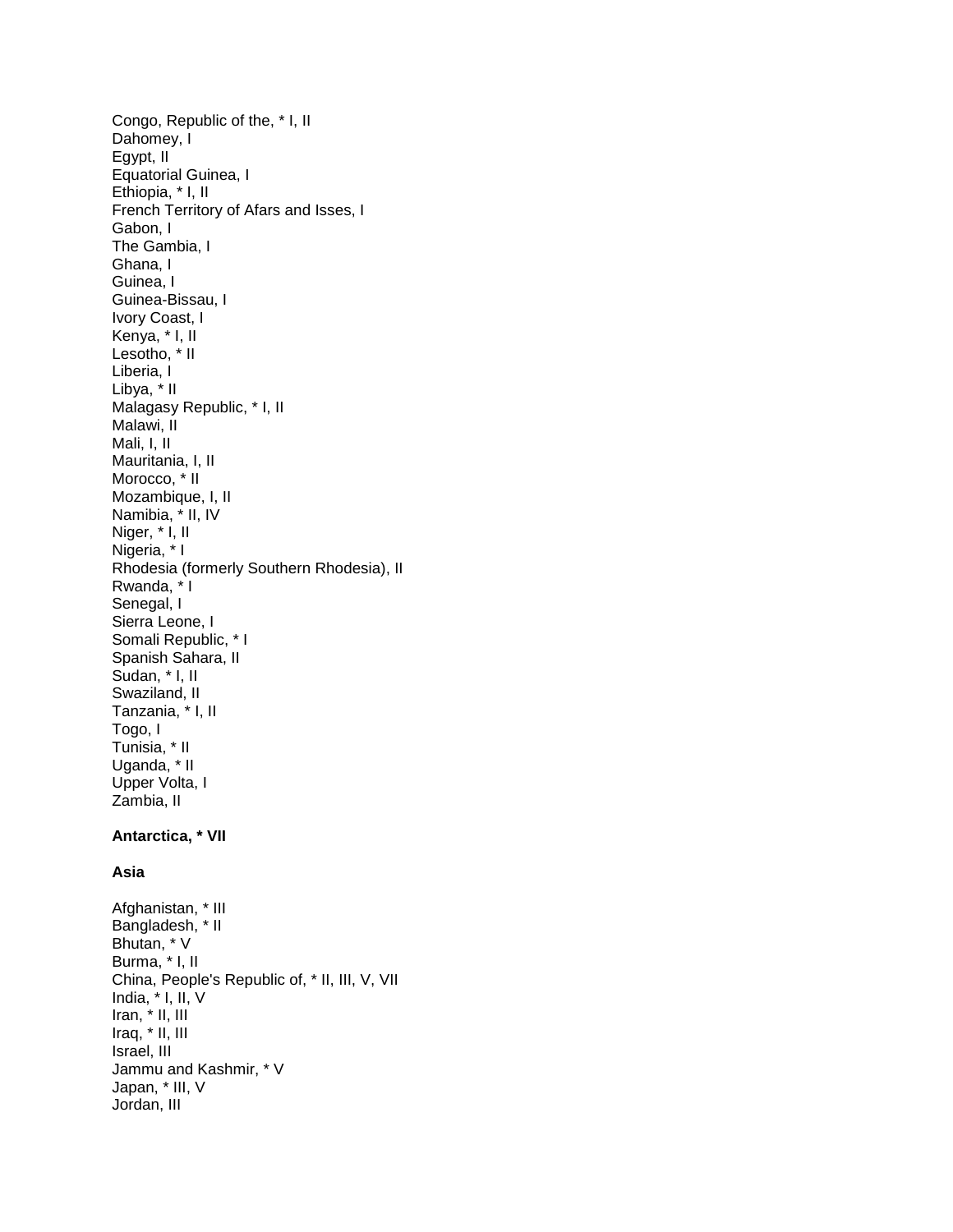Khmer Republic, \* I Korea, \* III, V Kuwait, II Laos, \* I, II Lebanon, \* III Malaysia, \* I Mongolia, V, VII Nepal, \* V Oman, I, II Pakistan II, III Saudi Arabia, \* I, II, III Syria, \* III Thailand, \* I Turkey, \* III, V U.S.S.R., \* III, V, VI, VII United Arab Emirates, \* II Vietnam, \* I, II Yemen Arab Republic, \* I, II Yemen, People's Democratic Republic of, \* I, II

#### **Australia**

New South Wales, \* II, III Northern Territory, \* I, II Queensland, \* I, II South Australia, II, III Tasmania, \* IV Victoria, \* III, IV Western Australia, \* I, II, IV

#### **Europe**

Albania, \* III

Austria, \* V, VI Belgium, IV, VI British Isles, IV Bulgaria, \* V Cyprus, \* III Czechoslovakia, V Denmark, VI Finland, VI, VII France, \* III, IV, VI Germany, \* VI Greece, \* III Hungary, \* V Italy, \* III, VI Liechtenstein, \* VI Luxembourg, VI Malta, II Netherlands, IV, VI Norway, \* IV, VI Poland, \* VI Portugal, II, III Romania, V Spain, \* II, III Sweden, \* VI, VII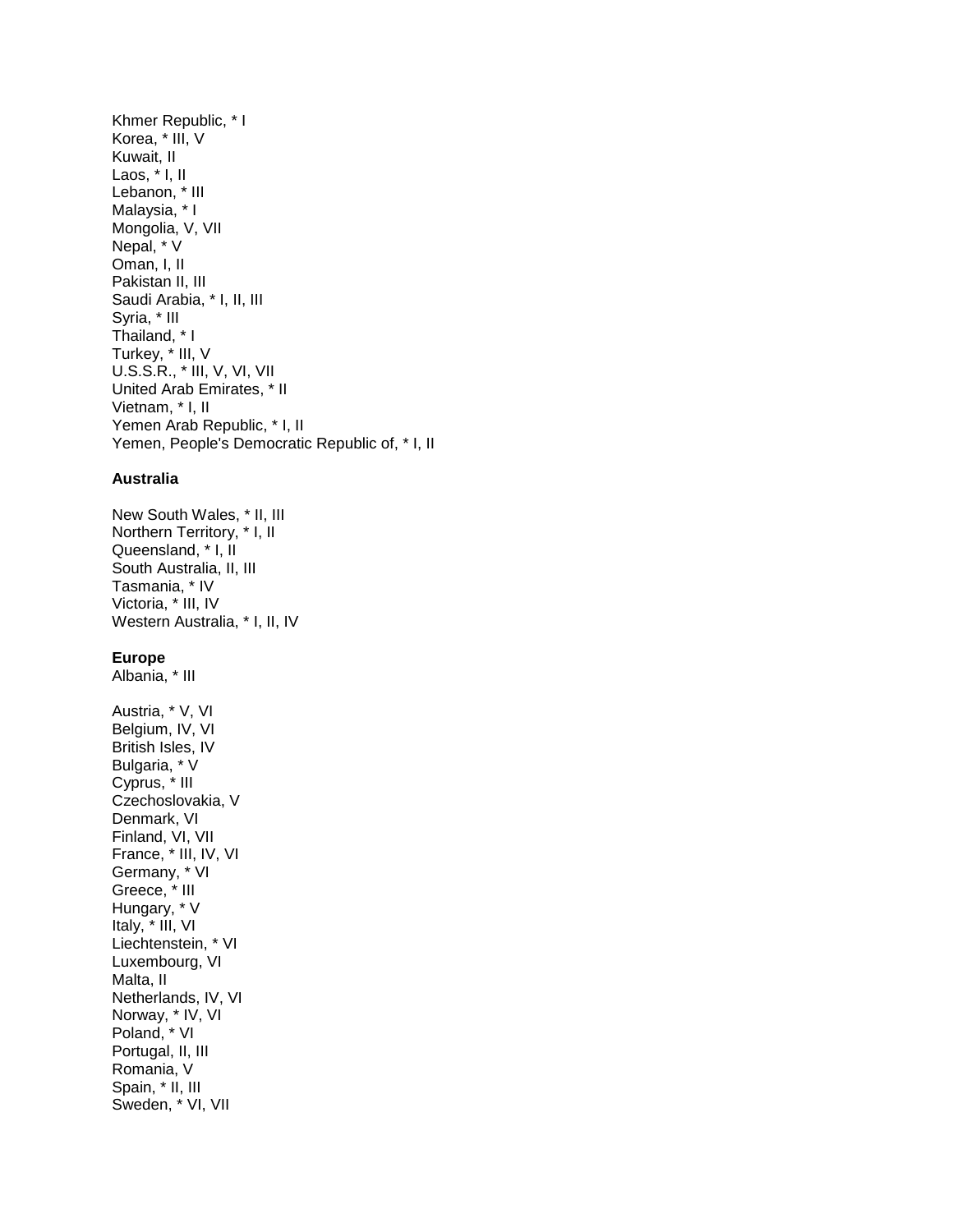Switzerland, \* VI Turkey, III U.S.S.R., \* III, V, VI, VII Yugoslavia, \* II, V

#### **North and Central America**

Alaska, \* VI, VII Belize, I Canada, V, VI, VII Costa Rica, \* I Guatemala, \* I Honduras, \* I Labrador, \* VII Mexico, \* I, II, III Nicaragua, \* I Panama, \* I EI Salvador, \* I United States, \* III, IV, V, VII

### **South America**

Argentina, \* II, III, IV Bolivia, \* I Brazil, \* I, II Chile, \* II, IV Columbia, \* I Ecuador, \* I, II French Guiana, \* I Guyana, \* I Paraguay, \* I, II Peru, \* I, II Surinam, \* I Uruguay, I Venezuela, \* I

#### **Islands**

Aegean, III Aleutian, \* VI Alboran, II Antilles, I Ascension, \* I Azores, \* II Bahamas, I Bahrain, II Balearic, III Bear Island, VII Bermuda, II Bismarck Archipelago, I Borneo, \* I Canary, II Cape Verde, I Caroline, I Celebes, \* I Chatham Island, IV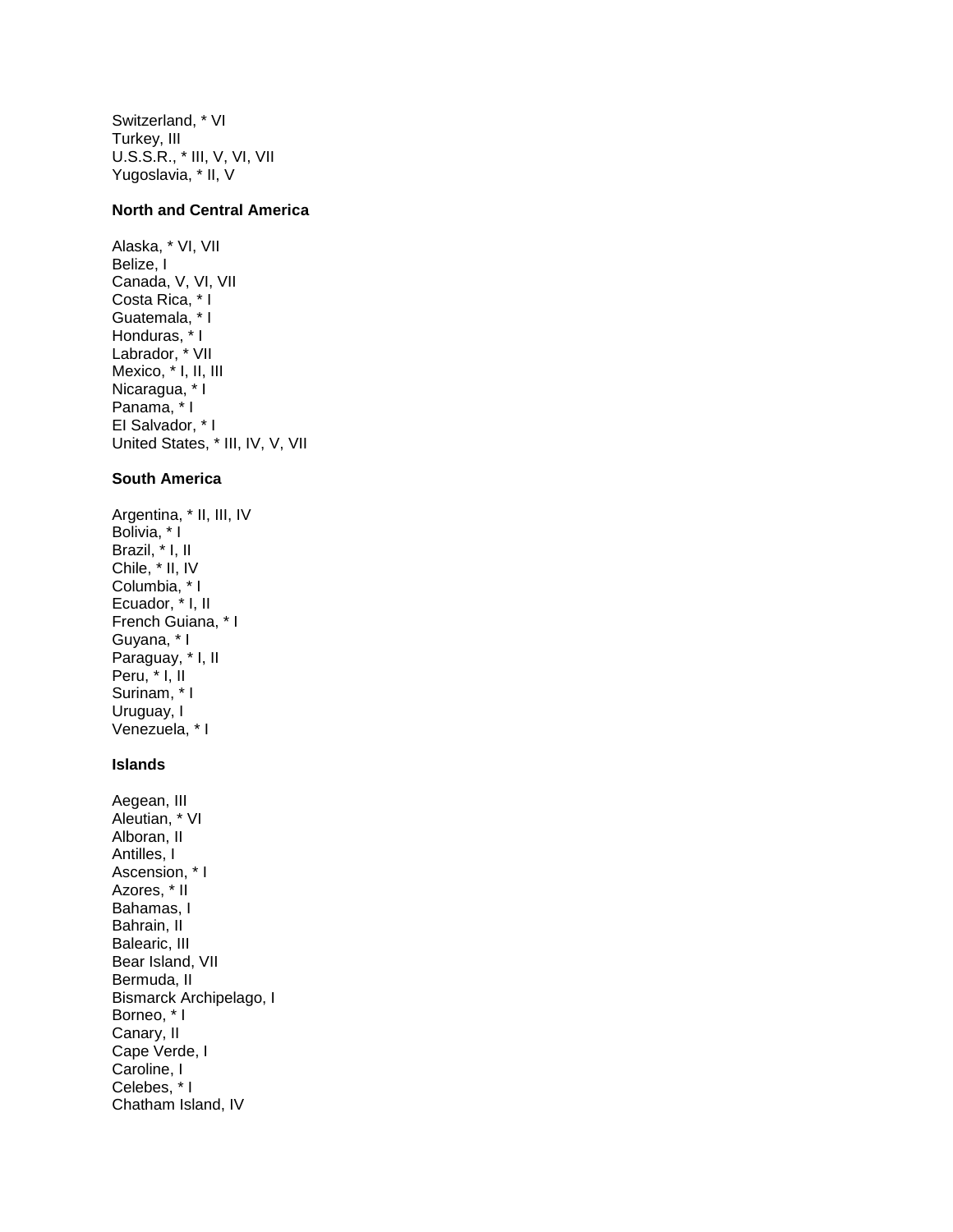Corsica, \* III Crete, \* III Cuba, \* I Cyprus, \* III Ellice, l Faroe, IV Falkland, VI Fiji, I Franz Josef Land, \* VII Friendly, I Galapagos, I Gilbert, I Greenland, \* VII Indonesia, \* I Hainan, \* II Hawaiian, \* I Hebrides, IV Hispaniola, \* I Hong Kong, II Iceland, \* VI Jamaica, \* I Java, \* I Kerguelen, \* VI Kodiak, \* VI Kurile, VI Loyalty, I Malagasy Republic, \* I, II Madeira, II Malta, II Mariana, \* I Marshall, I New Caledonia, II Newfoundland, VI New Guinea, \* I New Hebrides, I New Zealand, \* VI Novaya Zemlya, VI Orkney, IV Philippines, \* I Phoenix, I Pribilof, VI Puerto Rico, \* I Ryukyu, II Sakhalin, \* VII Samoa, I Sardinia, \* III Shetland, IV Sicily, \* III Society, I Solomon, I South Georgia, VI South Sandwich, VI Spitzbergen, \* VII Sri Lanka, I St. Helena, II Stewart, IV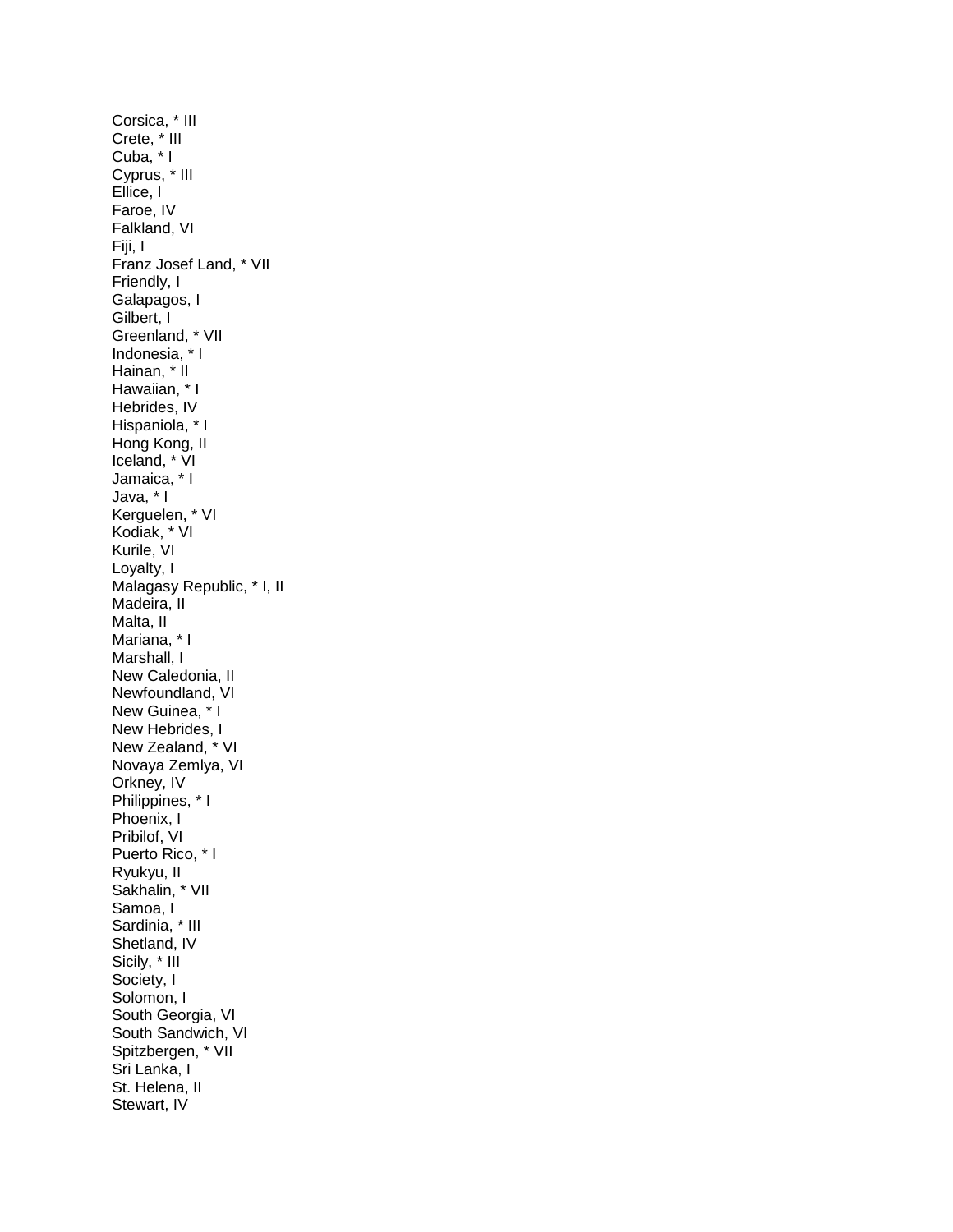Sumatra, \* I Taiwan (Formosa)-Tango, \* II Trinidad and Tobago, I Tuamotu, I West Indies, \* I Zanzibar, I

#### **Appendix C Clothing Allowance Climatic Areas (ROTC)**

- C-1. For the purpose of computing ROTC allowances, climatic areas are defined as follows:
	- a. Zone I
		- (1) Alabama
		- (2) Arizona, only 100-mile-wide belt along southern border
		- (3) Arkansas, southern 2/3 California, except area north of 37°N
		- (4) Florida
		- (5) Georgia
		- (6) Hawaii
		- (7) Kentucky, southeastern 1/3
		- (8) Louisiana
		- (9) Mississippi
		- (10) New Mexico, only 100-mile-wide belt along southern border
		- (11) North Carolina
		- (12) Oklahoma, only southeastern portion
		- (13) Puerto Rico
		- (14) South Carolina
		- (15) Tennessee, except NW comer
		- (16) Texas, except area north of 34°N
	- b. Zone II
		- (1) Alaska
		- (2) Arizona, except 100-mile-wide belt along southern border\*
		- (3) Arkansas, northern 1/3\*
		- (4) California, except area south of 37°N\*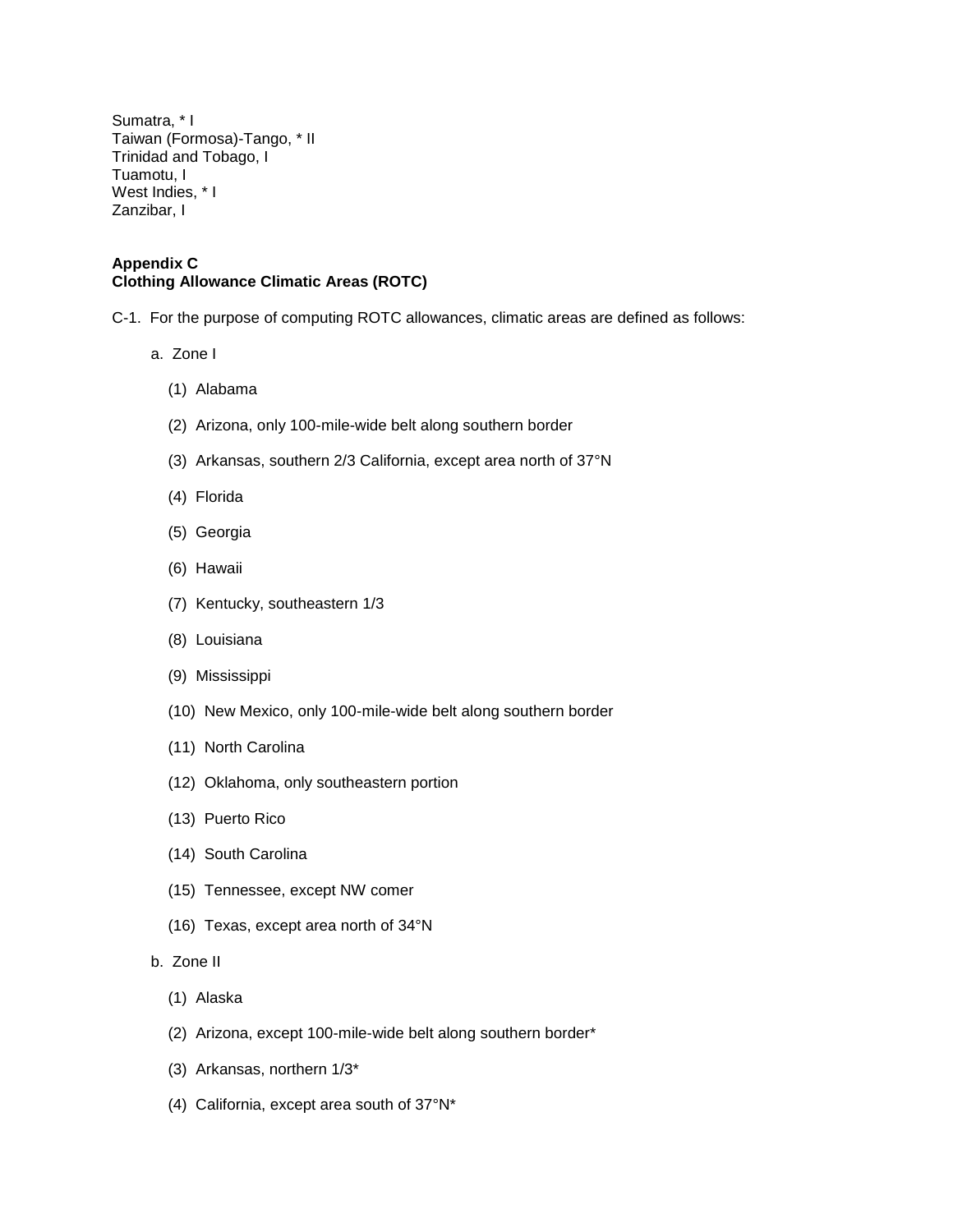- (5) Colorado
- (6) Connecticut
- (7) Delaware\*
- (8) District of Columbia \*
- (9) Idaho
- (10) Illinois
- (11) Indiana
- (12) Iowa
- (13) Kansas
- (14) Kentucky, northwestern 2/3\*
- (15) Maine
- (16) Maryland\*
- (17) Massachusetts
- (18) Michigan
- (19) Minnesota
- (20) Missouri
- (21) Montana
- (22) Nebraska
- (23) Nevada
- (24) New Hampshire
- (25) New Jersey
- (26) New Mexico, except a 100-mile-wide belt along southern border\*
- (27) New York
- (28) North Dakota
- (29) Ohio
- (30) Oklahoma, except SE portion\*
- (31) Oregon
- (32) Pennsylvania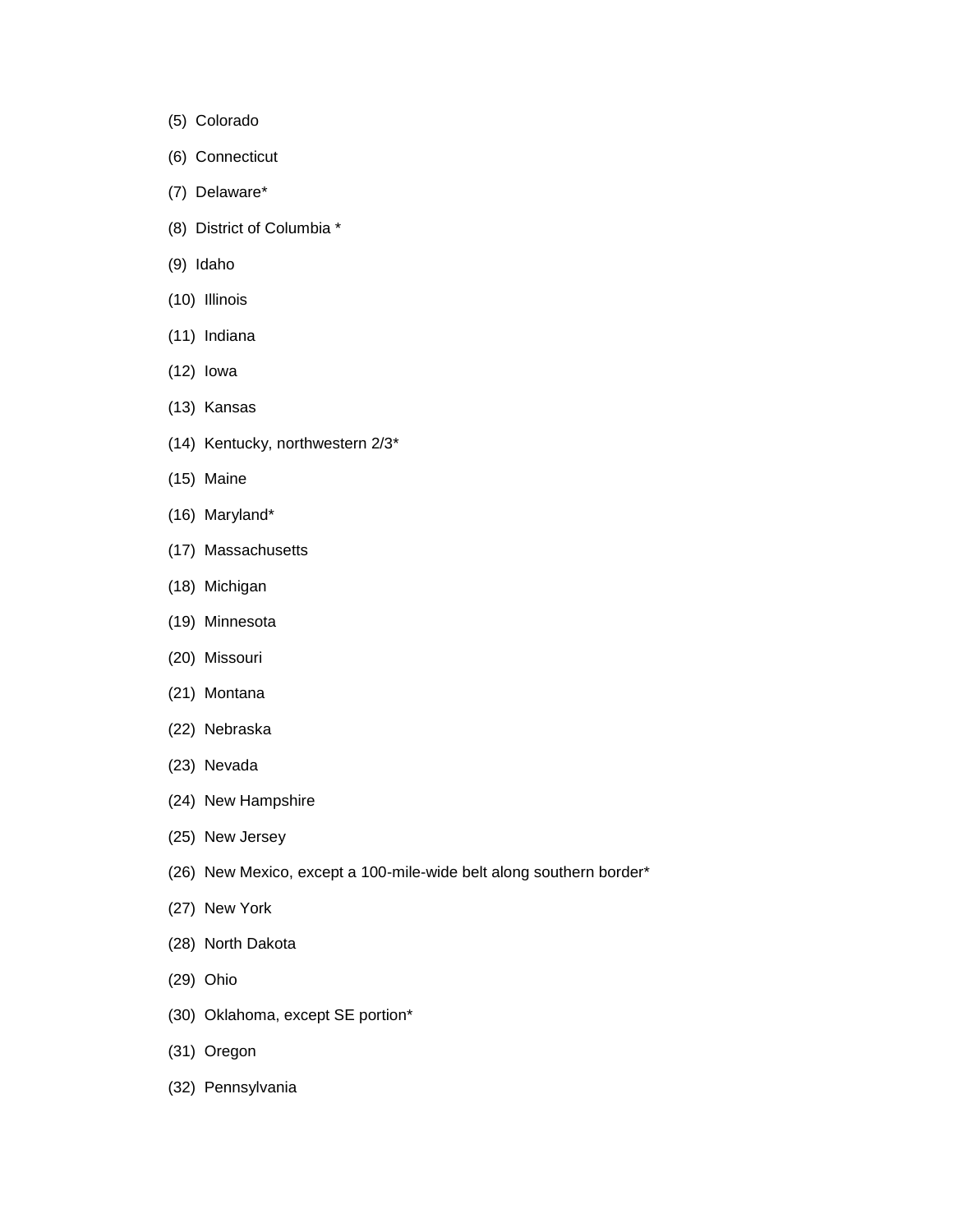- (33) Rhode Island
- (34) South Dakota
- (35) Tennessee, only NW corner\*
- (36) Texas, only area north of 34°N\*
- (37) Utah
- (38) Vermont
- (39) Virginia\*
- (40) Washington
- (41) West Virginia
- (42) Wisconsin
- (43) Wyoming

**C-2.** In the list above, the asterisked areas were formerly Zone I and remain entitled to Zone I rates unless application for change to Zone II is submitted to MACOM with evidence that the average monthly temperature of the coldest month for each of the past three consecutive years was below 32°F.

## **Appendix D Military Occupational Specialty Codes**

The following military occupational specialty (MOS) codes are listed for the purpose of identifying occupational specialists referred to throughout tables 1,2, 3, and 4 in basis of issue for certain items of clothing and equipment.

#### **Table D-1 Military Occupational Codes**

| Code | <b>MOS</b>                                                 |
|------|------------------------------------------------------------|
|      | <b>Officers</b>                                            |
| 31A  | Military Police. General                                   |
| 31B  | <b>Physical Security Officer</b>                           |
| 31D  | Criminal Investigation                                     |
| 68G  | Entomologist                                               |
| 68P  | <b>Sanitary Engineer</b>                                   |
| 91E  | <b>Explosive Ordnance Disposal</b>                         |
|      | Warrant Officers                                           |
| 311A | Criminal Investigator                                      |
|      | <b>Enlisted Personnel</b>                                  |
| 25P  | Visual Information/ Audio Documentation Systems Specialist |
| 25S  | <b>Still Documentation Specialist</b>                      |
| 29E  | Radio Repairer                                             |
| 31K  | <b>Combat Signaler</b>                                     |
| 31L  | Wire Systems Installer                                     |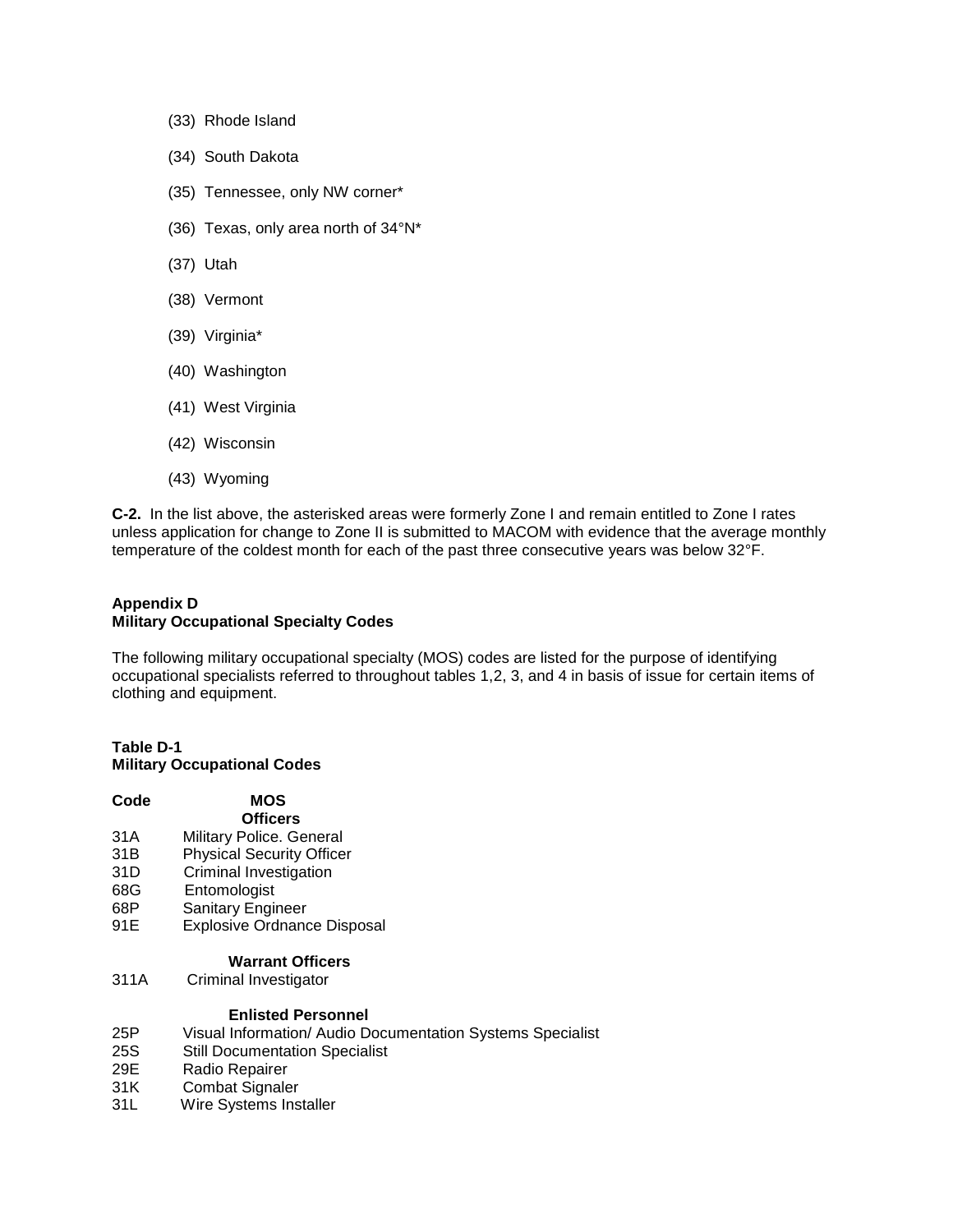31Q Tactical Satellite/Microwave Systems Operator 42E Optical Laboratory Specialist 45B Small Arms Repairer 51M Firefighter 54B Chemical Operations Specialist 55B Ammunition Specialist 55D Explosive Ordnance Disposal Specialist 55X Ammunition Inspector 88M Motor Transport Operator 94B Food Service Specialist 95B Military Police 95C Corrections NCO 95D CID Special Agent 00B Diver 00E Recruiter (RC) 01H Biological Sciences Assistant

### **Appendix E Supply Data Pertaining to Distinctive Uniform Items Reflected in this CTA**

**E-1.** The distinctive Army Blue uniform is fabricated from the materials specified in AR 670-1.

**E-2.** Insignia. Regulation insignia of grade and branch and authorized awards and decorations will be worn as prescribed for the Army Blue uniform (AR 670-1). No nonstandard accessories or components will be added to the prescribed uniform.

 a. Chevrons indicating grade of enlisted personnel will be affixed to the sleeves by sewing only. Snap-on devices are not authorized.

 b. No sleeve insignia other than items authorized by this CTA will be worn on the distinctive Army Blue uniform by members of the bands and selected honor guards.

**E-3.** Methods of Supply and Funding for Army Bands and Honor Guards.

 a. Depot stocked items (those with standard line item numbers) will be requisitioned through normal supply channels.

 b. Local purchase items (those with nonstandard line item numbers) which cannot be procured locally may be requisitioned under MILSTRIP procedures from the Defense Personnel Support Center, ATTN: DPSC-TSK-SPUR, utilizing document identifier code AOE or AO5 as appropriate, Routing Identifier Code S9T, and Advice Code 2A. Complete description, including size, grade, and type of cloth where applicable, and complete "in the clear" fund citation must be annotated in the "Remarks" block.

 c. Nonappropriated funds will not be used for the purchase of Army Band and Honor Guard Blue uniforms and accessories.

d. Stocks of uniforms may be retained up to 25 percent over the quantity authorized in this CTA.

**E-4.** Method of Accounting. Distinctive Army Band and Honor Guard Army Blue uniforms will be issued as organization clothing and will be accounted for in the organization or installation property book in accordance with AR 710-2. Upon termination of an individual's assignment to an honor guard authorized the Distinctive Blue Uniform, the uniform and accessories will be returned to honor guard unit stock for reissue as replacements. Rotation of issue of uniforms in this manner, together with utilization of the 25 percent excess uniforms allowed, should provide the necessary range of tariff sizes to insure fitting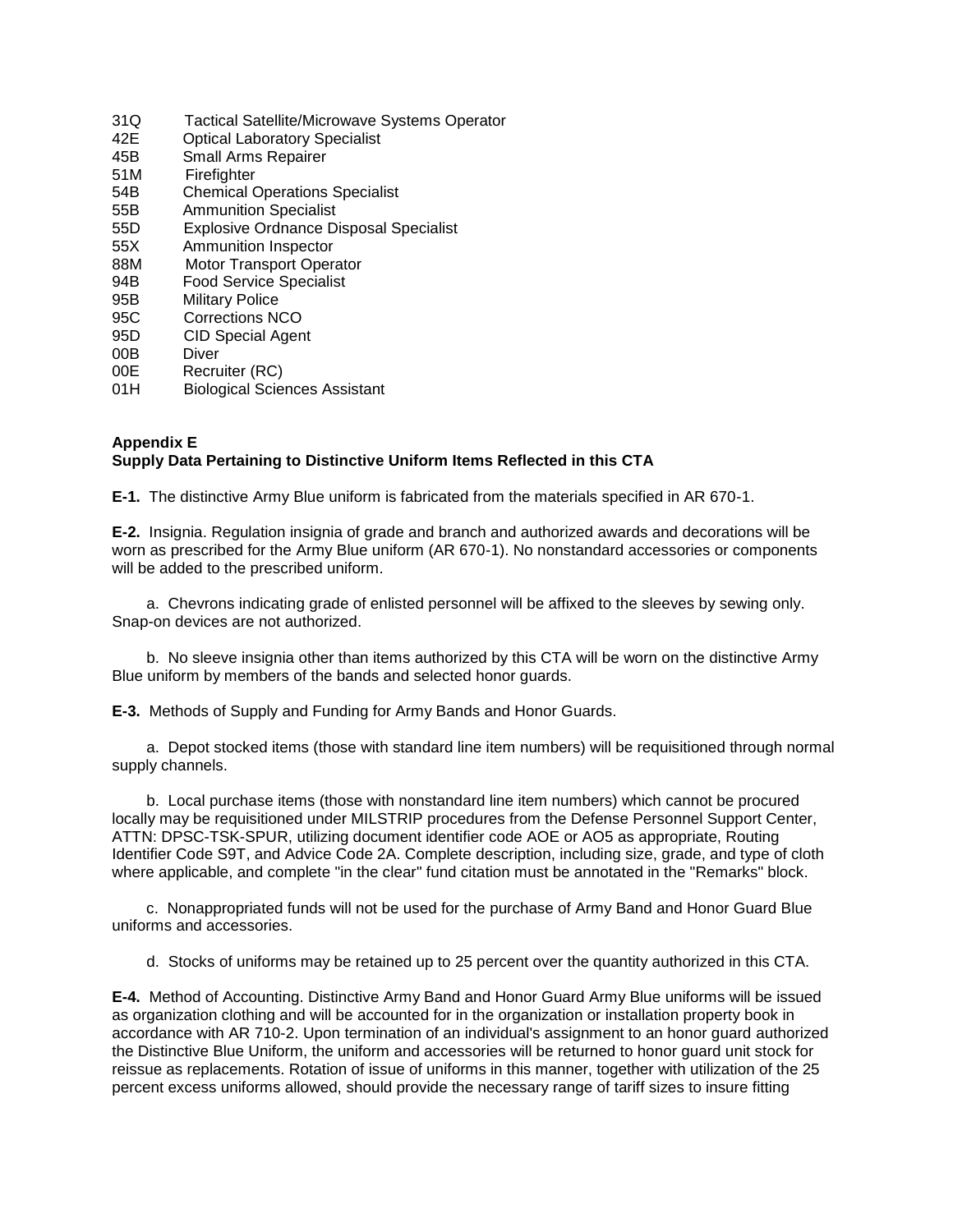replacements. Army Band personnel transferred or reassigned in musician status are authorized to retain the Army Blue Uniform.

**E-5.** Wear of the Distinctive Blue Uniform. Only individuals assigned to one of the organizations herein, while actually engaged in band or honor guard formations and for other ceremonial guard duties, will wear this uniform. Travel to and from engagements and rest periods between performances are considered as part of such formations. The uniform is not authorized for wear under any circumstances for any other duty or for off-duty wear.

**E-6.** Disposition of uniforms. Unserviceable uniform items will be disposed of locally in accordance with AR 710-2.

**E-7.** Noncataloged Items. Noncataloged items not in excess of \$2,500 may be procured locally in accordance with Federal Acquisition Regulations, provided quality control standards are met. List of approved manufacturers may be obtained by writing the U.S. Army Natick Research and Development Command, ATTN: Uniform Quality Control, Natick, Massachusetts 01760.

## **Appendix F Transfer of Organizational Issue Items**

**F-1.** As a general rule, CTA items with standard or nonstandard line item numbers are nonexpendable property and will be accounted for under provisions of AR 710-2. Further, CTA items issued as discretionary (organizational) allowances are unit property, i.e., recoverable property (to be laundered if appropriate at Government expense) for reissue to authorized individuals.

**F-2.** Listed below are those items of organizational issue, which are nonrecoverable, and those which are recoverable but may be transferred in accordance with applicable footnotes (or this appendix) with the individual upon permanent change of station or on an extended period of temporary duty in CONUS. Additions to this list will be approved by U.S. Army Force Management Support Agency, ATTN: MOFI-FMA, 9900 Belvoir Road, Suite 120, Fort Belvoir, V A 22060-5578, and recommendations therefore will be submitted lAW Chapter 5, AR 71-13. However, nothing will prohibit the recovery of such items when it is considered in the best interest of the Government to do so.

**F-3.** Transfer, retention and/or disposition of initial and supplemental issue items are governed by AR 700-84 and AR7I0-2.

**F-4.** Items authorized for transfer and/or retention.

a. Field Clothing for Female officers of the Army Medical Department.

 (1) LIN: D01695 / D01857 / D49418 / E45563 / L70172 / P69699 / S03222 / T05575 / T35375 / T67108 / T685l9 / U86l78 /X86839.

- (2) Footnote: 80
- (3) Recoverability: R.
- b. Hospital White Duty Uniforms for Individuals in AMEDD MOS Requiring the Uniform.
	- (1) (Male) Medical Assistant Smock and Trousers.
		- (a) LIN: S84246 / T3621
		- (b) Footnote: None.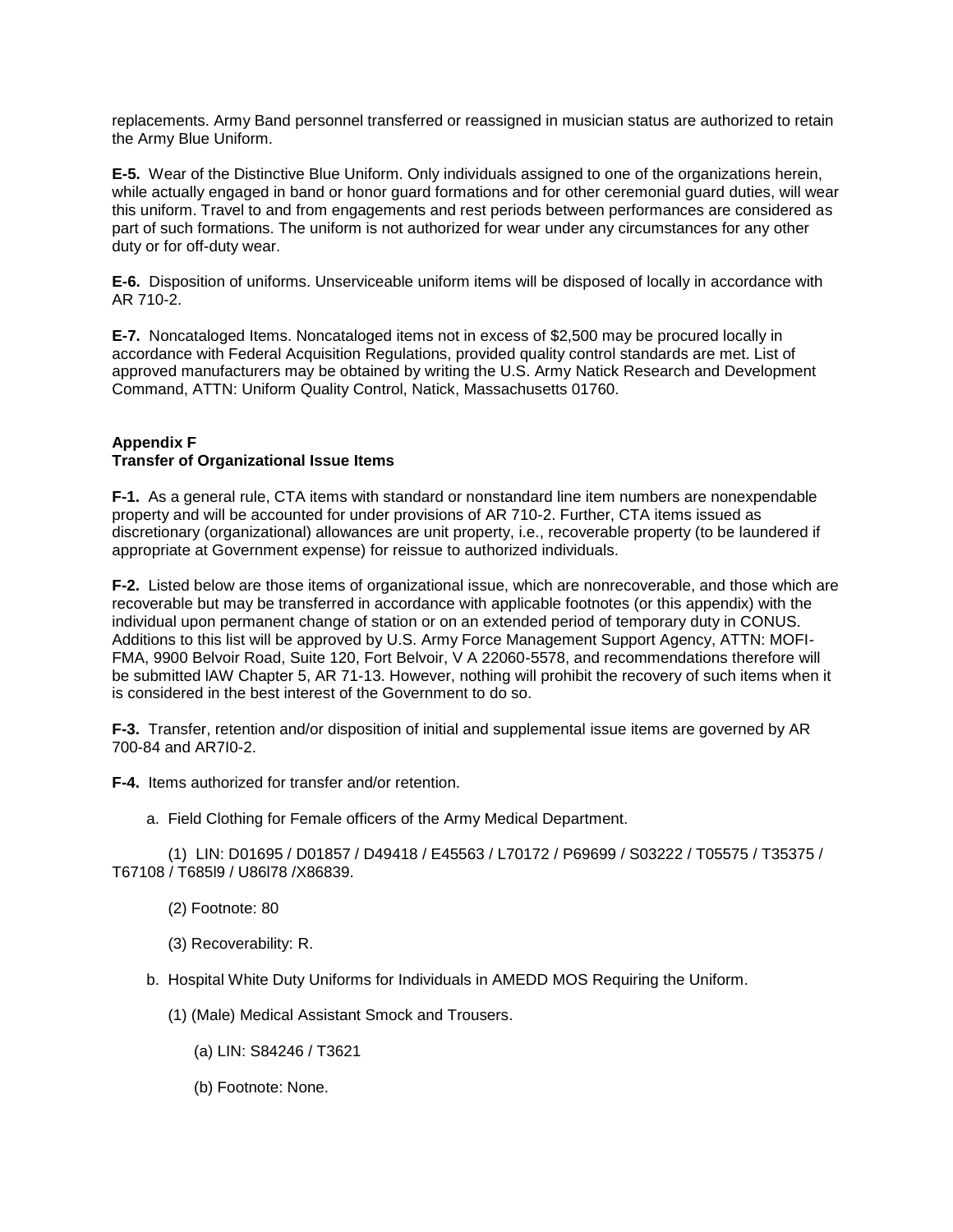- (c) Recoverability: R.
- (2) (Female) Cap/Dress/Slacks/Tunic.
	- (a) LIN: D01969 / G51857 / S68486 T75197.
	- (b) Footnote: 46
	- (c) Recoverability: R.
- c. Aviation Clothing.

 (1) LIN: B14797 / C32648 / F32055 / H45785 / J61447 / J62858 / J167052 / J67927 / K34252 / L14475 / L14520 / L14978 / L71039 / M13241 /N70040 / S93369 / U72733 / U87500 / X36137 / 50002N / 82166N / 82667N / 82916N / 88655N / 88690N

- (2) Footnote: 28 / 30 /56 / 77 / 78 / 170.
- (3) Recoverability: R.
- d. Drill Instructor Clothing.
	- (1) LIN: K20106 / H20174.
	- (2) Footnote: 88.
	- (3) Recoverability: NR.
- e. Military Police Clothing.
	- (1) LIN: DO2654/K20143.
	- (2) Footnote: 48.
	- (3) Recoverability: R
- f. Clothing for Band Individuals.

 (1) LIN: (Male) R09708 / 81173N / 81432N / 86608N / 87157N / 87159N / 88257N / 85352N / 87222N / 83815N / 83829N / 84105N / 84106N / 88239N / 88240N.

 (2) LIN: (Female) R09914 / 81173N / 81412N / 86634N / 87602N / 87604N / 87622N / 83458N / T05435 / 87223N / 83815N / 84105N / 84106N.

- (3) Footnote: 47, 91.
- (4) Recoverability: R.
- g. Clothing for Food Service Individuals in MOS Requiring the Uniform.
	- (1) (Male) Medical Assistant Smock and Trousers.
		- (a) LIN: S84246 / T3621
		- (b) Footnote: 10.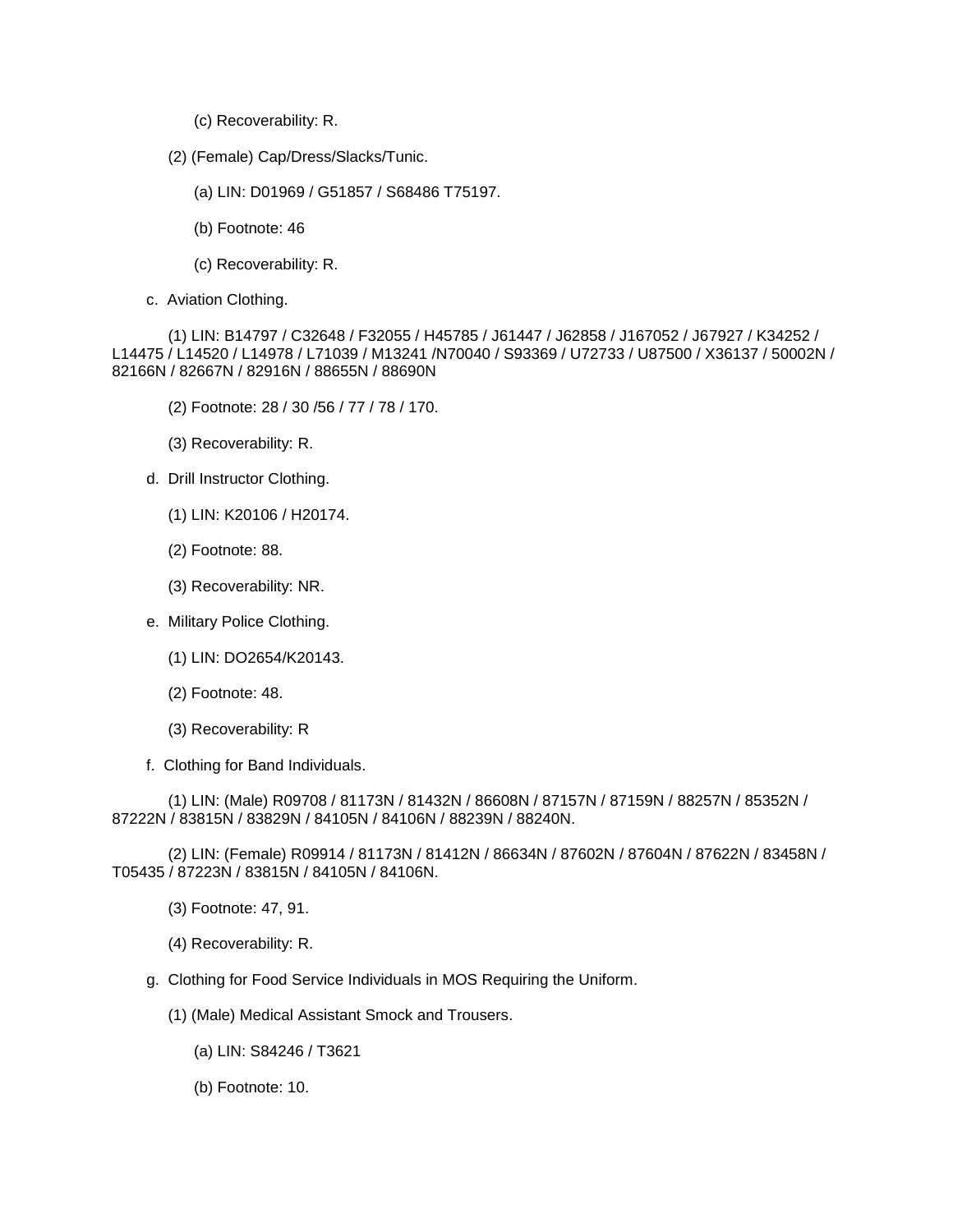- (c) Recoverability: R.
- (2) (Female) Dress/Pantsuit.
	- (a) LIN: G51857 / 85911N.
	- (b) Footnote: 10.
	- (c) Recoverability: R.
- h. Clothing. Issued at Reception Center.
	- (I) LIN: B13907 / D01857 / G49350 / X86839.
	- (2) Footnote: 50.

 (3) Recoverability: R except G49350 / X86839 which are recoverable only at CIIPs from trainees separated under the Trainee Discharge Program, otherwise they are Nonrecoverable.

i. Items for USACIDC Special Agents.

 (1) LIN: D65687 / F33121 / K08204 / 83420N / 94116N / 94117N / 95122N / 86303N / 80592N / 80593N.

- (2) Footnote: None
- (3) Recoverability: R.
- j. Miscellaneous Items.
	- (1) Athletic Uniform Ensemble (Black and Gold).
		- (a) LIN: L16151 / T07445 / U75197 / U75371/ X66341.
		- (b) Footnote: None.
		- (c) Recoverability: R.
	- (2) Footwear Leather.
		- (a) LIN: All.
		- (b) Footnote: None.
		- (c) Recoverability: NR.
	- (3) Headgear with Leather Headbands.
		- (a) LIN: All.
		- (b) Footnote: None.
		- (c) Recoverability: NR.
	- (4) Insignia.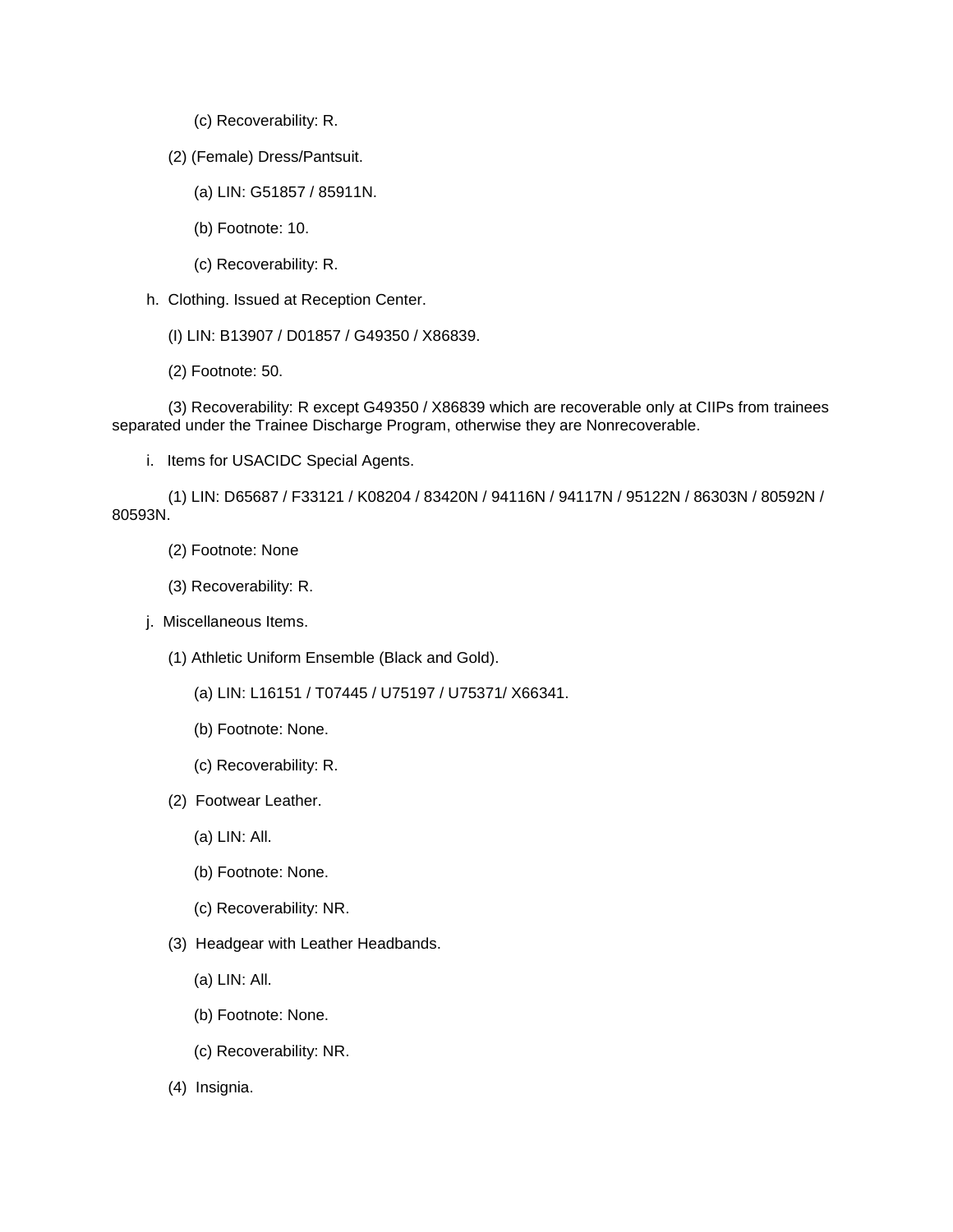- (a) LIN: All.
- (b) Footnote: None.
- (c) Recoverability: NR.
- (5) Special Measurement Clothing.
	- (a) LIN: All.
	- (b) Footnote: None.
	- (c) Recoverability: NR.
- (6) Special Order Individual Equipment (Modified)
	- (a) LIN: All.
	- (b) Footnote: None.
	- (c) Recoverability: R.
- (7) Cap Knit: Blue Navy Shade 3346 Pullover
	- (a) LIN: C04000
	- (b) Footnote: None.
	- (c) Recoverability: NR.
- k. Clothing for Enlisted Aids
	- (I) LIN: 81790N / J64776 / 84122N / 87209N / 88243N / 85351N.
	- (2) Footnote: 4.
	- (3) Recoverability: R.
- l. Coveralls for Military Firefighters
	- (1) LIN: F32055.
	- (2) Footnote: 152.
	- (3) Recoverability: R.
- m. XL PASGT Helmet
	- (1) LIN: K34733 (8470-01-300-3819).
	- (2) Footnote: 153.
	- (3) Recoverability: R.
- n. Divers clothing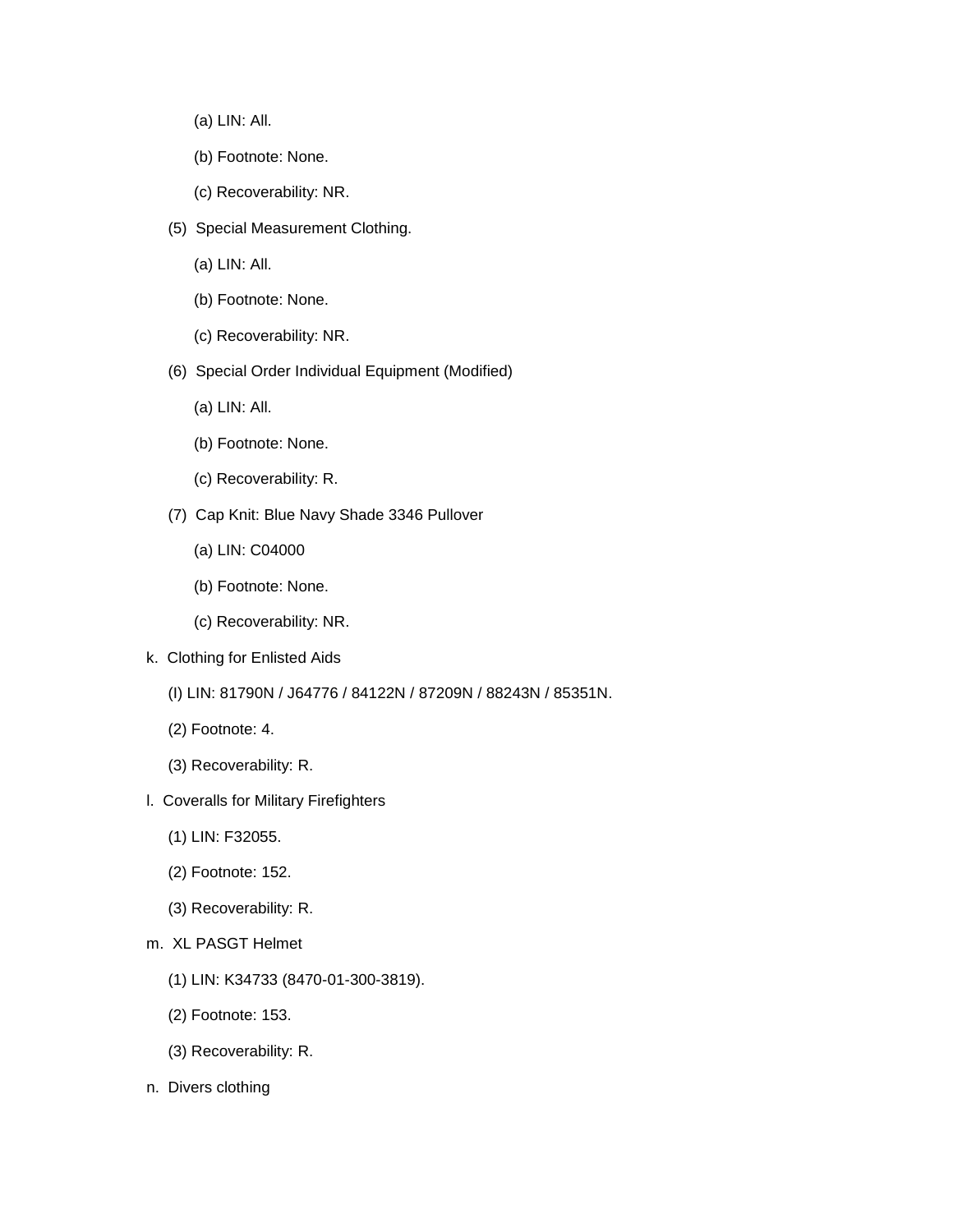- (1) LIN: D30924
- (2) Footnote: 183.
- (3) Recoverability: R.
- o. Clothing for MDW Personnel
	- (1) LIN: 81432N / 81412N / 88257N / 87602N
	- (2) Footnote: 14.
	- (3) Recoverability: R.

## **Appendix G Guideline for Individual Issue of Discretionary Items**

Table G-1 is provided as guidance to assist commanders in issuing minimum essential organizational clothing and equipment to individuals of TOE units for health, comfort, and efficient functioning under given climatic conditions.

**Table G-1 Guideline for Individual Issue of Discretionary Items** - To be published

**Appendix H Additional OCIE Authorized in CTA 50-970** - To be published

# **Glossary**

**Section I Abbreviations**

**AAFES**  Army and Air Force Exchange Service

**AA-M**  Active Army-Mobilization

**AA-P**  Active Army-Peace

**ABN**  Airborne

**ADA**  Air Defense Artillery

**AG**  Adjutant General

**AGRS**  American Graves Registration Service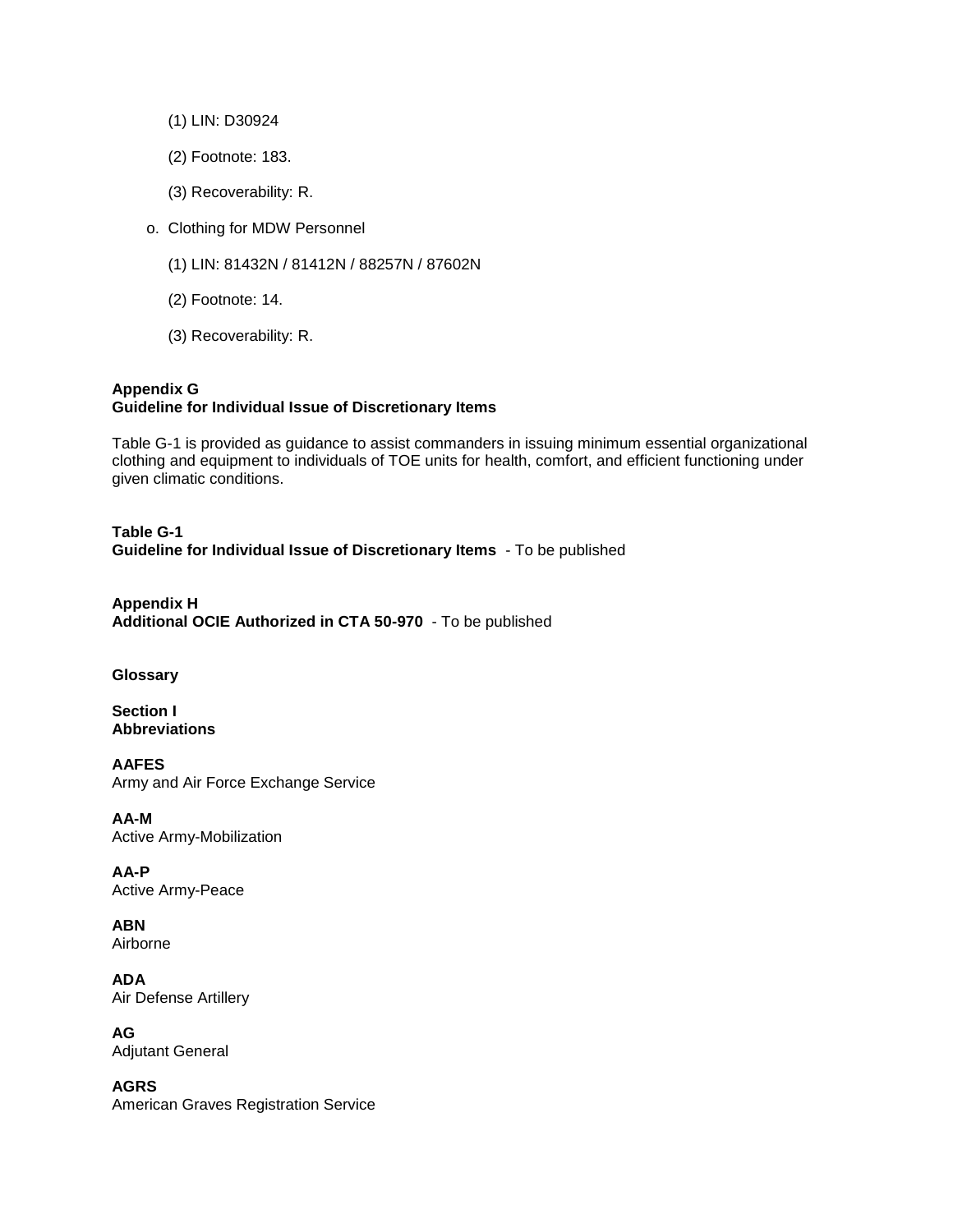**AIT**  Advanced Individual Training

**ALK**  Alkalis

**AMDF**  Army Master Data File

**AMEDD**  Army Medical Department

**AMSA**  Area Maintenance Support Activity

**AMSC**  Army Medical Specialist Corps

**ANC**  Army Nurse Corps

**ARC**  Accounting Requirements Code

**ARCF**  Army Regional Corrections Facility

**ARCOM**  United States Army Reserve Command

**ARNG**  Army National Guard

**ASROTCM OR F**  Advanced Senior Reserve Officers Training Corps Male or Female

**ASI**  Additional Skill Identifiers

**AWOL**  Absent Without Leave

**BAF**  Back-up Attack Force

**BCK BNE** Backbone (see Noncommissioned Officer or Sergeant)

**BDE**  Brigade

**BLK**  Black

**BN Battalion**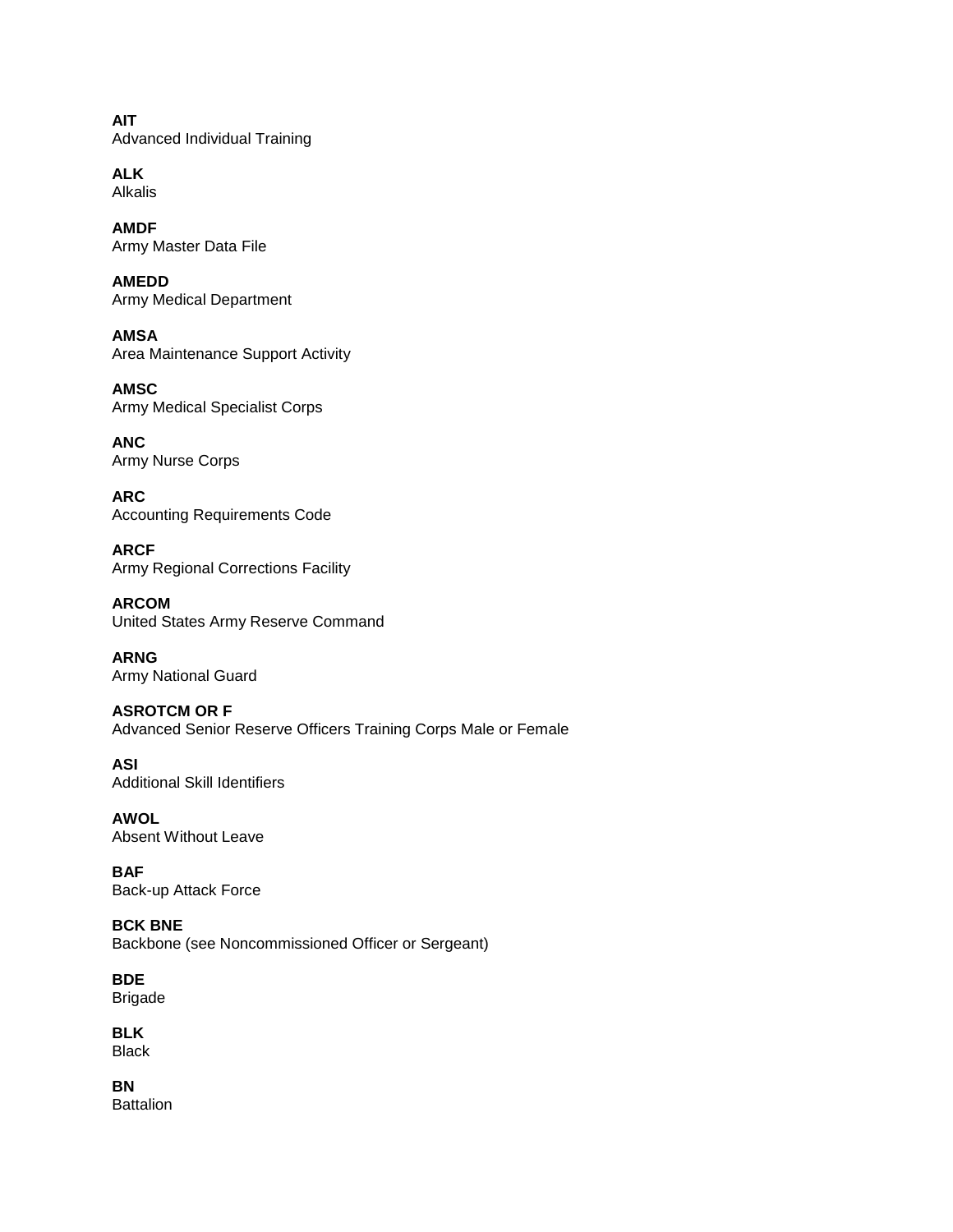**BOI**  Basis of Issue

**BOS** Branch of Service

# **BSROTCM OR F**

Basic Senior Reserve Officers Training Corps Male or Female

# **BTYL**

Butyl

**CAM** 

**Camouflage** 

**CAT** 

**Category** 

**CAV** Cavalry

**CBR**  Chemical, Biological and Radiological

**CCH**  Chief of Chaplains

**CDR Commander** 

**CEN Center** 

**CG**  Commanding General

**CHEM Chemical** 

**CID**  Criminal Investigation Division

**CJCS**  Chairman, Joint Chiefs of Staff

**CMAS**  Clothing Monetary Allowance System

**CMD**  Civilian Mobilization Designee

**CNGB**  Chief, National Guard Bureau

**CO**  Company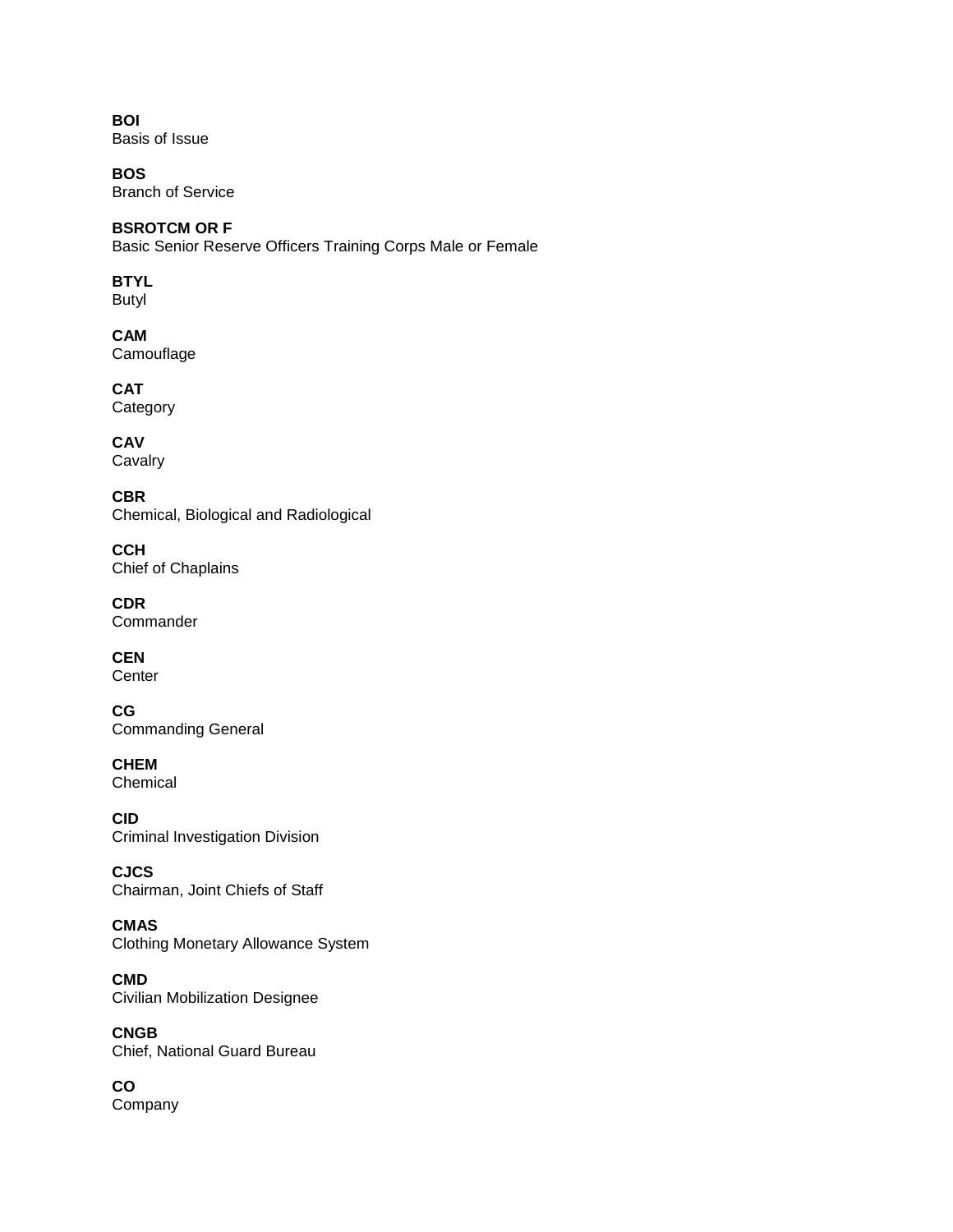**COFS**  Chief of Staff (see wife)

**COMMZ**  Communications Zone

**COMPL**  Complete

**CONST Construction** 

**CONUS**  Continental United States

**CRES**  Corrosion Resistant Steel

**CSA**  Chief of Staff, U.S. Army

**CSMS**  Combined Support Maintenance Shop

**CTA**  Common Table of Allowances

**CTN Cotton** 

**CVC**  Combat Vehicle Crewman

**CZ**  Canal Zone

**DA**  Department of the Army

**DAC**  Department of the Army Civilian

**DCCH**  Deputy Chief of Chaplains

**DCNG**  District of Columbia National Guard

**DCSOPS**  Deputy Chief of Staff Operations Plans and Security (G-3)

**DET Detachment** 

**DFAE**  Director of Facilities Engineering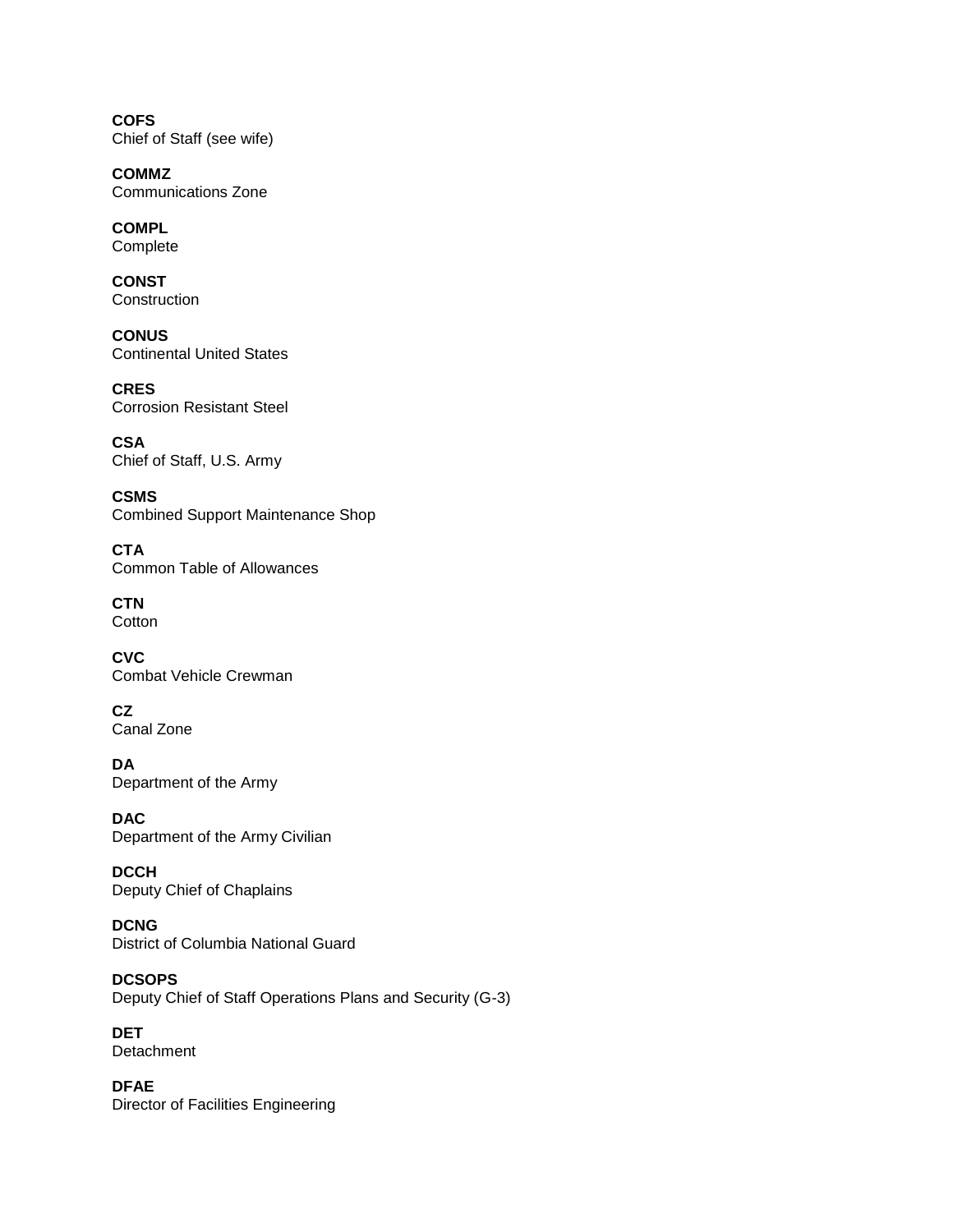**DIV**  Division

**DOD**  Department of Defense

**DRC**  District Recruiting Command

**EA**  Each

**EM**  Enlisted Man or Men

**EP**  Enlisted Personnel

**EUSA**  Eighth United States Army

**EW**  Enlisted Woman or Women

**FCT**  Fraction Thereof

**FM**  Frequency Modulated

**FORSCOM**  United States Army Forces Command

**FRNT**  Front

**FSTN**  Fastening

**FT**  Fort

**GD**  Guard

**GM**  Guided Missile

**GMS**  General Military Science

**GNTLT Gauntlet** 

**GOCOM**  United States Army Reserve General Officer Command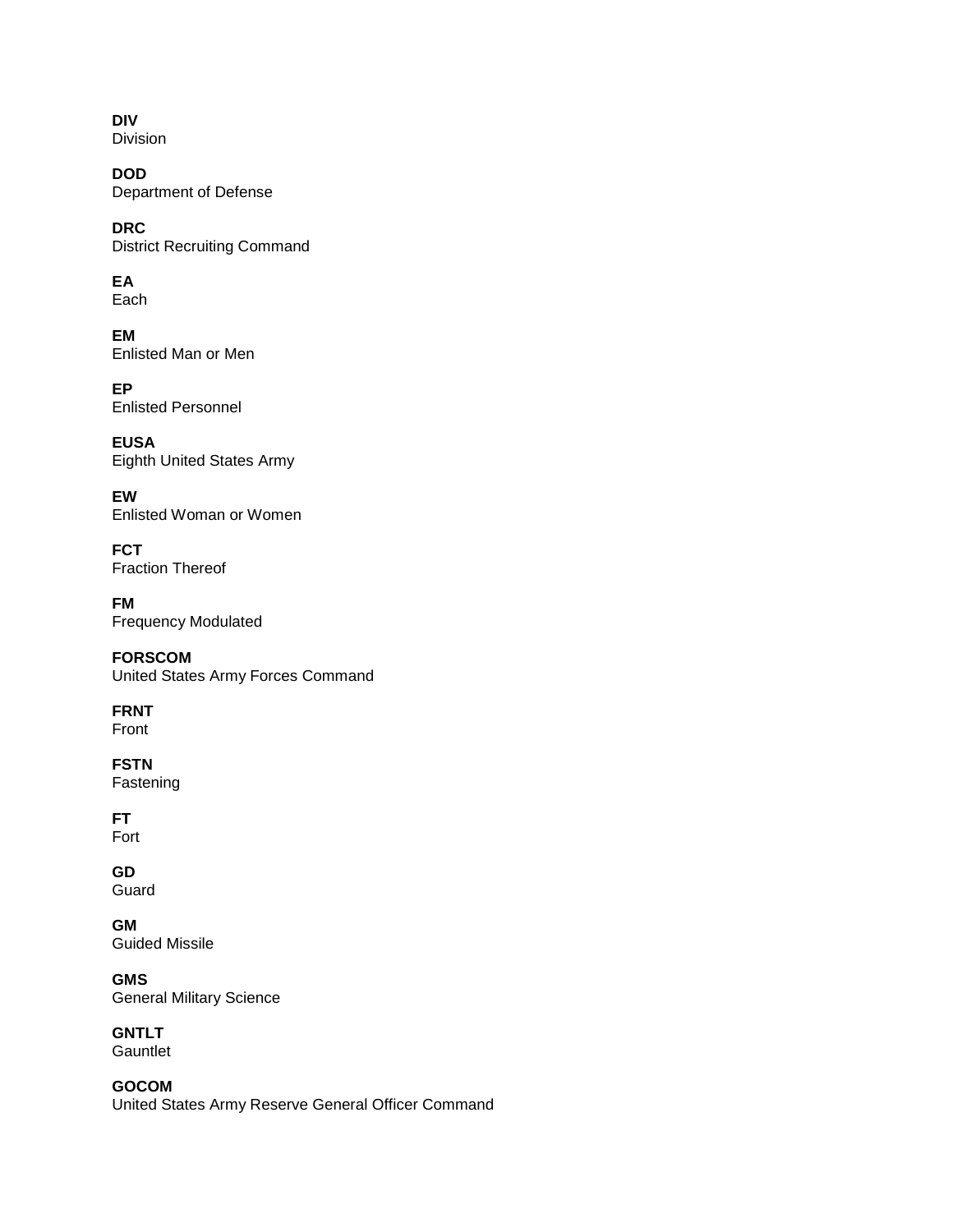#### **GR / GRD**  Grade

**HHB**  Headquarters and Headquarters Battery

**HHC**  Headquarters and Headquarters Company

**HHD**  Headquarters and Headquarters Detachment

**HQ Headquarters** 

**HS**  High School

**lAW**  In Accordance With

**ILO**  In Lieu of

**INF**  Infantry

**JOTC**  Jungle Operations Training Center

# **JROTCM OR F**

Junior Reserve Officers Training Corps Male or Female

**JSCGH**  Joint Services Color Guard, Hawaii

**JTA**  Joint Table of Allowances

**JTD**  Joint Table(s) of Distribution

**JUSMAG**  Joint United States Military Advisory Group

**KATUSA**  Korean Augmentation to United States Army

**LAB**  Laboratory

**LCC**  Logistics Control Code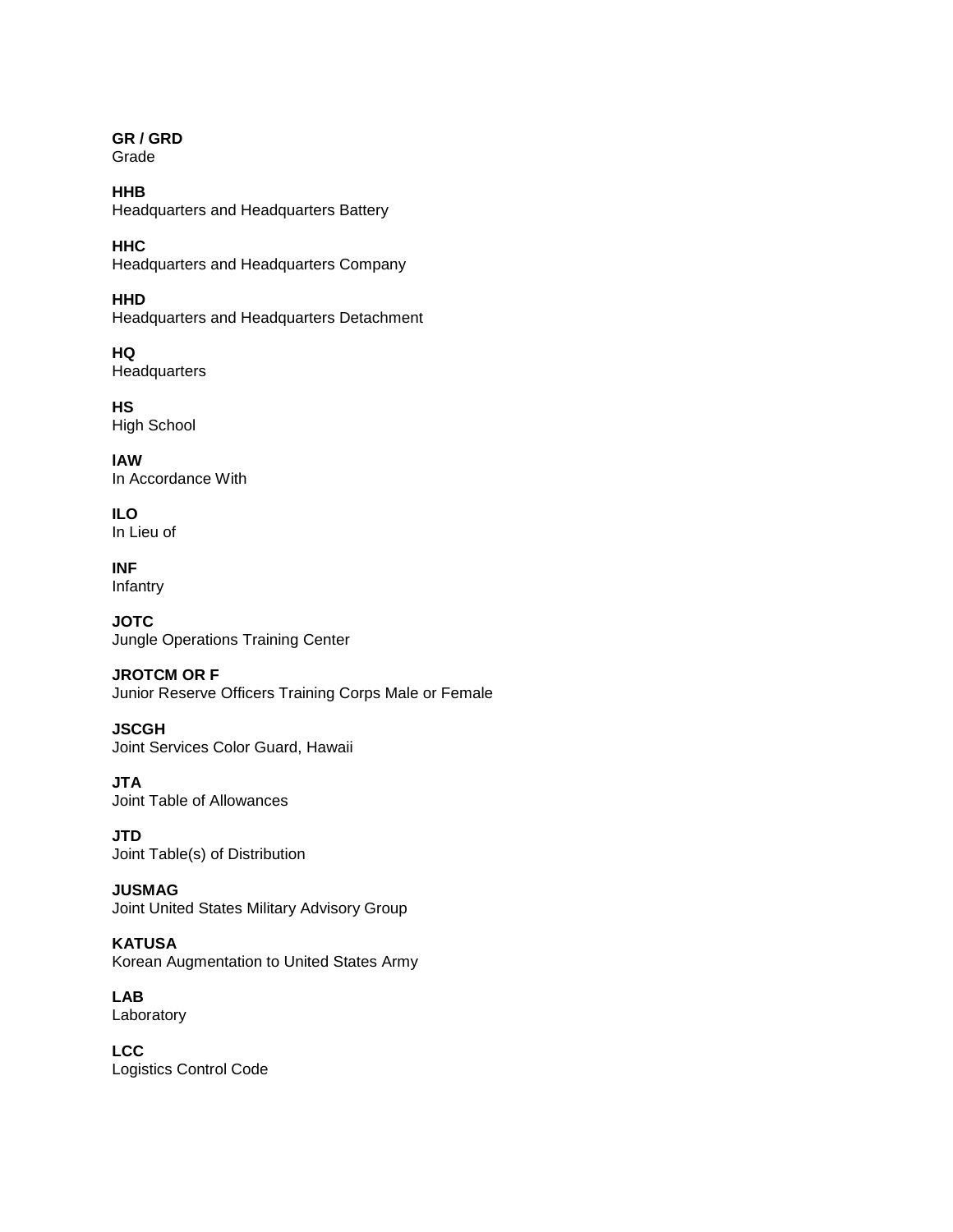**LET**  Level Education Training

**LGTH**  Length

**LIN**  Line Item Number

# **LRG**

Large

**LRRP**  Long-Range Reconnaissance Patrol

**LTHR**  Leather

**LVT**  Landing Vehicle Tracked

**MAAG**  Military Assistance Advisory Group

**MACOM**  Major Army Command

**MANGCU**  Massachusetts National Guard Ceremonial Unit

**MATES**  Mobilization and Training Sites

**MC**  Military College

**MDW**  Military District of Washington

**MEDCEN**  United States Army Medical Center

**MEDDAC**  Medical Department Activity

**(MEM)**  Memorial

**MEPS**  Military Enlisted Processing Station

**MFCT**  Major Fraction Thereof

**MI**  Military Institution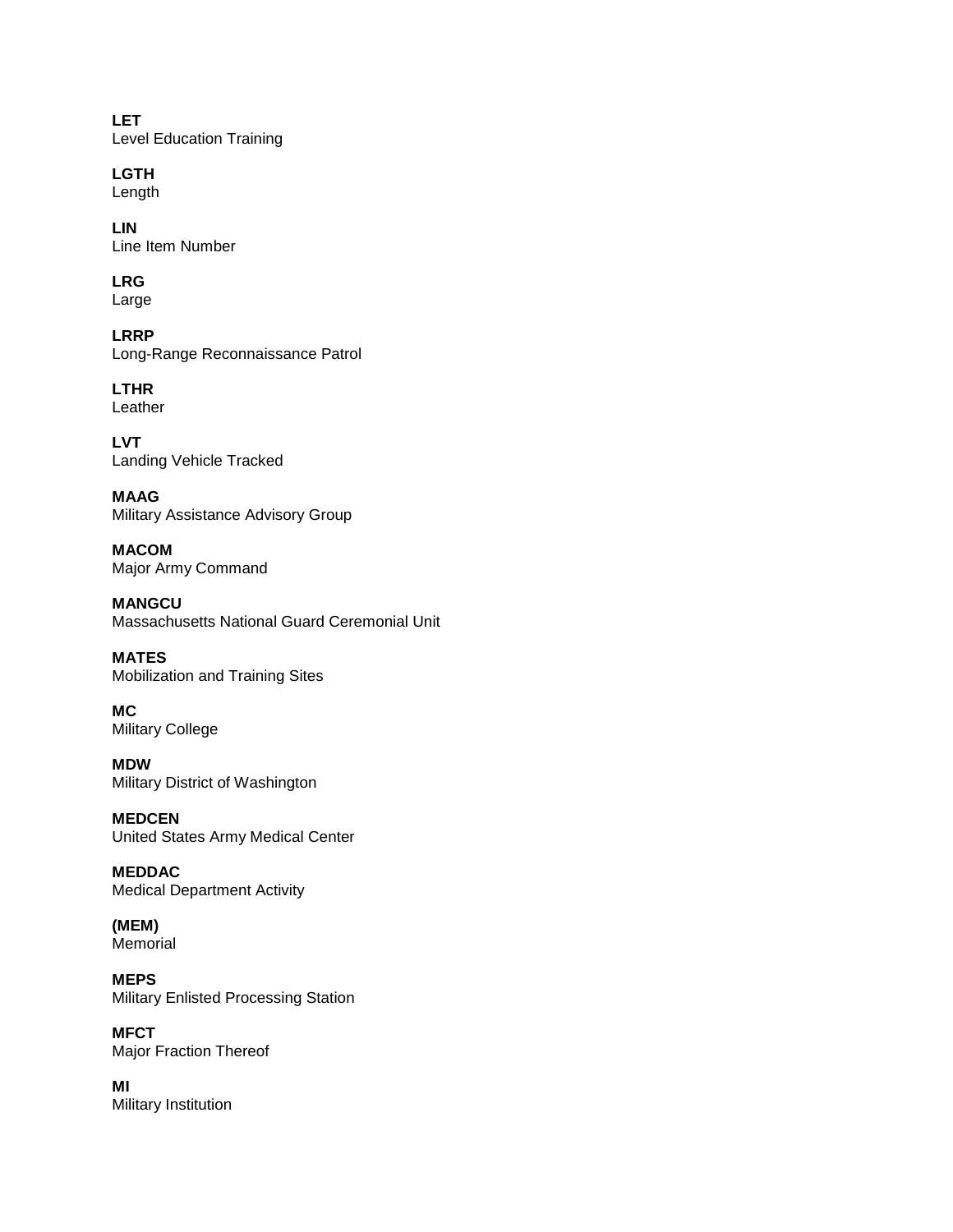**MILGROUP**  Military Group

**MOS**  Military Occupational Specialty

**MP**  Military Police

**MRWR**  Mildew Resistant Water Resistant

**MSC**  Major Subordinate Command

**MTD**  Mounted

**MTOE**  Modified Table of Organization and Equipment

**MT WRFE**  Mountain Warfare

**NBCAICP**  Nuclear Biological Chemical Accident / Incident Control Plan

**NCO**  Noncommissioned Officer (see Backbone or Sergeant)

**NDCC**  National Defense Cadet Corps

**NG**  National Guard

**NGMTU**  National Guard Marksmanship Training Unit

**NOA**  Not Otherwise Authorized

**NSLIN**  Nonstandard Line Item Number

**NTE**  Not to Exceed

**NYL**  Nylon

**OBJ**  Object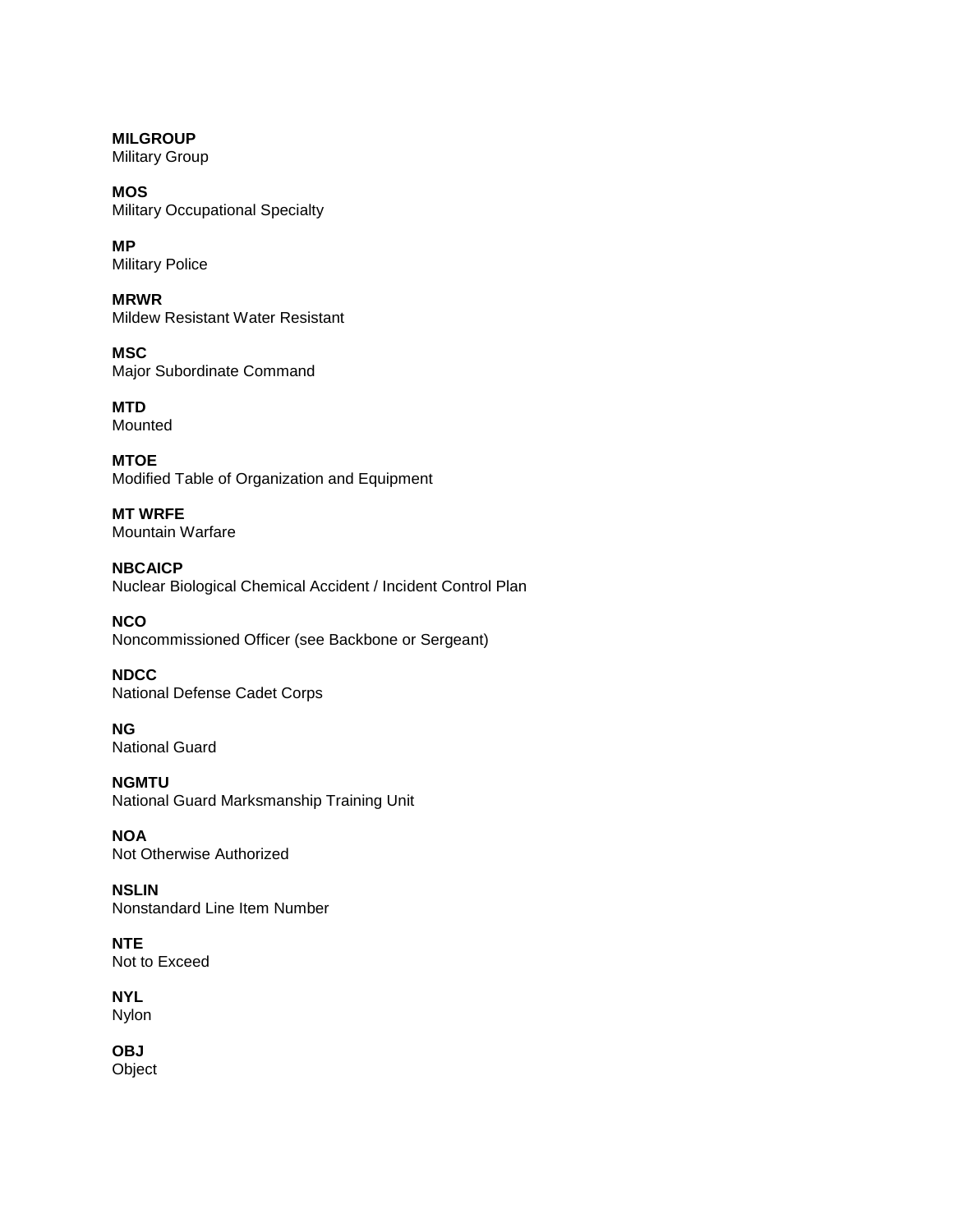**OCC Occupation** 

**OCS**  Officer Candidate School

**OD**  Olive Drab

**ODC**  Office of Defense Cooperation

**OFF Officer** 

**OG**  Olive Green

**OJCS**  Office of the Joint Chiefs of Staff

**OTSG**  Office of the Surgeon General

**PARA**  Paragraph

**PAT**  Pattern

**PCS**  Permanent Change of Station

**PLT**  Platoon

**PMS**  Professor of Military Science

**POLY**  Polyester

**PR**  Pair

**PREP**  Preparatory

**QM**  Quartermaster

**QTR Quarter**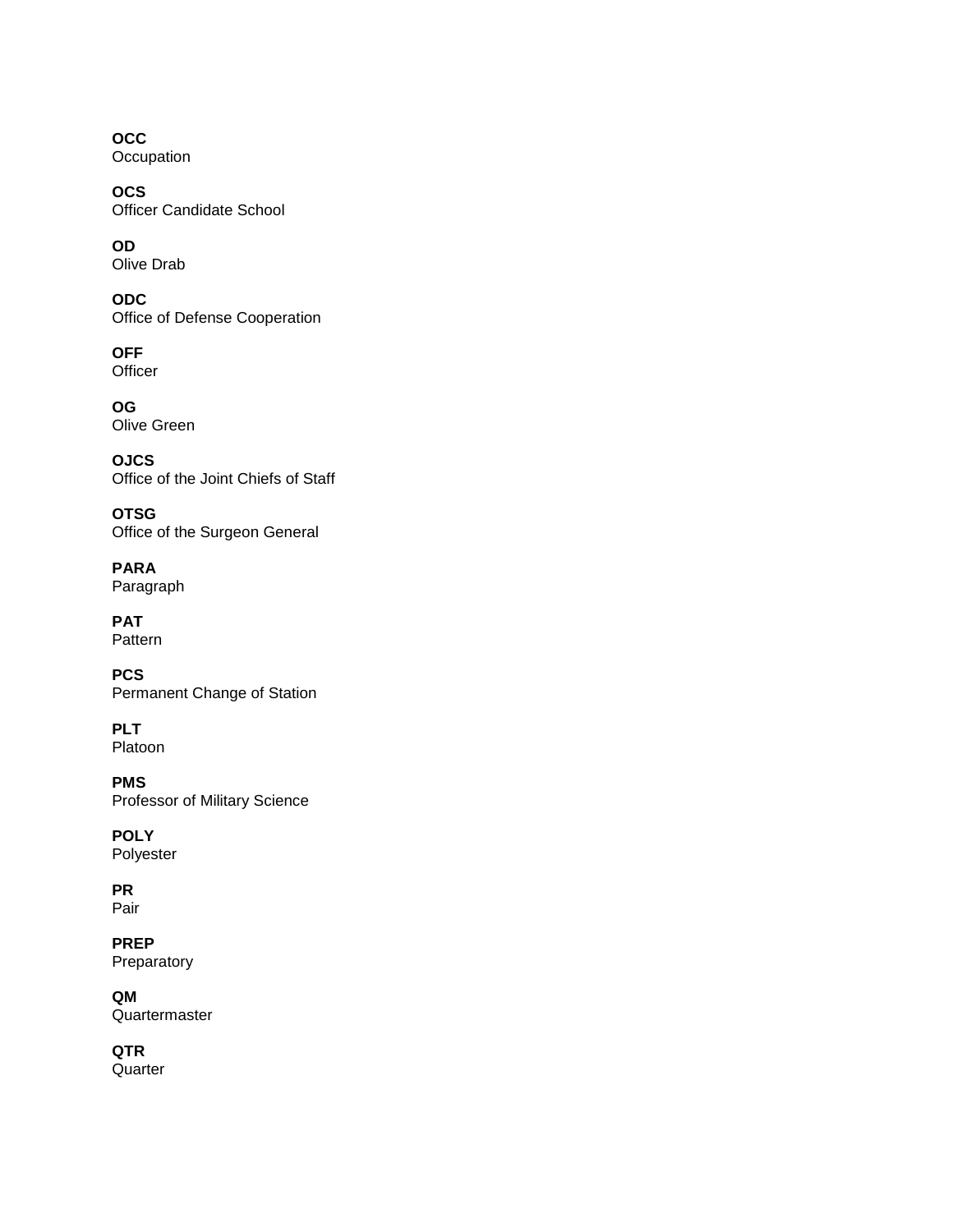**RBR**  Rubber

**RECONDO**  Reconnaissance Commando Doughboy

**REPEL**  Repellent

**RIC**  Routing Identifier Code

**ROTC**  Reserve Officers Training Corps

**ROTCM OR F**  Reserve Officers Training Corps Male or Female

**SAT**  Security Attack Team

**SCAB Scabbard** 

**SCH**  School

**SF**  Special Forces

**SGT** Sergeant (see Backbone or Noncommissioned Officer)

**SHLDR**  Shoulder

**SICC**  Service Item Control Center

**SL/SLVE**  Sleeve

**SM**  Service Member

**SMA**  Sergeant Major of the Army

**SML**  Small

**SMP** 

Simultaneous Membership Program

**SP** 

Support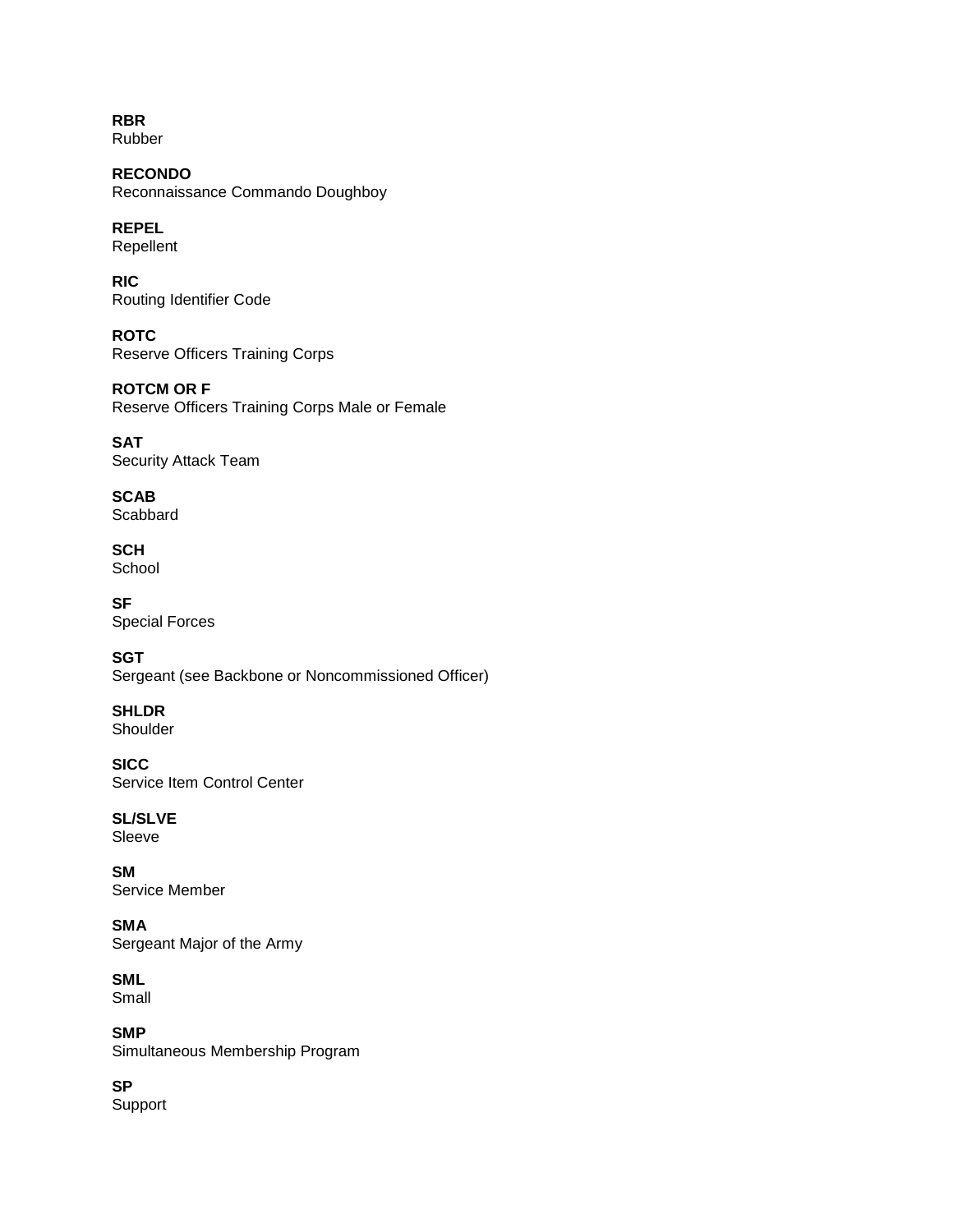**SR**  Senior

**SROTCM OR F**  Senior Reserve Officers Training Corps Male or Female

# **SSI**

Specialty Skill Identifier

# **STL**

Steel

# **SUBMACOM**

Major Army Subcommand

**SUPV**  Supervisor

**SVC**  Service

#### **SZ**  Size

**TAP**  Toxicological Agents Protective

**TDA**  Tables of Distribution and Allowances

**TEMP Temperature** 

**TM**  Training Manual

**TNG Training** 

**TOE**  Table of Organization and Equipment

**TOG**  The Old Guard

**TRADOC**  United States Army Training and Doctrine Command

**TRANS** 

Transport

**TRP**  Troop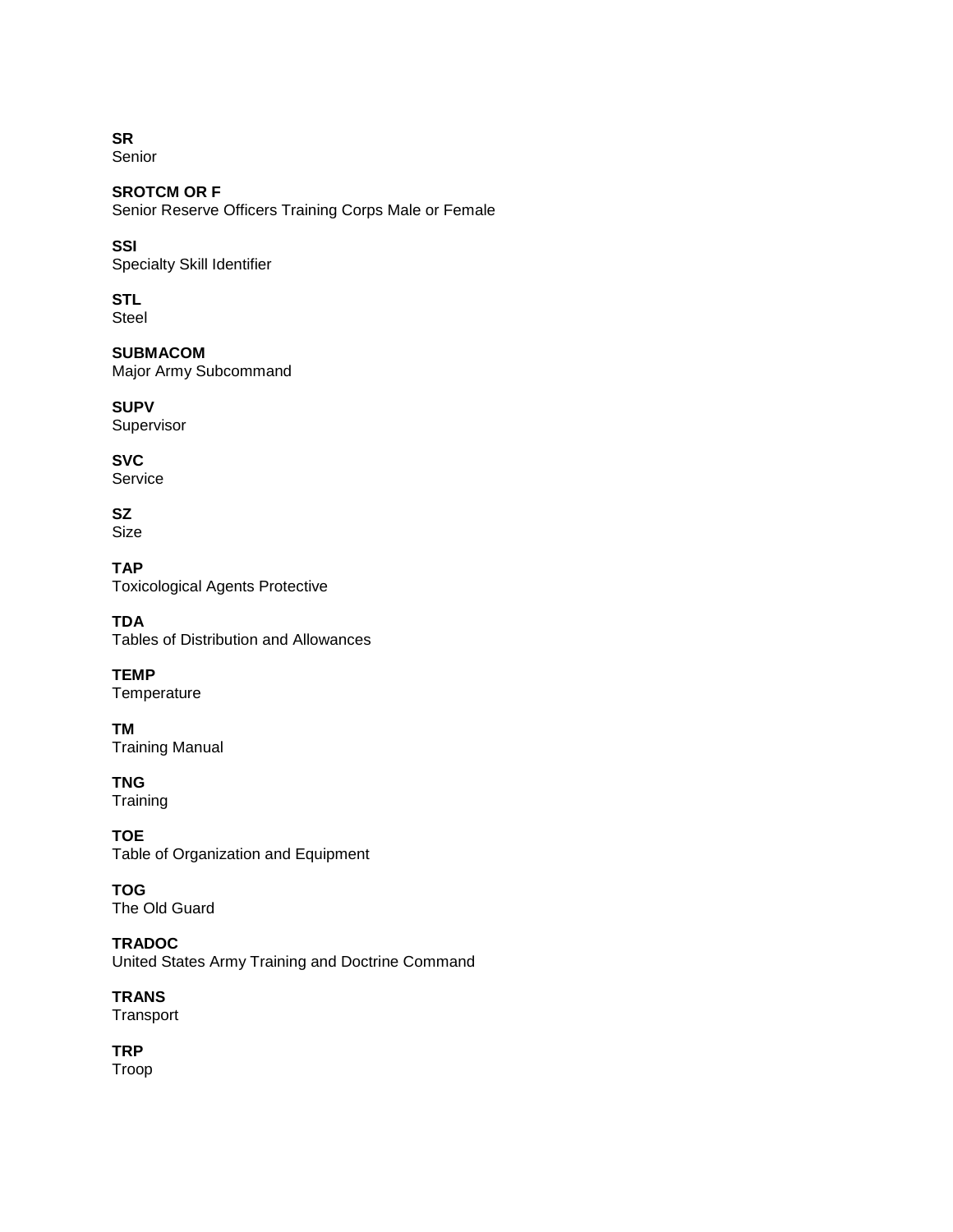**UNTSO**  United Nations Truce Supervision Organization Observers

**USAAVNC**  United States Army Aviation Center

**USACIDC**  United States Army Criminal Investigation Command

**USAES**  United States Army Engineer School

**USAF**  United States Air Force

**USAIMA**  United States Army Institute for Military Assistance

**USAIS**  United States Army Infantry School

**USAJFKCENMA**  United States Army John F. Kennedy Center for Military Assistance

**USAMEDSVC**  United States Army Medical Service Veterinary School

**USAMPS**  United States Army Military Police School

**USAMTU**  United States Army Marksmanship Training Unit

**USAOC&S**  United States Army Ordnance Center and School

**USAR**  United States Army Reserve

**USAREC**  United States Army Recruiting Command

**USASCH**  United States Army Support Command, Hawaii

**USADAO**  United States Defense Attaché Office

**USDB**  United States Disciplinary Barracks

**USMA**  United States Military Academy

**UV**  Ultraviolet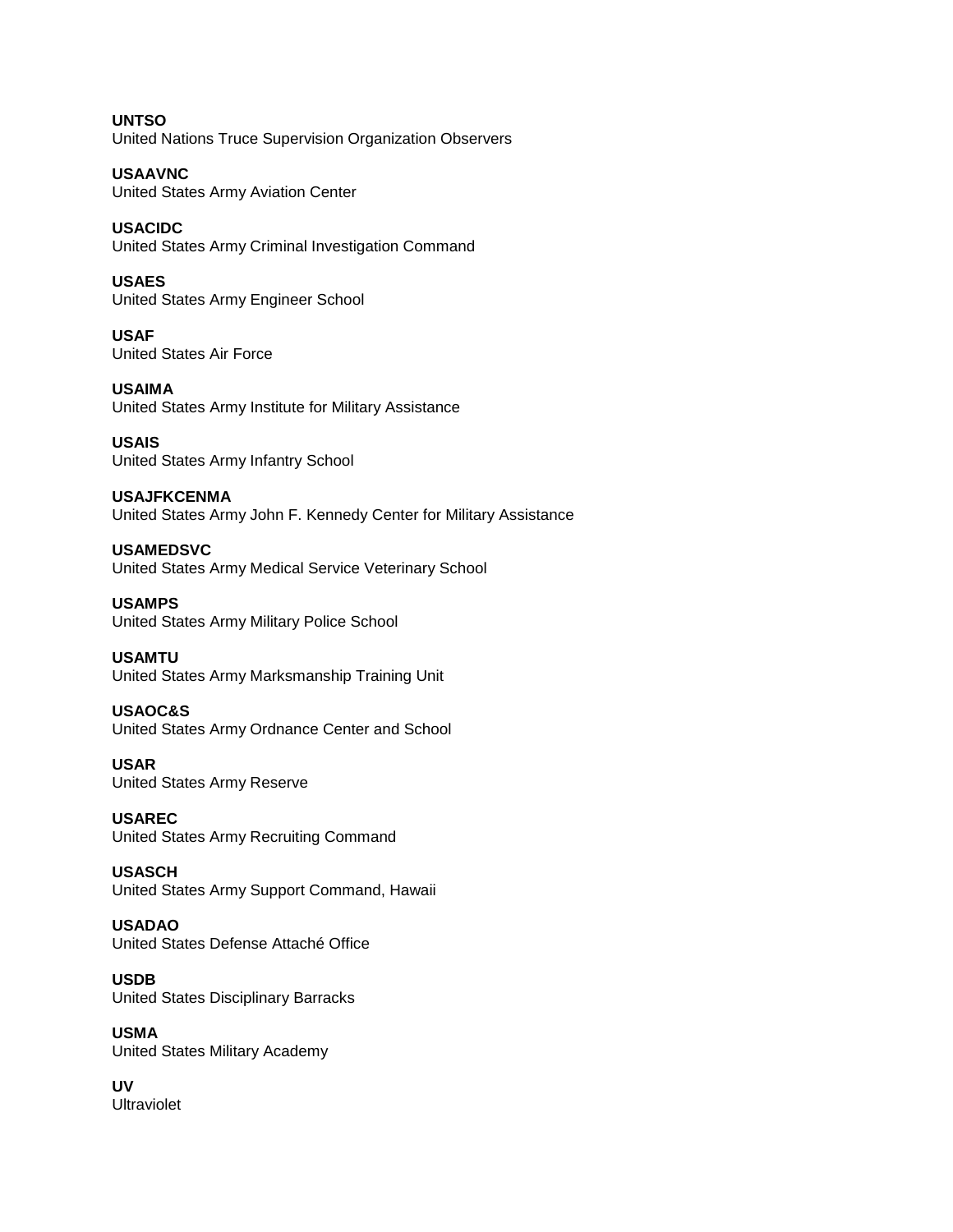**WAB**  When Authorized by

**WESTCOM**  United States Army Western Command

**WO** 

Warrant Officer

**WRS**  Wind Resistant Sateen

#### **Section II Terms**

Terms used in this table that are not contained in AR310-25, are pending inclusion in AR 310-25, or have a different connotation from the AR 310-25 definition are explained below.

# **Active Duty for Training**

Training of units (annual training) for periods not in excess of 17 days as prescribed in AR 135-210 and AR 140-series. Also includes individual tours, such as school attendance comprised of 15 or more days attendance.

# **Activity**

A separate TDA organization under the direct supervision of a major Army command or lower level of command. An activity can be functionally described as having either a staff support or field operating mission.

 a. Staff Support Activity. An organization which exists primarily to assist the headquarters to which it reports. Staff support activities assist in the formulation of policies and procedures or provide the necessary administrative and/or logistical support and would not exist in the absence of the headquarters to which it reports.

 b. Field Operating Activity. An organization which has the primary mission of executing policy and would still be required in the absence of the headquarters to which it reports.

# **Agency**

A separate TDA organization under the direct supervision of HQDA. Also, a unit or organization which has primary responsibility for performing duties or functions as representatives of, and within the assigned authority of, the headquarters to which is subordinate. An agency can be described functionally as having either a staff support or field operating mission.

 a. Staff Support Agency. An agency at HQDA level which exists primarily to support and assist HQDA and which would not exist in the absence of HQDA. A staff sup- port agency assists in the formulation of policies and procedures or provides necessary administrative and/or logistical support for HQDA.

 b. Field Operating Agency. An agency under the supervision of HQDA (but not a major Army command or part of a major Army command) which has the primary mission of executing policy.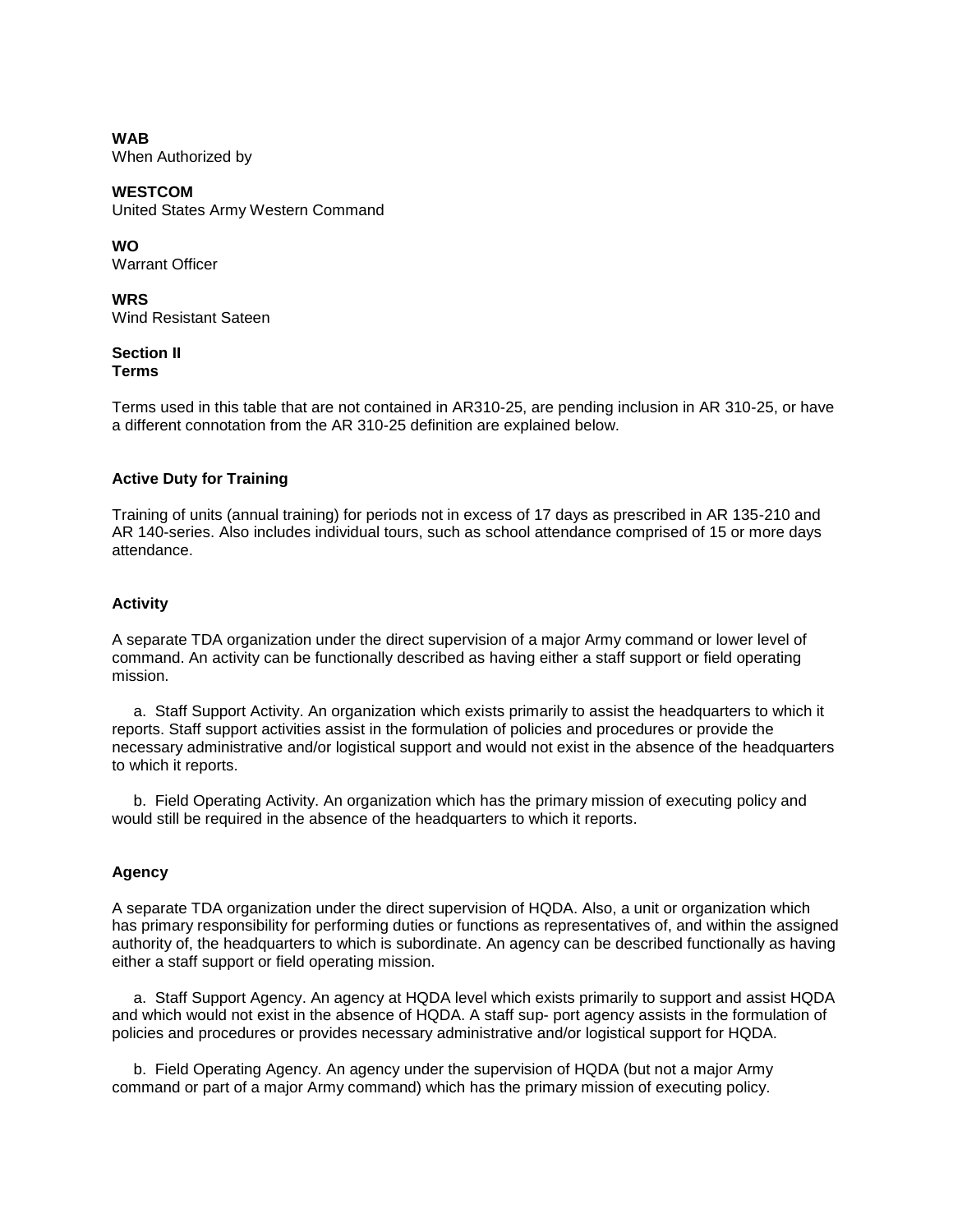#### **Alpine**

High mountainous areas, both above and below the timberline, where operations may include extreme cold, deep snow, rugged bro- ken terrain, and glaciers and where the elevation generally exceeds 6,000 feet above sea level.

#### **Army Commander**

Senior commander of occupation areas, missions, commands, and all other overseas areas; Army commander in the continental United States and the Commanding General, U.S. Army Military District of Washington.

#### **Authorization**

As pertains to this CTA, the majority of the organizational items herein are authorized "in the clear" to the individuals / units / activities stated in the bases of issue, subject only to the discretion of the appropriate commander to requisition and the availability of funds. The exceptions are those items which bases of issue are qualified by a "WAB SUB-MACOM," "WAB MACOM," "WAB State AG," "WAB CNGB," or other "WAB" remark.

#### **Center**

A specifically designated group of functionally correlated organizations which are collocated in order to facilitate coordination and/ or cooperation of effort.

 a. Functional Center. A center authorized and specifically designated by HQDA to serve as the focal point for the correlation of combat developments and the integration of doctrine, education, and training within a broad general functional area.

 b. School Center. A center authorized and designated by HQDA to accomplish combat developments and to accomplish and/or pro- vide guidance for education and training within a clearly delineated branch or specialty area within the Army.

 c. Training Center. A center authorized and designated by HQDA to conduct basic individual training, advance individual training, combat support training, and/or other specialized training.

 d. Operating Activity Center. A center authorized and designated by HQDA to perform in a single location a group of functionally related operational activities.

#### **Civilian Mobilization Designees**

U.S. citizen employees who volunteer for, and have been designated to, post M-day civilian mobilization TDA positions in accordance with overseas command directives, when:

 a. There are no qualified military or local national personnel obtainable and the lack of an experienced U.S. citizen incumbent would seriously affect the accomplishment of the mobilization mission.

 b. On mobilization, the duties of the position will be directly related to the emergency effort and will fall into either of the following categories:

(1) Administrator - executive or supervisory.

(2) Professional, semiprofessional, or highly specialized.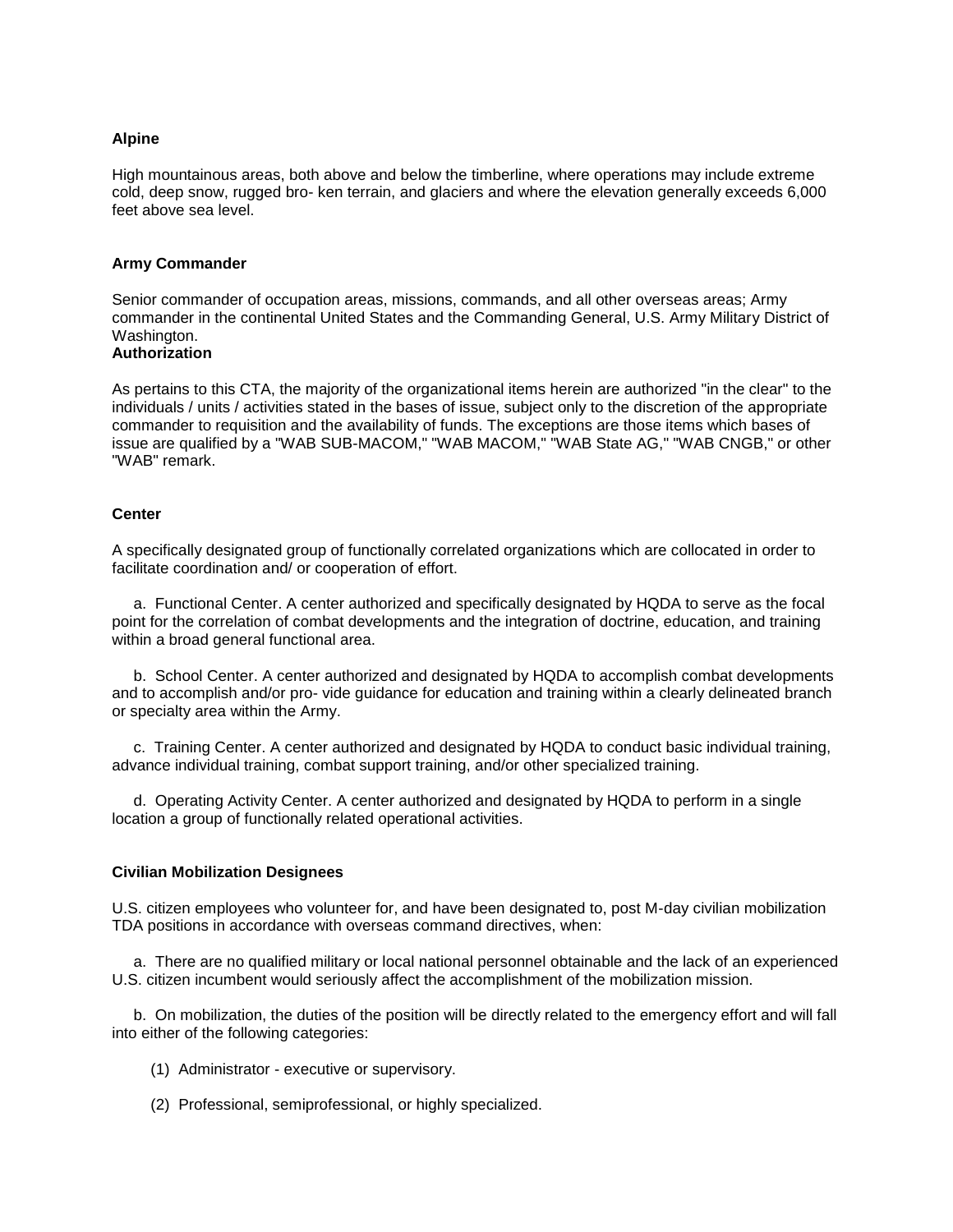c. Extended training or specialized experience is required or the position is in a recognized scarceskills category.

 d. The position is in grade GS-12 (or equivalent) and above. A position in grade GS-6 through 11 (or equivalent), however, may be designated if all the other criteria are clearly met. A position currently occupied by an Army Ready Reservist whose recall to military duty has been established for assignment to that position will not be designated as a post M-day civilian position.

### **Color Guard**

The color guard consists of two (three) sergeants and two specialists or privates. **Command**

A specifically designated line-type organization with direct line authority from the next higher commander or the CSA. It must have a clearly identifiable headquarters and organizational structure composed of a variety of units, agencies, activities, depots, arsenals or installations. The headquarters of a command may be organized under either TOE or TDA. An organization which is comprised of one or relatively few separate TDA/TOE units would not normally be termed a command.

#### **Commanding Officer**

The commanding general or senior commanding officer of any separate unit.

#### **Contingency Force Commander**

The commander of a force comprised of units which are on contingency plans and which are required to maintain specified degrees of operational readiness for possible deployment to a specific zone of operations.

#### **Discretionary Allowances**

Clothing and equipment items issued at the discretion of the major commander, major Army subcommander or the head of a Headquarters, Department of the Army agency, to include the Chief, National Guard Bureau, in the exercise of his command authority as defined in AR 10-5. Authority to authorize the issue of discretionary items may be delegated to subordinate commands if deemed desirable.

 a. Items of clothing and equipment authorized on a discretionary basis by this table are authorized as organizational clothing and equipment, and issue will be governed by . procedures established in AR 710- 2. These items will not be requisitioned by nor issued to organizations unless required for the necessary operation of the unit, military mission, or for discharge of assigned military duties, including climatic and geographical requirements, and then only in the quantities as necessary and required.

 b. Items of clothing and equipment which, in addition to mandatory items, are essential to the health, comfort, and efficient functioning of personnel but are not required by all personnel due to variations of climatic conditions and duty assignment of personnel within the respective zones, will be considered discretionary allowances.

 c. Items authorized by movement orders and needed for health and comfort during a journey will be considered discretionary allowances.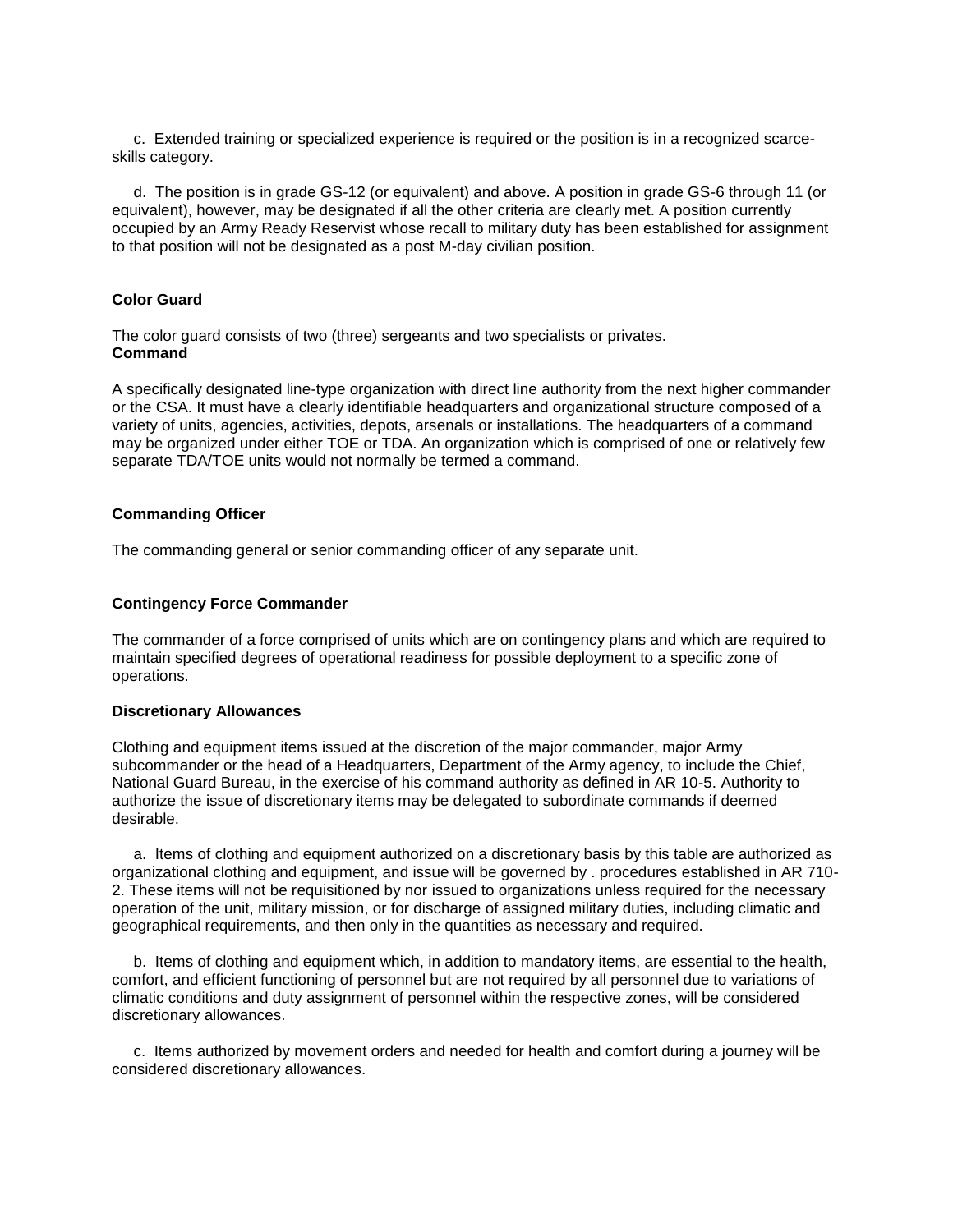#### **Element**

Staff or operational organizations (offices, directorates, divisions, branches, etc.) which form the principal structure of and are immediately subordinate to the next larger organization.

#### **Headquarters**

The executive and / or administrative elements of a command or unit.

 a. Operational Headquarters - A headquarters primarily concerned with command and control of the execution of operational missions.

 b. Management Headquarters - A headquarters primarily concerned with long-range planning; programming and budgeting of resources; the development of policy and procedures; coordination of effort; and evaluation; as opposed to the planning for and direct control of operations.

#### **Headquarters, Department of the Army (HQDA)**

The executive part of the Department of the Army at the seat of government. It is the highest level headquarters in the Department of the Army, composed of the Army Secretariat, the Army general and special staff, and specifically designated staff support agencies. HQDA exercises directive and supervisory controls within the Department of the Army.

#### **Honor Guard**

An honor guard consists of a band, Colors, salute battery (when available and appropriate) and a formation of troops.

#### **Individual Allowances**

Those items which are issued to and become the responsibility of the individual.

#### **Individual Safety and Protective Clothing and Equipment**

Specially designed clothing and equipment which when used properly will reduce likelihood or severity of injuries from assigned tasks.

#### **Installation**

Land and improvements permanently affixed thereto which are under the control of the Department of The Army and used by Army organizations. Where installations are located contiguously, the combined property is designated as one installation and the separate functions as activities of that installation. In addition to those used primarily by troops, the term "installation" applies to such real properties as depots, arsenals, ammunition plants (both contractor and government operated), hospitals, and other special mission installations.

 a. Sub-Installation - An installation which is under the command of and receives resource support from the commander of another installation which is geographical distant.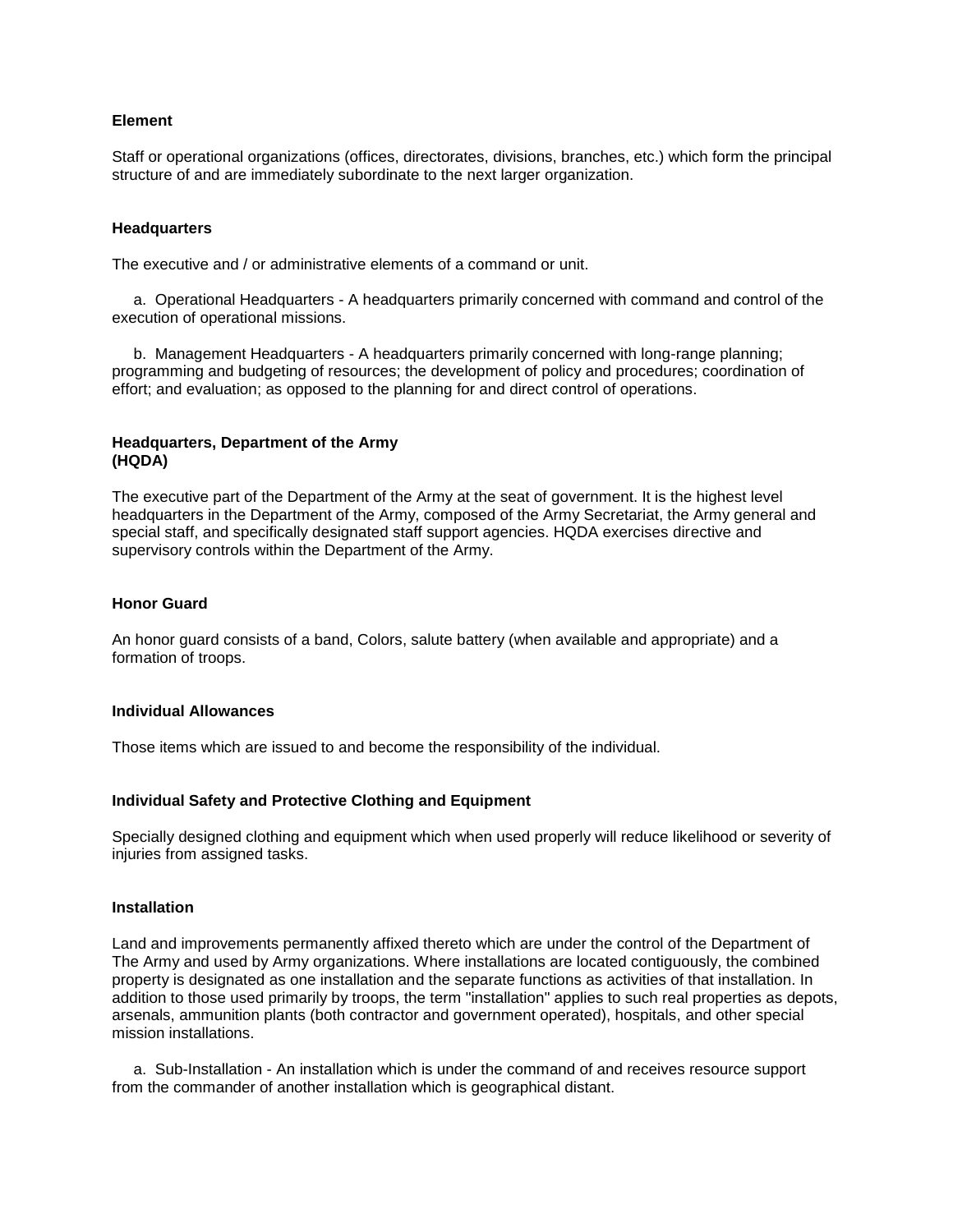b. Active Installation - An installation which is in continuous use by active Army organizations.

 c. Semi-Active Installation - An installation which is in continuous use by Army organizations other than an active Army garrison required to support intermittent use for reserve component or field exercise requirements.

 d. Inactive Installations - An installation which is not in use, either intermittently or otherwise, by active Army or Reserve Component organizations other than caretaking detachments.

#### **Installation Commander**

Commander of a designated military location; such as post, camp, station, fort, proving ground, Army terminal, or other facility where military activities have been established and where operations are conducted for military purposes. In the ARNG, the Adjutant General of each State, District of Columbia, Guam, Commonwealth of Puerto Rico, and Virgin Islands.

#### **Joint Service Color Guard**

This color guard consists of not more than eight enlisted personnel (one flag bearer for each service flag to include the Coast Guard, one flag bearer for the National colors and two escorts).

#### **Junior Program**

Classes in high school, military institute, and military junior college (junior program).

#### **Low Mountain**

Mountainous area below the timberline, not classified as alpine, where deep snow will be encountered, but where operations include mountains so rugged that climbing equipment is a necessity; where the elevation is greater than 3,000 feet above sea level, but does not exceed 6,000 feet above sea level.

#### **Major Army Commander**

The commander of a command directly subordinate to, established by authority of, and specifically designated by HQDA. Army component commands of Unified and Specified Commands are major Army commands. For the purpose of this table, the term also includes the heads of HQDA agencies.

#### **Major Army Sub-Commander**

The commander of a command directly subordinate to a major Army command, which has been assigned direct line responsibility and authority for a prescribed Army mission, and which has been designated by HQDA as a major Army subcommand. For the purpose of this table, the term also includes the commander of a HQDA staff support / field operating agency.

#### **Mandatory Allowances**

The minimum number of items of clothing and equipment authorized for issue and / or sale to all enlisted personnel of the Army which are essential to the health, comfort, and efficient functioning of personnel, and must be available to personnel at all times. They are either worn or carried by personnel. Mandatory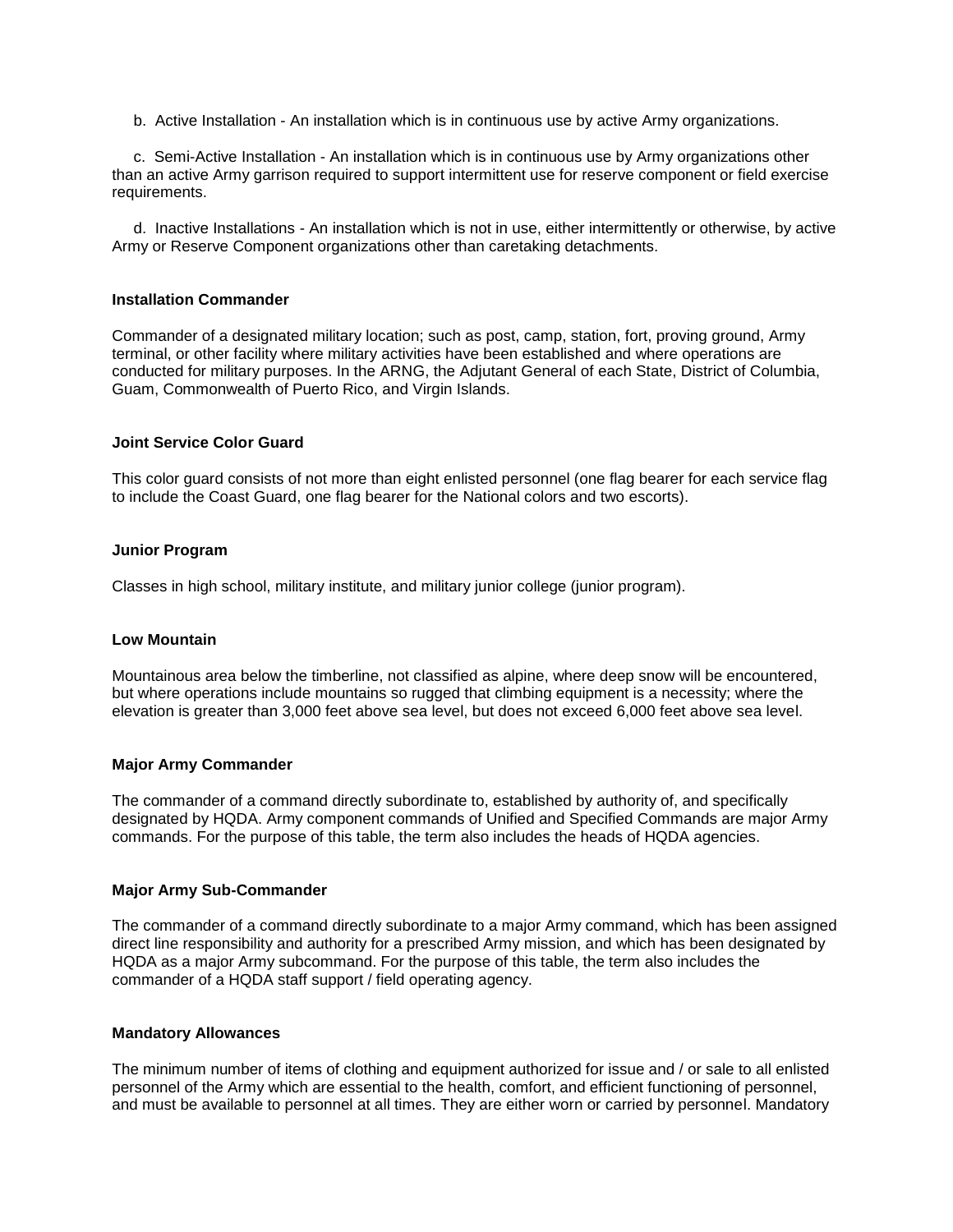items which are normally carried may be interchanged with those worn, to provide maximum comfort and adequate protection, when necessitated by weather conditions.

#### **Operational Project Allowances**

Allowances for items over and above normal allowances to support specific operations, contingencies and/or war plans. These items are to be authorized only in minimum quantities essential for performance of a specific mission in accordance with the provisions of AR 710-1.

#### **Organizational Allowances**

Those items for which the organization commanders retain responsibility and which are rotated among using individuals as required. Also see Appendix H.

#### **Required Purchase (Officer and Warrant Officer)**

Officers and warrant officers are responsible for procuring and maintaining uniforms appropriate to their assigned duties. The major items of uniform clothing which are normally prescribed by commanders, with minimum quantities that should be in the possession of all officers and warrant officers, are reflected in AR 670-1.

#### **Satellite**

A unit or activity of a Government agency, military department, or command which is not a tenant but which is dependent upon a designated installation for specified support, either as assigned by higher authority or through a mutually developed written support agreement.

#### **Senior Program**

Classes in civilian college, military college, and military junior college (senior program - MS I, II, III and IV).

#### **State**

As used in this table, the term includes the fifty states of the United States, the District of Columbia, and the Commonwealth of Puerto Rico.

#### **Supplemental Allowances**

Personal clothing items authorized in quantities over and above initial allowances which are required only by certain enlisted personnel in specific duty assignments.

#### **Tenant**

A unit or activity of one Government agency, military department, or command which occupies facilities on an installation of another military department or command and receives supplies and other support services from that installation.